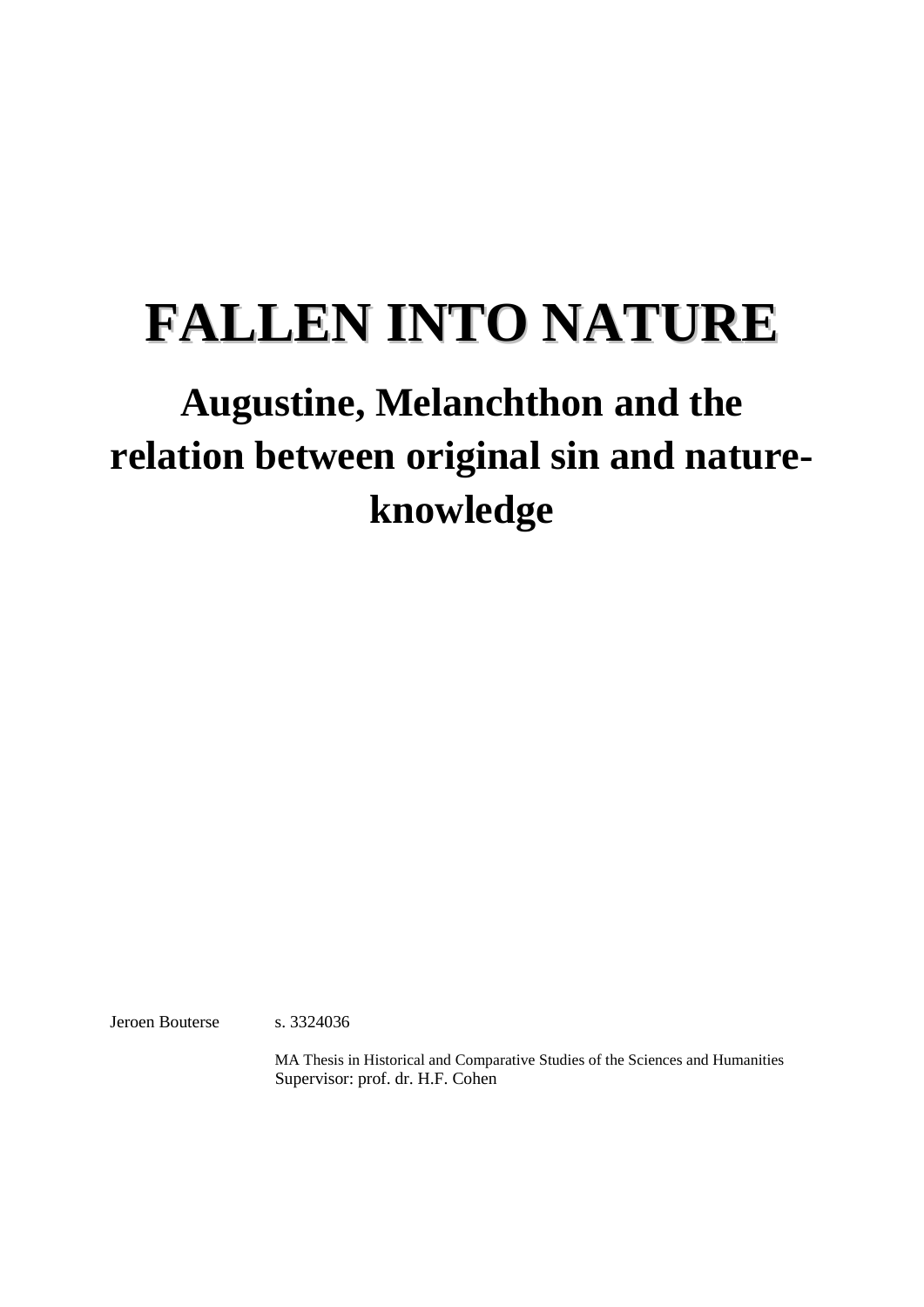#### **Contents**

| Chapter 1: introduction $-$ question and approach |    |
|---------------------------------------------------|----|
| 1.1 The scientific revolution and religiosity     |    |
| 1.2 Question and methodological considerations    | 5  |
| Chapter 2: knowledge after the Fall               | 10 |
| 2.1 The meaning of sin                            | 10 |
| 2.2 Sin and knowledge                             | 16 |
| Chapter 3: discipline and disciplines             |    |
| 3.1 Augustine and the ascent to truth             | 27 |
| 3.2 Melanchthon's call for discipline             | 31 |
| 3.3 Nature and discipline                         | 37 |
| Conclusion                                        | 45 |
| Bibliography                                      | 47 |
|                                                   |    |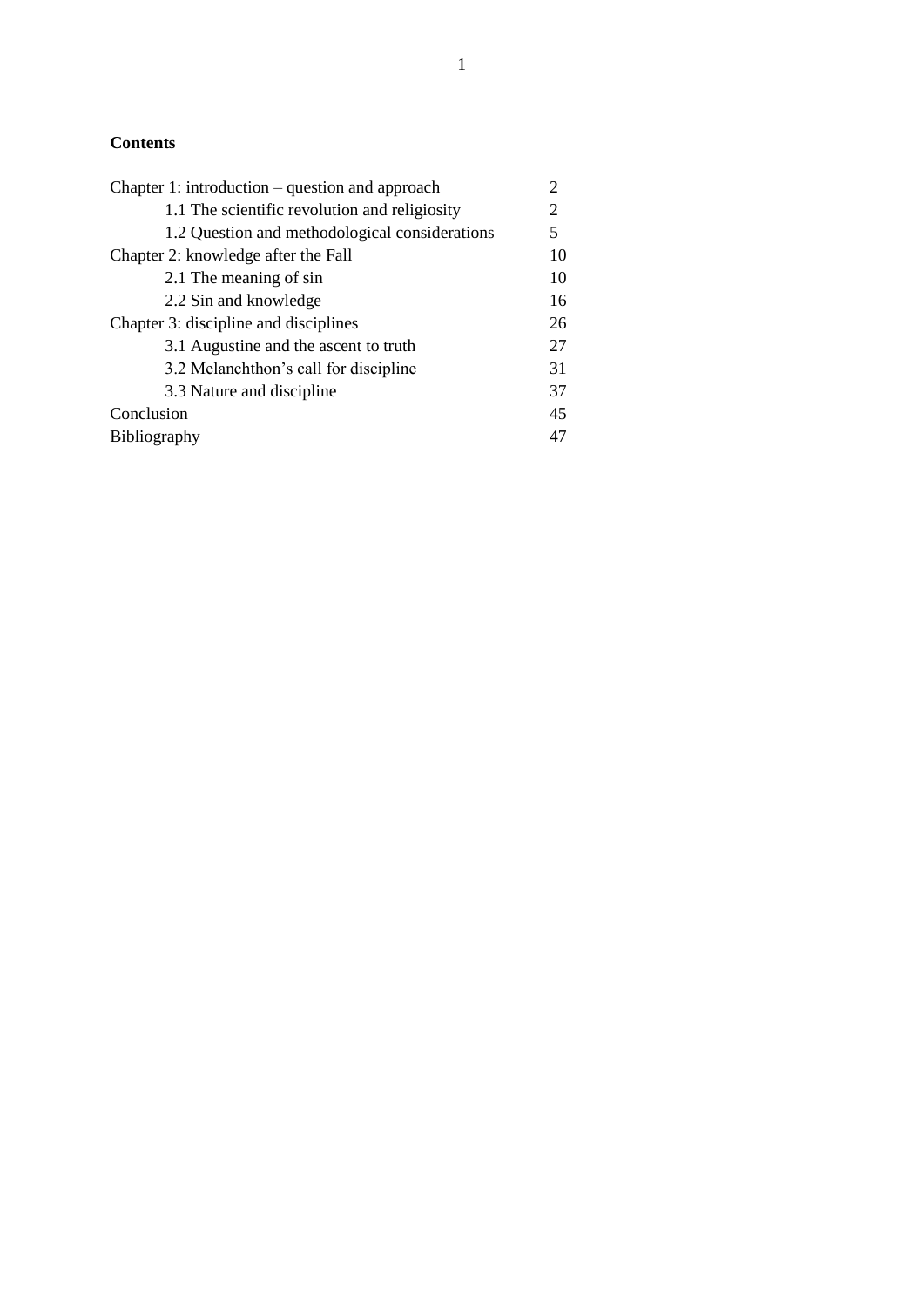#### **Chapter 1: introduction – question and approach**

#### 1.1 The scientific revolution and religiosity

In our world, science is everywhere. With the historical awareness that this has not always been the case – that the form, content and impact of science as it is nowadays have a history $<sup>1</sup>$  – the question</sup> immediately arises how to explain the position of science in our time. Of course, there is no single locus in history where the answer to this question can be found: the research institutions and paradigms associated with science have taken a shape that we recognize as modern mostly in the last two centuries, a reason for some scholars to argue that there simply is no history of ‗science' before the nineteenth century.<sup>2</sup>

Intuition rebels against the implication that Aristotle and Archimedes, Galilei and Newton are not part of the history of science, but of course this is precisely the point of the argument: that most of the canonical heroes of science were actually playing a game radically different from ours.<sup>3</sup> Even so, in the end there is no denying that there were many aspects of continuity between these games. The least we can say – and when building towards a question it may be safe to proceed from these minimal claims that are most broadly agreed upon – is that if science has only a short history, at least it has a very long, complex, interesting and hugely relevant *pre*history.

As a defining moment in this prehistory stands the scientific revolution that took place somewhere between the latter part of the sixteenth century and the end of the seventeenth. $4$  The heterogeneity of the developments in the study of nature in these centuries notwithstanding, the unifying label 'scientific revolution' is not misleading: apart from the fact that the seventeenth century saw a historically exceptional progress in the understanding of nature,<sup>5</sup> the period saw a general change in intellectual attitudes towards the study of nature.<sup>6</sup> These aspects of the scientific revolution – the legitimacy as an intellectual occupation that the study of nature eventually managed to receive and the new ways in which it was undertaken – were an indispensable requirement for the sustained development of science in later centuries;<sup>7</sup> and as primarily cultural attitudes, they are objects of study accessible to the historian.

What should be emphasized about these attitudes is that they preceded the Enlightenment: the scientific revolution of early modern Europe took off independently from the strong belief in human reason and autonomy that became prominent in the eighteenth century. It took place in a very religious, decidedly Christian Europe, and had to be perceived to be in harmony with the core religious values of the culture of which it was to become part.

Though there was of course the occasional stand-off between the forces of religious authority and those of scientific change,<sup>8</sup> it seems reasonable to conclude that on the balance, the scientific revolution *was* indeed honestly perceived (especially by those involved in it) to be in a relation of mutual agreement and support with Christian religion and theology. Isaac Newton famously devoted the larger part of his time not to optics or gravity but to biblical theology; more importantly, to himself his

<sup>&</sup>lt;sup>1</sup> I am abstaining here from questions pertaining to the contingency of that history. Since science, more than most other cultural activities, refers to an external world, it is not obvious that its history can be written in the same way as that of any other human activity. For current purposes, however, it is not necessary to take a position in the philosophical debate to what extent the content of science is historically determined or contingent; here only the minimal historical awareness is required, that things have not always been as they are now.

<sup>2</sup> Cunningham(1988); *cf.* also Cunningham(1993); Harrison(2010) 24-30.

 $3$  Cunningham(1988).

<sup>4</sup> On the question of periodization, *cf*. Rabb(2007).

 $<sup>5</sup>$  Attempts to define the scientific revolution historically can be found in Harrison(2007b); Shea(2007), though</sup> the latter's argument seems to be restricted to the simple attempt to name as many novelties as possible.

 $6$  Harrison(2007).

 $7$  Cohen(2010) 426-440 on the legitimacy problems of the new nature-knowledge in the seventeenth century.

<sup>8</sup> Ibid., 417-416. *Cf.* also Châtellier(2008).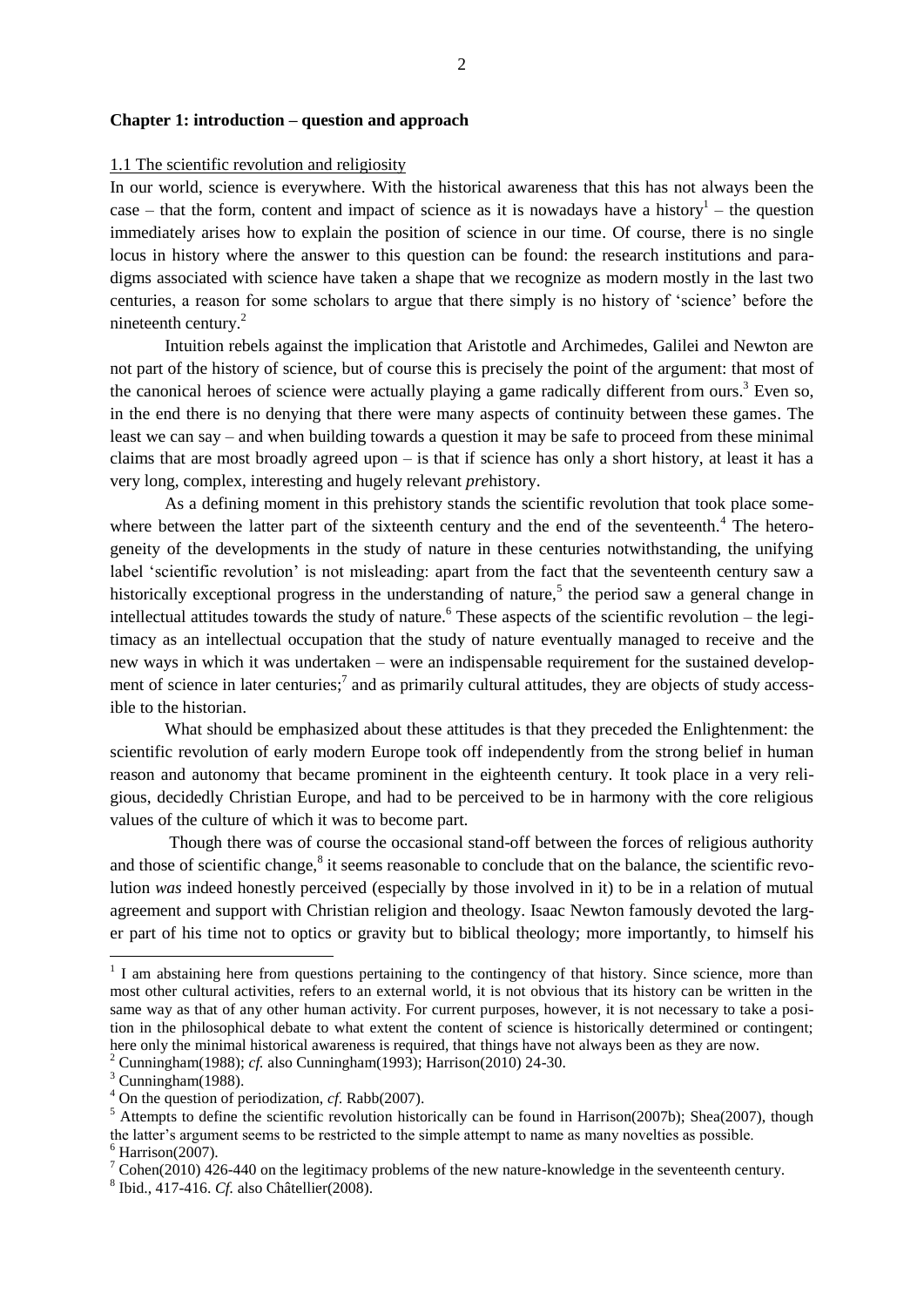occupation with these different topics did not require an act of artificial compartmentalization or any kind of repression of cognitive dissonance. Rather, it has been convincingly argued that in several ways, rather than playing a counterproductive or indifferent role, Newton's religious views positively influenced his scientific endeavors.<sup>9</sup>

Likewise for Robert Boyle, natural science was in a self-evident harmony with Christianity: though natural philosophy was not supposed to occupy itself with the explanation of metaphysical or religious questions (since its expertise was limited to the material world) God did reveal Himself in nature in his goodness, wisdom and power, so that affinity with nature would increase the admiration of the scientist for the Creator and Redeemer. What is more, the Christian argument against the selfsufficiency of reason worked at once to support a role for special revelation in religion and a role for empiricism in science.<sup>10</sup> Again we see a relation of mutual support between the two.

Do these cases stand for something general? Does the fact that these two giants of seventeenth-century natural philosophy were devout Christians, whose piety was relevant to their scientific work, signify that there was something peculiar to Christianity – something that made the Christian culture of early modern Europe an especially fertile ground for the scientific revolution as we know it? Should we place the intellectual roots of the scientific revolution not only or even primarily in the classical tradition to which Renaissance Europe was heir, but in the Christian tradition with which it primarily identified itself?

Of course these traditions were not mutually exclusive, and it is not helpful to suggest that the answer must lie in either Athens or Jerusalem.<sup>11</sup> Yet, phrased in a more open way the question remains relevant: to what extent do we have to view the specific religious culture and Christian world-view of early modern Europe as a key factor in the explanation of the scientific revolution?<sup>12</sup> The argument in favor of biblical Christianity has been made cogently by Reijer Hooykaas: according to him, the Christian holy book was a force towards the ‗de-deification' of nature (which therefore became open to explanation through mechanical reductionism), $13$  towards a relative humility for human reason (which removed the speculative rationalism that stood in the way of the rational empiricism associated with the new science), $^{14}$  and towards a higher valuation of physical work (which led to stronger ties between contemplative philosophical work and artisanal practice).<sup>15</sup>

Other and similar links between Christian theology and the scientific revolution have been constructed by Peter Harrison, who focuses especially on the dominance of an Augustinian anthropology with a strong emphasis on the Fall and original sin.<sup>16</sup> This pessimism about man led to a rethinking of epistemology; as the Aristotelian optimism about human capacity for unproblematic under-

 $^{9}$  E.g. Rogers(1999); Force(2004).

 $10$  Hooykaas(1997).

<sup>&</sup>lt;sup>11</sup> Which is why Efron(2009) does not have a strong point against the 'myth' that 'Christianity gave birth to modern science' when he says that Christianity was not the *only* crucial ingredient in the rise of modern science (ibid., 79-86. Mono-causality is never a good idea with respect to complex historical concepts, but that does not mean that Christianity cannot be regarded as a crucial force behind the scientific revolution – nor can this thesis be accused, as Efron does (ibid., 87-88), of ascribing moral superiority to Christianity.

 $12$  Blair(2007) resists the thesis that there is a relation between especially Protestantism and the rise of science for theoretical reasons: the essentialist view of religious movements that it implies, and the potential for conflict between Protestantism and science that the creationist movement has demonstrated (ibid., 431-433). The first point is well taken, though it does not undermine *a priori* any attempt to relate science to the Reformation; the second is surprisingly anachronistic  $-$  the opinion that a  $20<sup>th</sup>$ -century conflict between Protestantism and religion precludes their having a generally mutually favorable relation in early modern Europe seems to depend on a rather essentialist notion of Protestantism.

<sup>13</sup> Hooykaas(1972) 1-28.

 $14$  Ibid., 29-53.

<sup>&</sup>lt;sup>15</sup> Ibid., 75-97.

<sup>16</sup> Harrison(2007a) 52-88.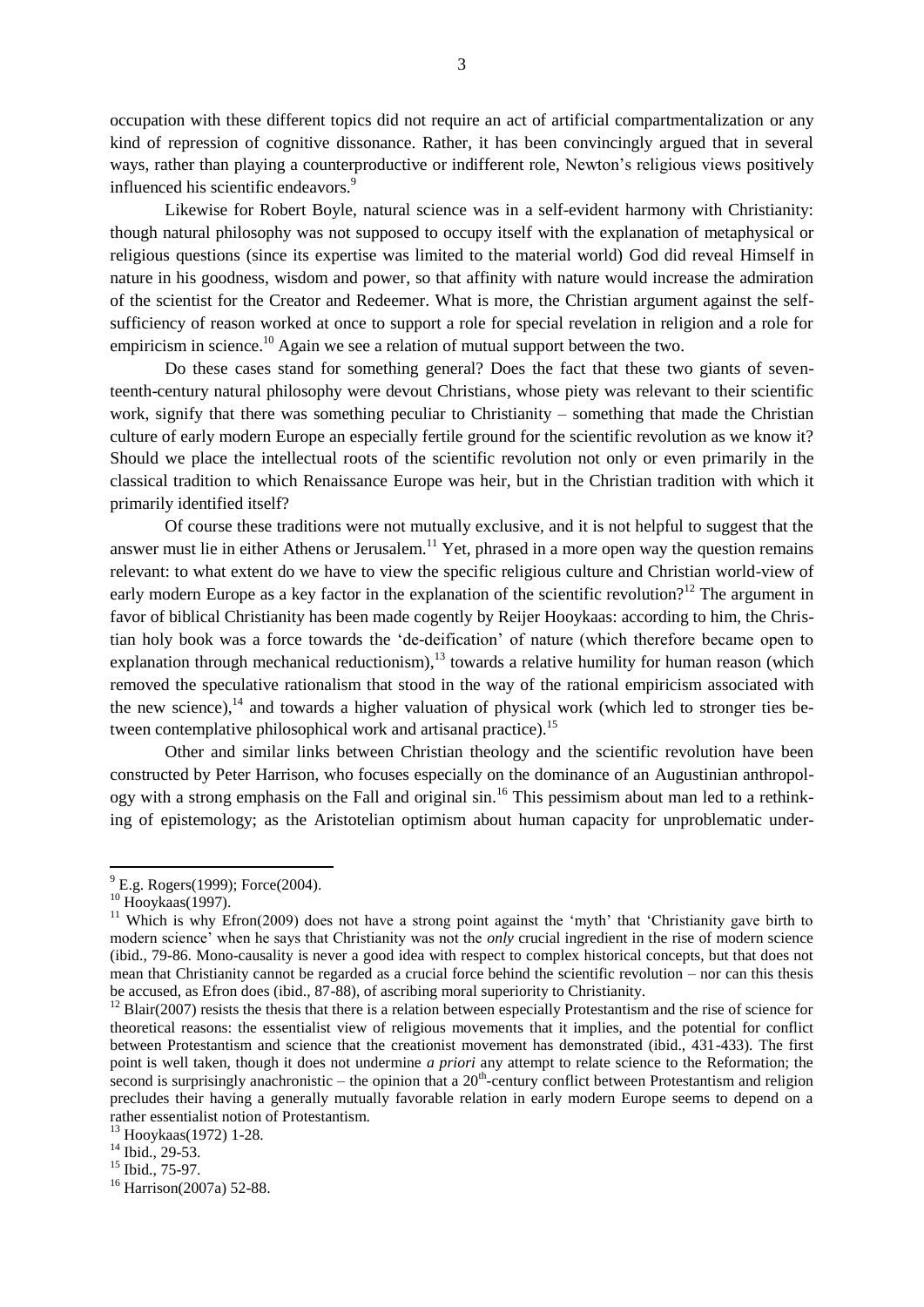standing was abandoned, intellectuals sought for other sources of certainty.<sup>17</sup> The human propensity to err had to be systematically incorporated in the project of knowledge, and this, according to Harrison, was the achievement of Francis Bacon: to proceed from an Augustinian emphasis on the corruption of human nature to the understanding that external corrections and restrictions were necessary, and that these were to be found in instruments and experimentation.<sup>18</sup>

Harrison has – and this is only to be praised – explicitly formulated his account as a causal thesis: it was a revival of an Augustinian view of original sin that must be viewed as the historical explanation for the rise of the experimental method.<sup>19</sup> To press his point all the more strongly, he has presented it as a substitute for another thesis that is conventionally invoked to relate Christian theology to the scientific revolution: the supposed affinity between voluntarism and empiricism that had been developed by Michael B. Foster in 1934.

Foster, in an article explicitly setting out to identify the source of the 'non-Greek' elements in the philosophy of nature crucial to the characteristics of modern science, and being skeptical about the epistemological claims of early modern rationalism and empiricism, sought to demonstrate to what extent both major philosophical attitudes were (until Kant) still carried by Christian revelation.<sup>20</sup> Here lay also the reason why modern science possessed an empirical element that the Greek (Aristotelian) attempt at science had lacked. Aristotelian knowledge of nature proceeded from the assumption that intellectual knowledge of the form of an object was possible and constituted knowledge of its essence; the Christian doctrine of creation however, according to Foster, did not ascribe a purpose to creation – that is to say, God did not have a form in view that could be understood in isolation from the embodied creation that he made, since in His utter freedom His act of creation could not be seen as subordinated to a theoretical activity, a 'plan' or an 'end'.<sup>21</sup>

Put succinctly, the thesis states that an emphasis on God's arbitrary freedom to act above His intellect tends to go together with an empiricist mentality, since it affirms that the creation as God decided to make it can never be known on an *a priori* basis through rational understanding. In terms familiar to historians, voluntarism insists upon the radical *contingency* of creation as opposed to its intellectually accessible necessity, and the contingent cannot be known through reason alone.<sup>22</sup> Hence empiricism.<sup>23</sup>

Harrison has attacked this thesis for several reasons: that voluntarism and rationalism went together in some canonical thinkers, notably Descartes (who thought that the necessary truths accessible to reason were also dependent upon God's arbitrary will);<sup>24</sup> that the 'contingency' of which the thesis speaks is generally poorly defined and tends to conflate voluntarism with occasionalism (the belief that God is the immediate cause of every event, at the cost of secondary causation), which in turn has no special affinity with empiricism and strictly spoken even reduces the room for contingen-

<sup>&</sup>lt;sup>17</sup> Ibid., 89-138.

<sup>18</sup> Ibid., 139-185.

<sup>19</sup> Harrison(2002a) 256-259.

<sup>20</sup> Foster(1934) 446-452.

 $21$  Ibid., esp. 461-463.

<sup>22</sup> Ibid., 463-465; *cf.* Harrison(2002b) 63-64.

<sup>&</sup>lt;sup>23</sup> Which is not to say that Foster's view of Christian doctrine amounts to a pure empiricism; *cf.* Foster 465-468. Links between divine voluntarism and science have also been established by Pierre Duhem and Reijer Hooykaas: *cf.* Cohen(1994) 260-267 for the historiography on this. One focal point of interpretation is the condemnation at Paris in 1277 of a range of Aristotelian opinions on *e.g.* the impossibility of a vacuum, which were taken to deny divine omnipotence in favor of intellectual necessity. *Cf*. Grant(1974).

 $24$  Harrison(2002b) 64-67.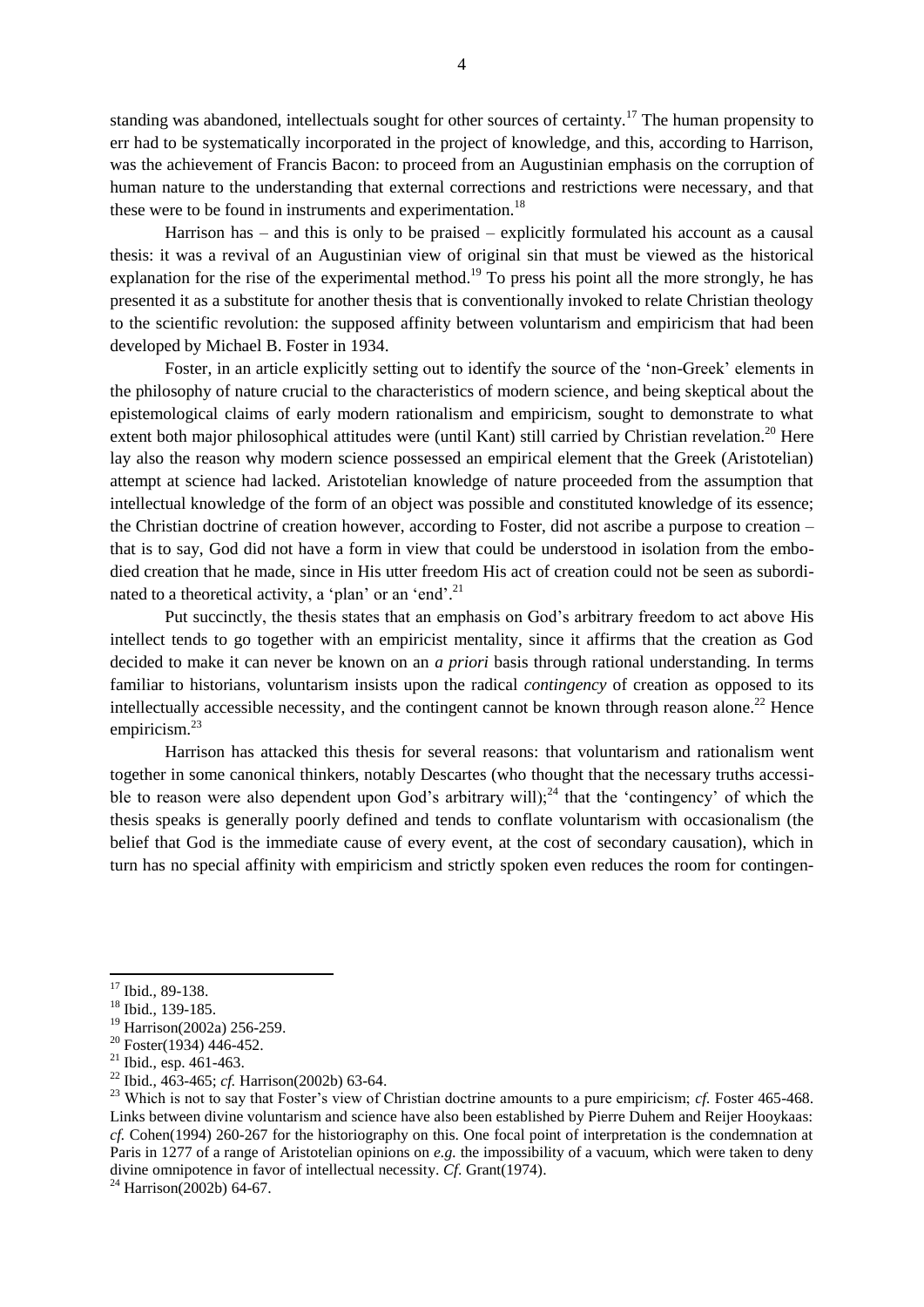cy;<sup>25</sup> and that in practice, experimental philosophers did not have a notion of God's will as unconcerned with goodness and wisdom.<sup>26</sup>

These are intelligent corrections to what may otherwise indeed turn out to be an overenthusiastic association of divine creative autonomy with unpredictability; yet whether this critique actually undermines the central point of the thesis – that the less God conforms his actions to something accessible to pure reason, the more important alternative and external sources of knowledge become – may be doubted.<sup>27</sup> But perhaps Harrison's own thesis is, in practice, not so much in competition with the voluntarism-thesis as in harmony. After all, the accessibility of God's 'plan' or (in the Aristotelian terms used by Foster in his article) of the 'form' as the essence of nature, is not only dependent on the nature of the divine will and intellect but also, and perhaps more importantly, on the capacities of the knowing subject.<sup>28</sup> The view may be held, for example, that God has created the world according to a rational plan, but that the limitedness of our own rational capacities precludes an aprioristic understanding of this plan – which brings us right back to Harrison's own thesis about original sin.

#### 1.2 Question and methodological considerations

The extraordinarily compelling way in which Harrison argues for the role of Augustinian theological anthropology in the foundations of early modern natural philosophy will serve presently as a rhetorical stepping stone towards the formulation of the leading question of this essay. After all, the reasoning – man's internal faculties are weak and insufficient, and therefore external input is necessary – has a cogency to it that provides it with a certain general validity: the dominance of such an anthropology in early modern Protestantism and (less) Catholicism serves to explain the turn towards experimentalism because the two have a kind of intrinsic relation.<sup>29</sup>

But at this point a question may arise, namely the question of timing. If there is such a strong relation between the Augustinian pessimistic view of man and the major characteristics of early modern science, why did this not develop earlier? Protestantism may have argued for a pessimistic anthropology compared to views dominant in the later middle ages;<sup>30</sup> but had an Augustinian anthropology never been prominent before, if not in medieval scholasticism then perhaps in early Christianity? Had not at least *Augustine* held an Augustinian anthropology?

Of course the answer even to that last question could well be negative, depending on what Augustinianism meant in the sixteenth century. But on the primary issue where the anthropological pessimism of the Reformation is usually located – the question of the ability of humans to take initiative and contribute to their own salvation – Augustine's views were decidedly Augustinian.<sup>31</sup> At least, then, there is a paradox here: if we find in Augustine's thought a major feature of Protestant theology

l

<sup>&</sup>lt;sup>25</sup> Ibid., 67-70. After all, if everything is directly dependent on the immutable divine will, there is not much room for nature to deviate from eternal necessity, provided that the divine will is not itself too capricious (on which *cf*. ibid., 70-76).

<sup>26</sup> Harrison(2002b) 76-78.

<sup>&</sup>lt;sup>27</sup> *Cf.* the discussion between Henry(2009) and Harrison(2009a). Henry convincingly points to the debate between Clarke and Leibniz as a controversy that can hardly be interpreted without an understanding of the implications of voluntarism.

<sup>28</sup> *Cf.* also Henry(2009) 99-104.

 $^{29}$  Harrison(2002a) 249-254; Harrison(2007a) 245-258.

<sup>&</sup>lt;sup>30</sup> For the distinction within late medieval nominalism between the *via moderna* and the Augustinian view of justification, *cf.* McGrath(1988) 53-64.

 $31$  Here Augustine's views and Luther's 'Augustinian' views seem to converge to the point where theologian and Reformation historian Alister McGrath has denied any significant creativity to Luther's *Turmerlebnis*: "Luther's ideas may have been new to him, but they were hardly a new discovery for Christianity! Luther's 'discovery' is really a '*re*discovery' or a 'reappropriation' of the insights of Augustine" (McGrath(1988) 75). For a sketch of Luther's own assessment of the authority of Augustine, *cf.* Hendrix(2007) 7-8.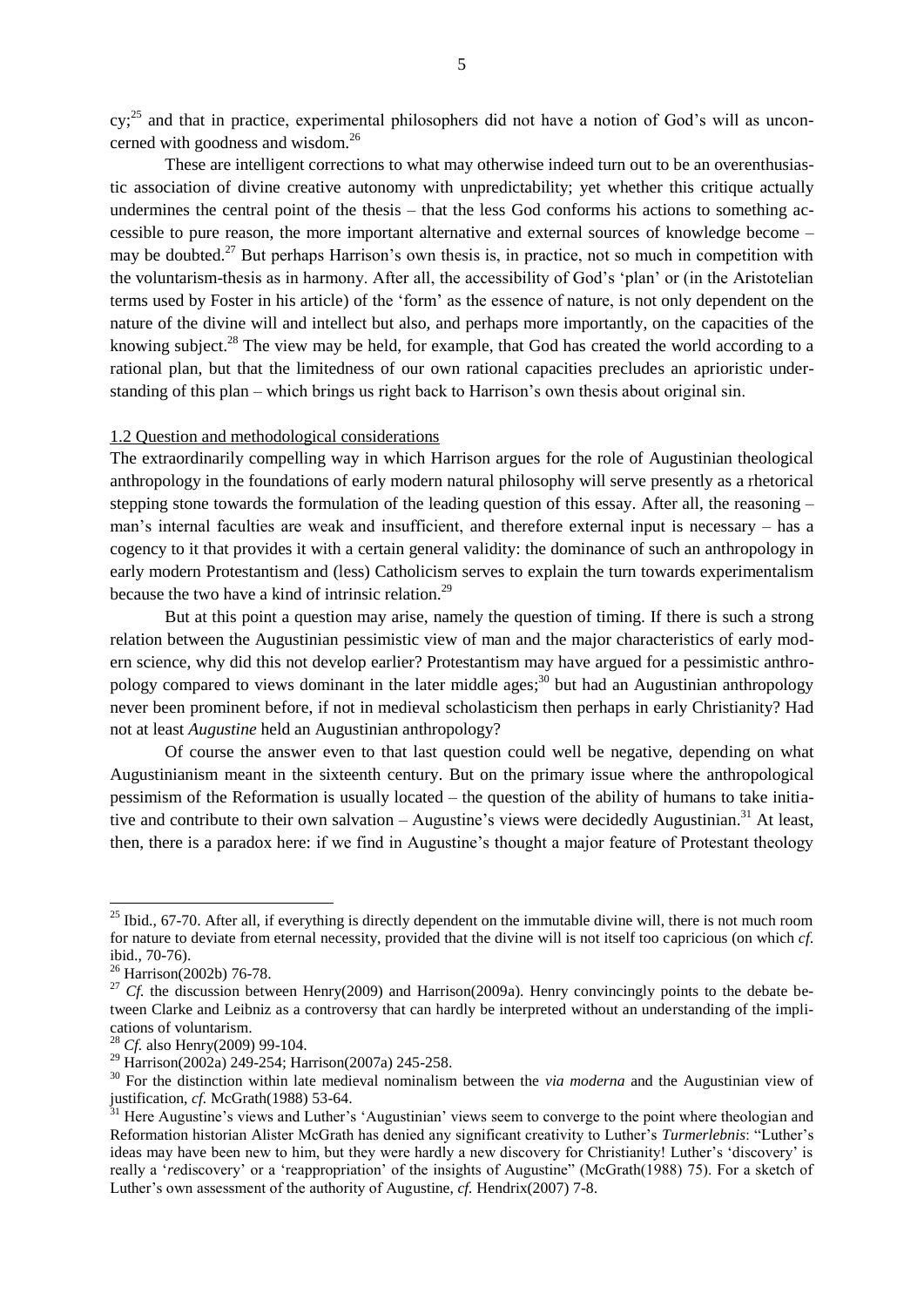that is supposed to have certain implications for epistemology which Augustine himself, however, did *not* share, we have something to explain.

For on a methodologically normative note, I believe that it is a defining characteristic of science that it has the ambition to *explain*, and to justify its explanations. To explain I mean here in the broadest sense of the word: to answer whatever question about anything in whatever way. There is no reason artificially to close the immense substantial and methodological differences between different academic disciplines, but in this weakest sense, there is a 'unity of science' in which historical science has its place: that it strives to postulate connections between observed phenomena and tries to justify these, and that the worth of its particular theories can be judged by the comprehensiveness of their explanations or the strength of their justification.<sup>32</sup>

Harrison's thesis is attractive because it is both comprehensive and well supported, and because it dares to isolate a rather specific intellectual factor and use it for causal explanation by means of a relation that can be understood in itself – in this case because of the apparent rational coherence of a certain anthropology and a certain attitude towards nature. In being so unambiguous, Harrison also creates the opportunity to identify contrasting cases: pointing at a case where the relation he proposes seems absent does not in itself falsify his thesis, but it does invite a closer look – what, precisely, is different here?

Given that fifth-century North-Africa probably differs in most respects from sixteenth-century Europe, a better way of phrasing this question is: what are the crucial differences here? Answering this question is what I consider to be the role of a more or less systematic historical comparison: after identifying the apparent commonalities and differences of historical entities as defined and conceptualized in a particular way, it may proceed to a constructive criticism and refining of the concepts and their supposed relations by directing the attention towards factors to which the original theory may have had a blind spot. I explicitly put forward this use of comparison as an adaption of (and hence an alternative for) two other coherent views: first, that the value of comparison lies primarily in its ability to test and falsify theories, by investigating the correlation of the variables involved in supposed causal relations.<sup>33</sup>

I believe that such attempts at falsification are important, but I fear that the complexity of history implies that comparative history defined in this way might suffer from the same weakness as the covering law model: it is fundamentally correct,<sup>34</sup> but it is also vulnerable to the distorting influence of context and to the complexity of human behavior. This is especially the case if the historical entities are large (*i.e.* complex) and few, and it is therefore certainly the case if two radically different civilizations are compared. Moreover, doing comparative history defined in terms of simple falsificationism is essentially no different from testing a covering law model: there is no constructive role for the act of comparison as such, and the historian is not so much comparing as augmenting his statistical sample.

This model, in which comparative history in effect means a broadening of the attempt to allow history to shout 'no' to a theory (which is in itself a laudable business, I should add, but which is not in fact a genuinely *comparative* approach), is opposed to a second view on the relation between theory and comparative history. According to this view, we must refrain from predetermined conceptualization and theorization. Of course, this does not mean that we have to be naively empiricist and anti-

<sup>32</sup> Martin(1989); Martin(1998).

<sup>33</sup> Berger(2003).

 $34$  The positivistic covering law model of historical explanation (as famously defended by Hempel(1942)) has had a bad press in the philosophy of history (for an overview of criticism to it, *cf. Lorenz, Constructie van het verleden*, ch.4-5). Martin(1989) gives a reasonable account of why the covering law model is to be discarded as a scientific ideal for historical studies *even though* it is in principle a valid form of explanation.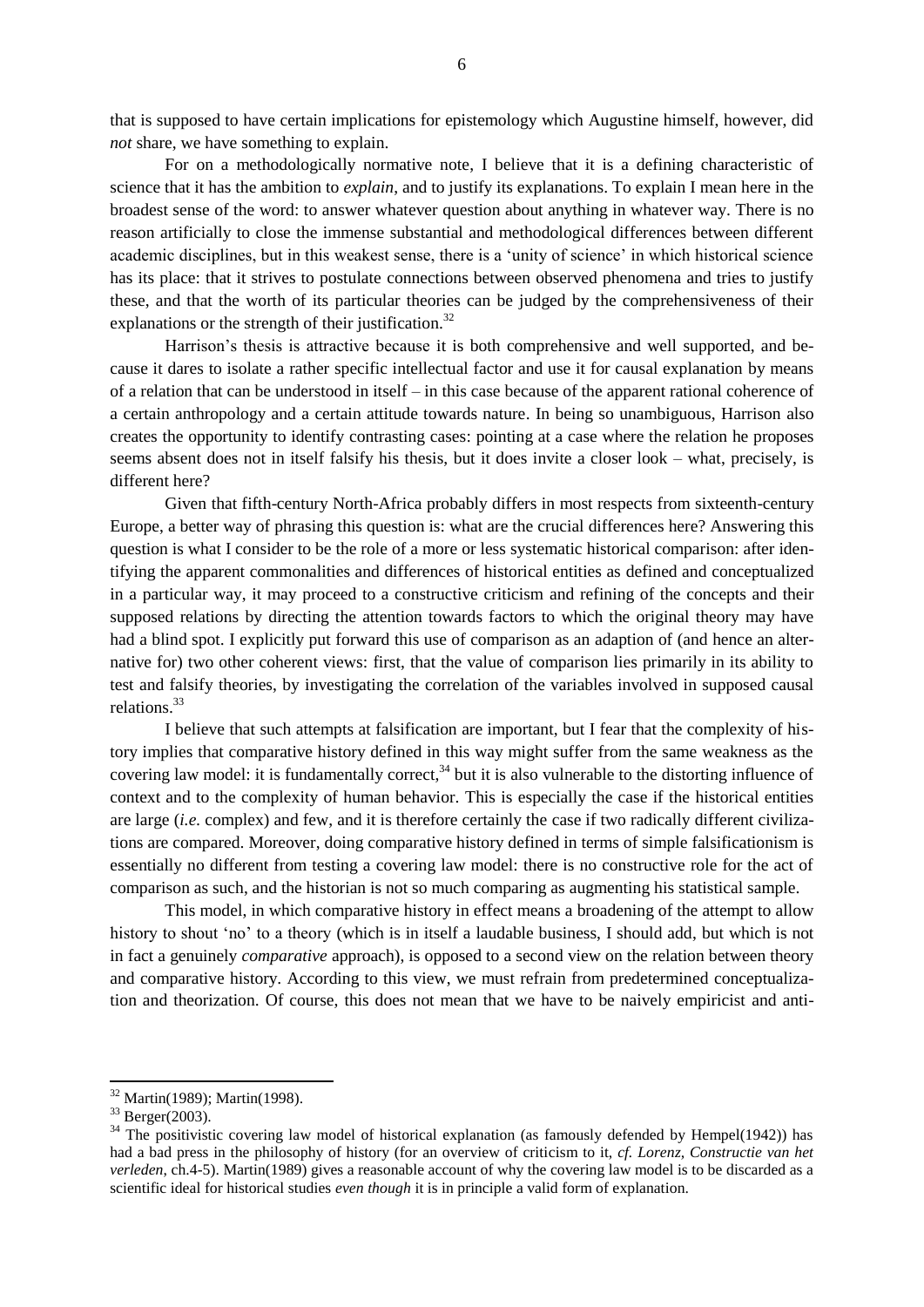theoretical, and therefore the conclusion is that patterns must be discerned *in* the historical material, not brought to it predefined.<sup>35</sup>

I fully subscribe to the epistemic ideal that in the end the patterns we identify in history refer to something in the past, yet I think that the ideal of concept-forming 'as we go along'<sup>36</sup> may be too crude a representation of the interaction of theory and material in comparative history. Even if it is history that (in principle) decides whether a historical argument or narrative is valid or not,  $37$  it is always *our* concepts that are the building blocks of this narrative. This is not a pedantic lesson in basic philosophy of history, for even the most fanatically empiricist historian will agree that in this sense, there is no escaping our own concepts. The point is rather this: that the potential of comparative history (as I see it) lies precisely in allowing us to criticize our own concepts and theories and thereby allowing the historical material to play an active role in shaping and altering our conceptual framework, *provided that we consciously and explicitly use that pre-existing framework* as foundational for our comparison.<sup>38</sup>

In this case, the framework is the theory, taken very seriously by the current author, that there is a causal relation between certain Christian theological doctrines (notably the Augustinian interpretation of original sin) and core features of science as it develops in the scientific revolution: the comparison is directed by a paradox related to this theory. Whatever the result of the inquiry will be, then, it will not be independent from this theory and it is not meant to be so; but nor is it meant to be an unequivocal testing or falsifying of this theory. The ideal is a reconceptualization and -theoretization of the early modern historical relations between Christian theology and science, proceeding from an explicitly theory-guided comparison.

The question has risen from the paradox that similar or even identical theological views (especially on the meaning of the Fall) went together with very different attitudes towards the study of nature in early modern Protestantism on the one hand and late antique Christianity on the other (though in fact we have only explicitly named Augustine). Whichever the entities of comparison will be, then, it will only be to the point in so far as they correspond to this paradox.

For late antiquity, we have already identified Augustine of Hippo as someone with a strong notion of original sin but with no obvious specific interest in the study of nature – of course this is a point that still has to be developed in the study. For the early modern period, we are looking for someone who subscribed to the strong reformist views on original sin and combined this with a preferably

<sup>&</sup>lt;sup>35</sup> Cohen(2010) xx-xxii. Cohen goes on to assert that this does not mean that his "ongoing process of concept formation and theory building has been inductive only — as if facts could ever speak for themselves. The process has been deductive as well [...] Also, [...] I have found with numerous authors [...] certain fertile conceptualizations that with a little adaptation proved well-suitable for pressing my analyses further." In this respect, in attacking an inductivist view I must confess myself to be attacking a straw-man; however, Cohen is not entirely clear about how this 'deductive' element in his concept-forming can be objectively distinguished from the 'imposition' of patterns on history (which he rejects). In his insistence not to "press my causal accounts into pre-set conceptual schemata‖ (ibid., xxii) he seems less to be making a methodological choice than to be attacking bad history-writing – after all, there is hardly any historian who would proudly boast the Procrustean act of having forced an *unfitting* theory upon his material. The current issue is about the role of theory and concepts in relation to historical comparison (and the question of priority in this regard), and on this issue I sense I am voicing a less inductivist ideology than does Cohen.

<sup>36</sup> Cohen(2007) 496.

 $37$  To specify: a narrative can be true or false in the sense that the statements of which it consists can be true or false – I do not believe that it is useful to speak of the 'referentiality' of historical narratives *as* wholes, in spite of Lorenz(1998).

<sup>&</sup>lt;sup>38</sup> One of the reasons that I felt so free in criticizing Cohen(2010) for the pragmatist and empiricist self-image that he sketches in the prologue, is that I am convinced that his work is in practice much more theory-guided than the prologue cares to admit: the comparisons made in the book are directed by clear questions and paradoxes, and thus clearly oriented upon existing theoretical frameworks and their improvement.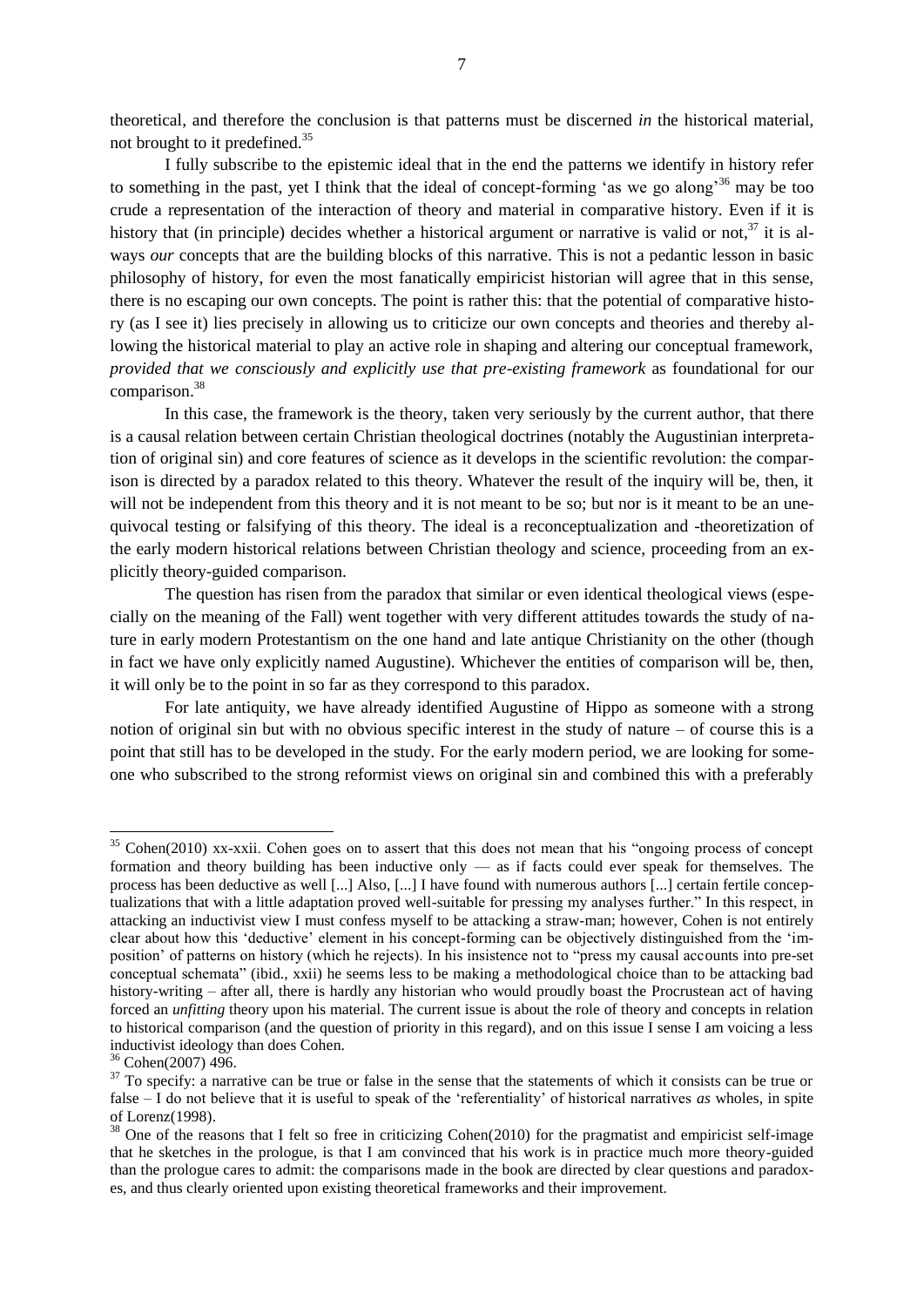explicit interest in the study of nature. I have selected Philipp Melanchthon, recognized by Luther as his main partner in the German Reformation, $39$  as a representative of this combination of attitudes.  $40$ 

This latter choice is more 'random' than it might seem: it could be suggested that Melanchthon's close ties with Luther provide him almost automatically with the status of a spokesperson for the Reformation – being one of the people who defined it, after all, his views could be taken as authoritative for what it was. However, to take Luther and his immediate circle as a 'point zero' of Reformation thought is to view the Reformation era in a too simplistic manner. Recent scholarship tends to emphasize the diversity and pluralism of the Reformation,<sup>41</sup> as well as its continuity with and development against the background of late medieval theology;<sup>42</sup> this broadening of the concept of reformative movements grants them a certain independence from the specific theological views of Luther and his fellows. Of course, this is not to deny that Melanchthon's arms reached far,<sup>43</sup> and that his influence gives his thought a wider historical importance. However, instead of worrying here about how unique or representative of their time both our theologians are, we will study them without systematic attention to this question.

Of course, what we actually will be studying are not the living theologians or their disembodied thoughts, but their *texts*, and especially in types of historiography where the argument is based solely on texts, as in the intellectual history that I am writing here, a few words on the theoretical implications of this are in order. The primary problem is, of course, that of interpretation: the idea has grown that it is impossible to assign a fixed meaning to a text not only in practice but in principle. This idea is partly dependent on the premise that authorial intent does not exhaust the meaning of a text or is even insignificant;<sup>44</sup> that the 'authority' in interpretation lies not with the state of mind of the author but with the state of mind of the reader, whose engagement with the text does moreover not significantly constrain him, but serves rather to activate him and to form his own ideas when reading it, thereby spawning a new interpretation which then, by definition, is a new 'meaning' of the text. In this definition, of course, the potential number of meanings that a text can have is indefinitely large.

This may very well be a fruitful and legitimate way of viewing textual interpretation for some purposes; in no way is it illicit to read meanings into a work of literature, for example, even if these meanings were almost certainly not part of the author's intentions  $-$  it allows a work to 'speak' to a time and audience to which it could not be intended to speak. But this is only a laudable business in so far as the aims of it are themselves present-oriented; a historian, by most definitions, does try to learn and say something about the past, and necessarily has to try to work his way beyond the text to an interpretation that, though not exclusively taking as authoritative the conscious intentions of the author (for that would be presupposing that he had accurately identified all his motivations for composing the text in the way he did), at least focuses on the state of affairs that has been causally responsible for the coming-into-being of the text.<sup>45</sup>

What the crucial aspects of these state of affairs were, is an empirical question which may, moreover, well turn out to be unsolvable in many cases. But it is not unlikely that an author, especially

- 
- $43$  Kusukawa(2004) 65-67.

<sup>39</sup> Greschat(2010) 41-43.

<sup>&</sup>lt;sup>40</sup> Maurer(1962) 199-205 warns against overestimation of Melanchthon's special interest in natural science: the humanistic interest in science in Wittenberg predates him, and in Melanchthon's thought, too, it is directly related to the medieval heritage. I do not want to deny this, yet in the argument that follows I will of course try to show how humanism and especially Lutheran theology provide additional motivations for interest in nature.  $41$  Bagchi(2004a).

 $42 \overline{Janz}$ (2004).

<sup>&</sup>lt;sup>44</sup> Barthes(1968) is the classical argument against an image of literary writing that is "tyranniquement centrée sur l'auteur" (ibid., 41).

<sup>&</sup>lt;sup>45</sup> Assuming that this is possible: Brown(2002) claims that it is not. Bevir(2002) is an argument for intentionalism (*i.e.* the appeal to intentions located outside the text) compatible with the postfoundational principles of the theory-ladenness and language-embeddedness of experience and thought.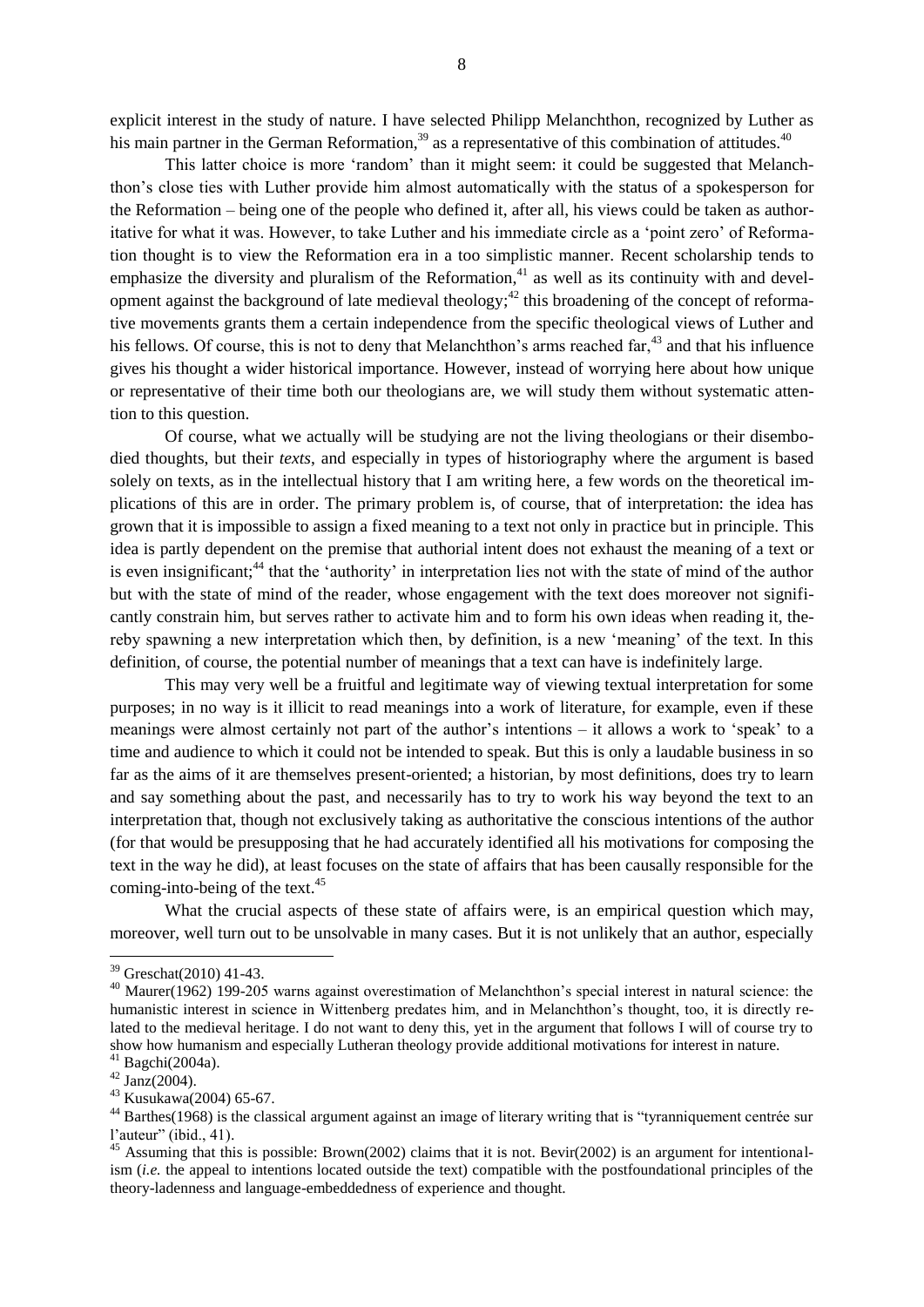of philosophical or educational texts, wrote down certain sentences because he believed in the ideas expressed by these sentences, and believed that these ideas were worth expressing. For instance: if a Christian author wrote down that "God is the creator of the world", a good first hypothesis in interpreting this statement is that he did this because he believed that God was the creator of the world. This may be considered tautological by some, or uncritical and theoretically naïve by others, but the point is not that this answers all questions; the point is that plausible links may be postulated between what we find in the sources and what the author's historical state of mind may have been, and that this is an important first step.<sup>46</sup> Allowing to move the problem from texts to minds allows us to ask ourselves the question how certain ideas cohered in someone's mind, or how they got there at all.

Apart from comparing the hermeneutic meanings of the texts, then,<sup>47</sup> we will be ascribing intentions, reasons, motives to their authors – we will be interpreting Augustine and Melanchthon on the assumption that they were historical figures, and this will be of importance in the explanation of the intellectual differences as expressed in their texts. Nonetheless, although we will look at the historical context, the comparison will be effectively 'synchronic' in the sense that no attention will be paid to the historical *development* of Western thought between Augustine and Melanchthon. The question is focused on the early modern world in which Melanchthon lives, but we are placing Augustine not a long millennium behind, but *next* to him. And in doing this, we will begin by watching him steal fruit from a tree.

l

 $46$  The premise being, of course, that the past is not so radically other that it precludes any movement from texts to historical states. Frank Ankersmit invokes precisely this radical otherness in his debate with Mark Bevir on interpretation and intentionalism (Ankersmit(2001) 357-358), though Bevir outflanks him by asserting that the present is no less constructed than the past (ibid., 359-361).

 $47$  It is rightly pointed out by Ankersmit in Ankersmit(2001) 354-355 that the intentions of someone in saying something have no necessary bearing upon the meaning of what is said: hermeneutic meaning and intention are not simply to be equated.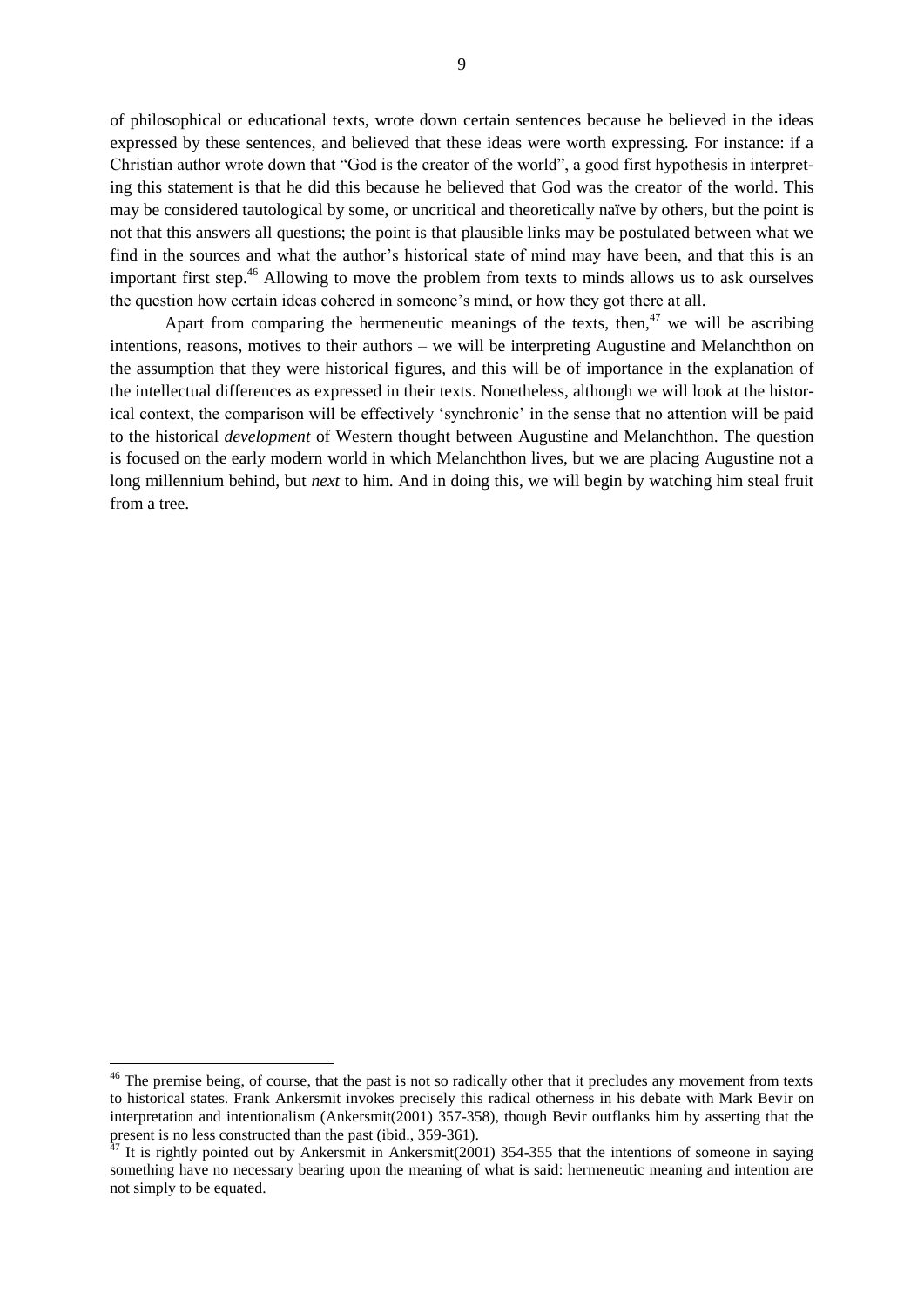#### **Chapter 2: knowledge after the Fall**

#### 2.1 The meaning of sin

One of the most well-known passages in Augustine's *Confessions* is his analysis of a one-time youthful lapse into thievery – an event that has happened more than half a life before Augustine writes his spiritual autobiography, but that apparently still haunts him to such an extent that it justifies devoting almost an entire book to it.

He and his friends had once stolen a few pears, in an act that had embodied essentially everything that was wrong with humanity.<sup>48</sup> Though Augustine does not explicitly draw the comparison, taking a forbidden fruit in itself has an obvious resonance with the Fall of Adam and Eve. More important than what the physical act symbolizes, however, is Augustine's interpretation of his motivation: in many different wordings, he repeats that, in a sense, there *had not been* any motivation – the pears were not better than other ones to which he could have had legitimate access, and moreover, he and his friends had taken more than they could eat.<sup>49</sup> This made the crime all the worse: it would have been sinful enough to love something inferior over something better – to be driven to murder by the desire for wealth or honor, for example<sup>50</sup> – but in Augustine's case there had been literally nothing to gain.

Augustine's judgment of his former self is unambiguous about this: "I had no motive for my wickedness except wickedness itself. It was foul, and I loved it."<sup>51</sup> Augustine had been driven by a desire, not for anything even minimally good, but by a desire for evil itself – that is, in the end, for 'nothingness'.<sup>52</sup> "I loved the self-destruction, I loved my fall, not the object for which I had fallen but my fall itself. My depraved soul leaped down from your firmament to ruin."<sup>53</sup> This is human sinfulness in its most absolute form: it is a deed of pure evil because it represents an unmitigated transgression of God's law, and as such it is an act directed 180 degrees away from God and straight towards self-destruction.

But this determined love of self-ruin is not the only form that human failure takes in Augustine's life. For later, having shaken off a lot of the errors of his youth, he actually does want to choose for a good and chaste life in service of God – and yet, in practice, he keeps postponing it.<sup>54</sup> Why? Again, for no reason, except now a lack of determination.

―I was deeply disturbed in spirit, angry with indignation and distress that I was not entering into my pact and covenant with you, my God, when all my bones were crying out that I should enter into it [...] The one necessary condition, which meant not only going but at once arriving there, was to have the will to go – provided that the will was strong and unqualified, not the turning and twisting first this way, then that, of a will half-wounded, struggling with one part rising up and the other part falling down."<sup>55</sup>

Even the well-wishing Augustine is incapable of reaching out for God, but now because of a disunity of his will: he wants multiple things at the same time, and even though he is aware that the one is better than the other, he turns out to be unable to focus his desires on the better good. The human soul,

<sup>48</sup> Augustine, *Confessions*, 2.4.9.

 $^{49}$  Ibid., 2.6.12.

 $^{50}$  Ibid.,  $2.5.11$ .

 $51$  Ibid., 2.4.9.

<sup>52</sup> About the relation between evil and non-existence, *cf.* Augustine, *Confessions*, 7.12.17-7.13.19.

<sup>53</sup> Ibid., 2.4.9.

<sup>54</sup> Ibid., 8.7.17-18.

<sup>&</sup>lt;sup>55</sup> Ibid., 8.8.19. *Cf.* Charry(2006); Capps(2007) on the role of the 'divided self' in Augustine's psychology.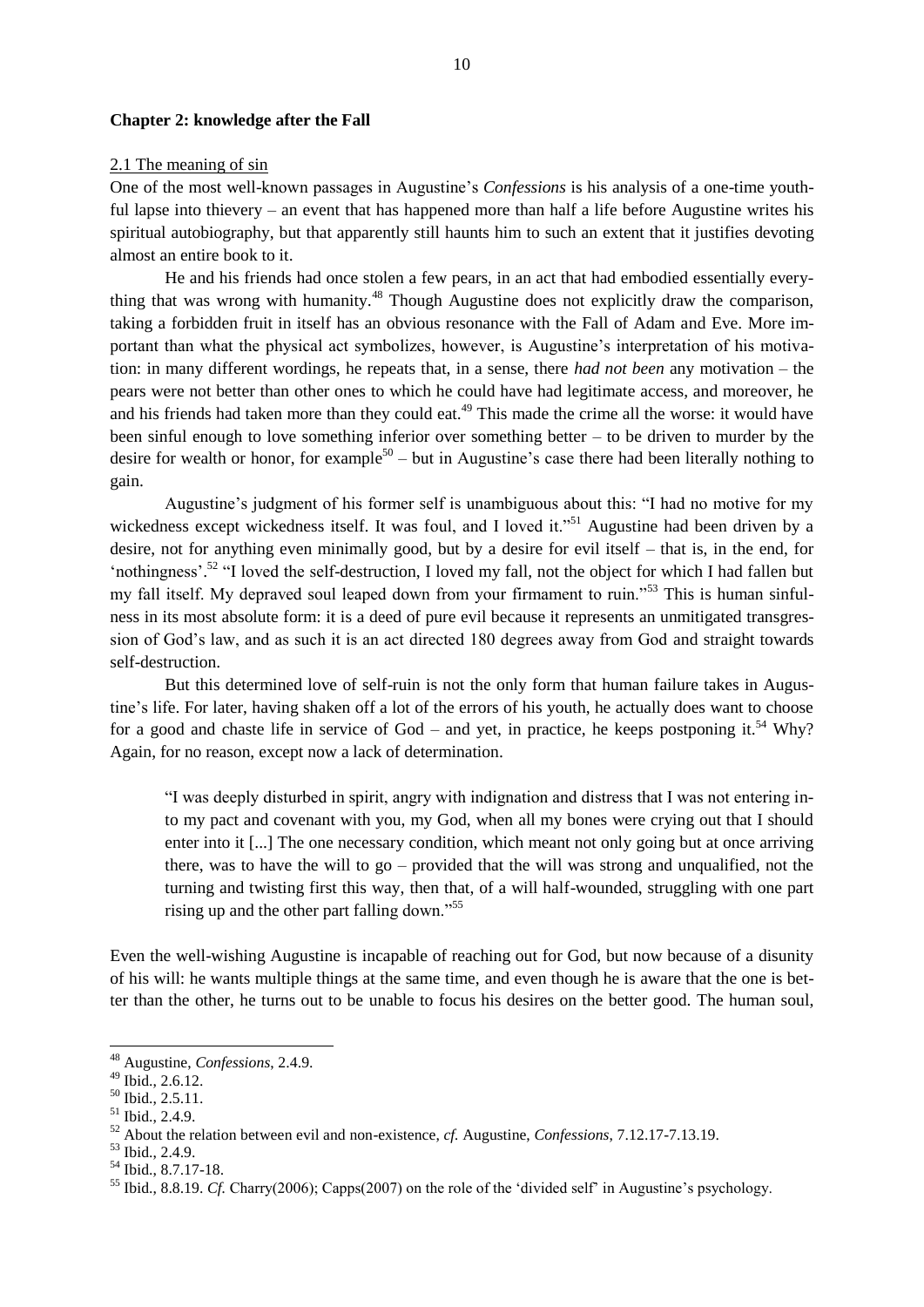though it is surely one substance, yet finds itself "torn apart in a painful condition, as long as it prefers the eternal because of its truth but does not discard the temporal because of its familiarity.<sup>556</sup>

What we have seen in effect in these two episodes in Augustine's life how sinfulness is identified with a turn away from God in a neo-Platonic metaphysical hierarchy: God is on the end of perfect unity and full Being, and therefore opposing God necessarily (in a sense, by definition) entails a direction towards dissimilarity and destruction. Augustine's rebellious human will has come to be characterized by diversity, and thus by an incompetence to direct itself fully towards goodness and unity.<sup>57</sup> "The further away from you things are, the more unlike you they become."<sup>58</sup>

Though the metaphysical concepts involved in Augustine's self-analysis are unmistakably neo-Platonic, the final message is as unmistakably Christian, and is explicitly aimed *against* a purely Platonic interpretation of human psychology and salvation. Augustine is clear about this already in the *Confessions*: what he *has* gained from the "books of the Platonists" is an eye for immaterial truth, but what he could never have gained from them is the capacity actually to access that truth. "The darknesses of my soul would not allow me to contemplate these sublimities. [...] I was puffed up with knowledge. Where was the charity which builds on the foundation of humility which is Christ Jesus? When would the Platonist books have taught me that?<sup>59</sup> The point is that Platonism stands for intellectual arrogance, while Christianity requires humility.

In *De civitate Dei* Augustine elaborates on the arrogance of the Platonists and the relation of arrogance to the Fall. Specifically, he protests against the Platonists' claim that it is the body that weighs the soul down, and that isolating the soul from the body would solve the conflicts to which man has fallen prey. "Those who suppose that the ills of the soul derive from the body are in error," Augustine says;<sup>60</sup> for in fact, the soul can experience perturbations following from non-bodily emotions. Furthermore, it is not the body but the corruptibility of the body that drags the soul down.<sup>61</sup> And most importantly, it is not any involuntary force that originally made man sinful. Adam and Eve had not experienced bad emotions, and had not *desired* the fruit of the forbidden tree – their will-power had not been compromised by the habits of vice and  $\sin^{0.62}$  They had been completely free – that is to say, they had lacked the excuse of the Platonists that their bodily desires or emotions turned them the wrong way. And yet they had sinned – their transgression of God's law had been all the more evil, then, given that there were no involuntary impulses that it had sought to answer. <sup>63</sup> Adam and Eve did not resemble Augustine struggling and failing to be chaste; they resembled Augustine the pear-thief.<sup>64</sup>

The cause of original sin had been an evil will only, and this started with pride, or self-love.<sup>65</sup> The root of the Fall, the original sin, had been the 'self-will' of humanity. The two cities that *De civitate Dei* is about, the most fundamental division between those that will be saved and those that are damned, are separated precisely along the line that divides self-love on the one hand from love of God and self-despising on the other. <sup>66</sup> Augustine's theology of original sin draws the separation of flesh

<sup>56</sup> Ibid.,8.10.24.

<sup>57</sup> Ibid.,8.9.21.

<sup>58</sup> Ibid.

<sup>&</sup>lt;sup>59</sup> Ibid., Augustine goes on to make explicit use of Paul's letters against the pride of the Platonists in ibid., 7.21.27. *Cf.* Brown(1967) 102-104, where (in the context of Augustine's dilemma in choosing between the two) the main issue that separates Platonism from Christian philosophy is described as that of individual spiritual autonomy.

<sup>60</sup> Augustine, *City of God*, 14.3.

<sup>61</sup> Ibid., 13.6

 $62$  Ibid., 14.10-11.

<sup>63</sup> Ibid., 14.12.

 $64$  Mann(2001) 46-47 on the disobedience of Adam and Eve as an example of the sheer willfulness of sin for Augustine.

<sup>&</sup>lt;sup>65</sup> Ibid., 14.13.

<sup>&</sup>lt;sup>66</sup> Ibid., 14.28.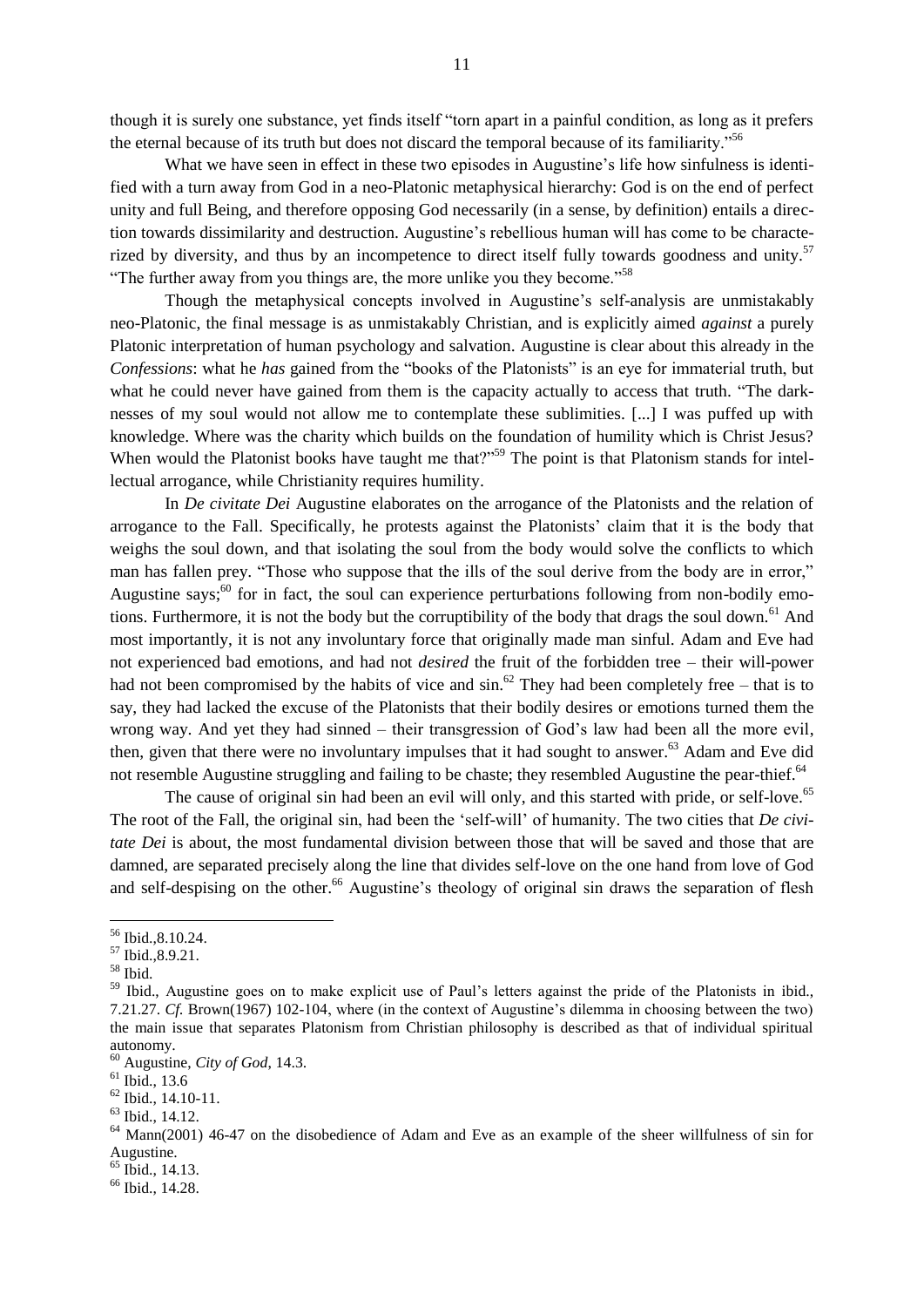and spirit in Paul's letter to the Romans completely into the mental domain: it is not because of his physical body – his material flesh – that man resembles the devil (for the devil does not even possess a body), but because he tries to live after himself.<sup>67</sup> To live after oneself is to live after the flesh, which is an evil, and a spiritual evil at that – it bears no necessary relation to carnal vice.<sup>68</sup>

This principal sin, the diversion of the will towards the self, away from God and thereby towards non-being and self-destruction, justly deserves to be rewarded by actual destruction. In a very real sense, Adam, Eve and Augustine the pear-thief *choose* to die – we have seen Augustine speak even of 'loving to perish'.<sup>69</sup> Though death is indeed a punishment actively imposed by God upon man, it is at the same time the inherent consequence of the transgression of God's law, rather than of the wrath of a jealous deity.<sup>70</sup> Put very simply, the human tendency towards corruption – established once and for all by the first sin committed by the first humans – results in corruption. So the human body has fallen prey to decay and death, and it has itself become disobedient to the will.<sup>71</sup> Specifically, our corrupted body is the source of lustful emotions – lust itself being present not simply in the body but in the soul, as Augustine emphasizes.<sup>72</sup> Presently, then, our will, being a weaker force in the soul than lust, is unable to command the body with respect to sexual appetite.<sup>73</sup> This is why we have seen Augustine struggle and *fail* to become chaste: even the good part of his will is simply not strong enough.

So this is what original sin has done: the result of our free choice to leave God, it has left us unable to return to Him even though, once we have realized our sorry state, we feel a strong desire to do so. Death has become so powerful that it might well have dominated each and every one of us for all eternity, had not God's unmerited grace saved some.<sup>74</sup> This aspect of the cosmic drama is reenacted in Augustine's autobiography as well: "such was my heart, o God, such was my heart," he sighs in the middle of his pear-story. "You had pity on it when it was at the bottom of the abyss."<sup>75</sup>

And famously, the solution to Augustine's incapability to be chaste lies in the angelic voice of a child telling him to take up and read the letter to the Romans by Paul, the ‗least of the Apostles', where he reads that the answer is submission to Christ.<sup>76</sup> The episode is full of signs of humility; in the end, Augustine's full conversion to the Christian God is not something that he has done himself but that God has done for him. $^{77}$ 

Where Augustine feels he has to affirm human frailty and dependence against the Platonists – that is, against the major coherent pagan alternative for Christianity (and especially philosophical Christianity) in the late Roman empire<sup>78</sup> – Melanchthon feels he has to do something similar against a differently named enemy. In the 1553 edition of his *Loci Communes*, a systematic and didactic work

<sup>67</sup> Ibid., 14.3. Book 12 of *de civitate Dei* is about the difference between good and evil angels, the division of which shows all the more clearly the *locus* of evil, i.e. a corruption of the will (which is, by definition, voluntary).

 $68$  Ibid., 14.2.

<sup>69</sup> Which can be contrasted with Augustine, *City of God*, 11.26, where Augustine states against the skeptics that there are three things about which he is infallibly certain: that he exists, that he *knows* that he exists, and (in an impressive critique of Cartesian intellectualism more than a millennium before its birth) that he *loves* his own existence. Notably, loving to exist is the natural state there: Augustine unhesitatingly assumes that anyone would prefer even eternal suffering over non-existence. This statement does not belie his state of mind during the pearthievery: if anything, Augustine's affirmation that his metaphysical presuppositions demand existence to be good at once demonstrates the deluded perversity of the *amare perire* of the sinner.

<sup>70</sup> Augustine, *Confessions*, 2.4.9; Augustine, *City of God*, 14.12.

<sup>71</sup> Augustine, *City of God*, 14.15.

<sup>72</sup> Ibid., 14.16

<sup>73</sup> Ibid., 14.19

<sup>74</sup> Ibid., 14.1

<sup>75</sup> Augustine, *Confessions*, 2.4.9.

<sup>76</sup> Ibid., 8.12.29.

<sup>77</sup> Ibid., 8.12.30.

<sup>78</sup> Praet(1992) 75-77.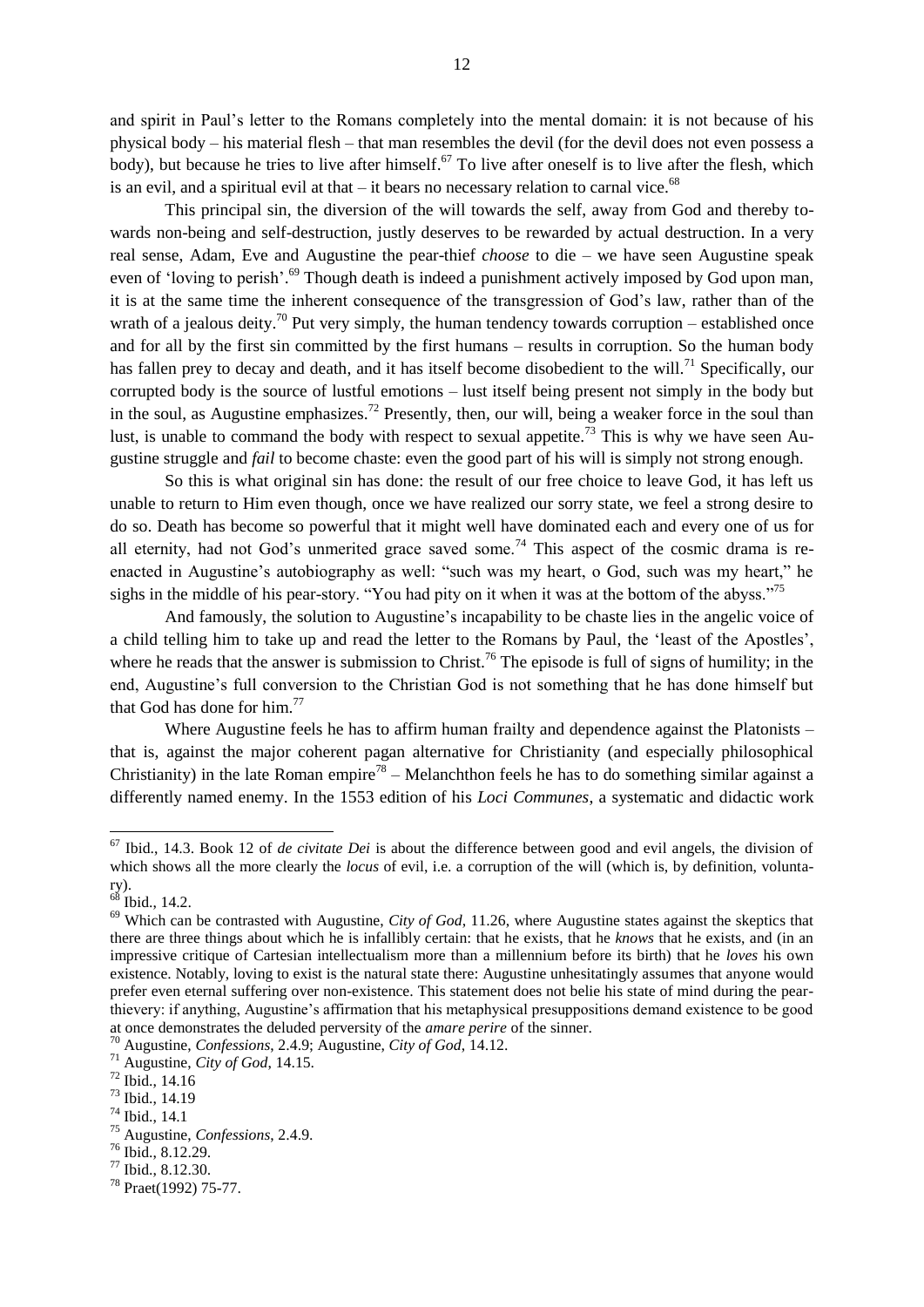on Lutheran theology, Melanchthon defines original sin as: "being in God's disgrace and wrath, because of the fall of Adam and Eve, and because of the pitiful loss of divine presence, divine light and working in us, and because of our blindness and doubt of God, and our evil inclinations, which are against God, sinful, and damned.<sup>79</sup> This definition would suffice, he goes on to say, had not popes and monks spread some satanic lies about it, namely that our postlapsarian evil inclinations are not in themselves a reason to be condemned, and that our natural powers are sufficient to obey God's law.<sup>80</sup>

Against this opinion, Melanchthon asserts that: "since we have lost [our original righteousness] through Adam's fall and sin, all human powers – both in body and spirit – have become so horribly corrupted, that we cannot be obedient to God's command.<sup>81</sup> So much for the sufficiency of natural powers; in his emphasis on our fundamental inability to be righteous after the Fall, Melanchthon is making a point very similar to the one we have seen Augustine make.<sup>82</sup> Matters are more complex, however, when Melanchthon elaborates on the punishment for original sin and the status of lust. "The scholastics say", he starts – and of course 'the scholastics' saying something is hardly ever a point in favor of it – "that evil lust is a punishment for sin, but is not sin in itself."<sup>83</sup> Melanchthon begs to differ:

―we say, that evil lust is a punishment for sin, and also in itself sinful and damnable. So, too, is death a punishment, imposed because of sin. The major and highest, most horrible punishment however, is that because of sin we have been submitted to the gruesome power of the devil.<sup>84</sup>

Two things are noteworthy here in comparison with Augustine. First, the reference to the devil signifies an element in Lutheranism that is much less prominent in Augustine's thought: for Luther, man is under the power of either God or the devil, and this is why he is essentially un-free.<sup>85</sup> Augustine on the other hand is not very eager to describe man as a passive battlefield of the two opposing forces of good and evil, because in his time such a dualist view is associated with a religious system that he is all too familiar with: Manichaeism.

Manichaeism, a kind of Gnosticism claiming that the principle behind the corrupt material world must be evil and that there must therefore be two struggling and opposing forces, one spiritual and one material, stands in fundamental opposition to the metaphysical optimism of both Augustine and of the other neo-Platonically inspired thinkers of late Antiquity. In the words of Peter Brown, late ancient Hellenistic thinkers "shook this dark mood from themselves, and never looked back."<sup>86</sup> By Augustine's time, philosophical neo-Platonists and Catholic Christians (and Augustine is both) have found common ground in the claim that there can be only *one* highest principle, and that this principle is necessarily good. Therefore, there can be no question that everything around us is essentially good – there is nothing to resist the goodness of the highest principle.

This turns out to be a tough position to maintain in practice, however, and Augustine takes the Manichean threat to it very seriously: if there is only a just God, *unde malum* – whence evil?<sup>87</sup> And importantly, apart from the challenge to Christian metaphysics that Manichean dualism signifies, for Augustine it has a very personal meaning: he has been a committed follower of the sect for nine years

<sup>79</sup> Melanchthon, *Loci* (1553) 166, l. 2-6.

<sup>80</sup> Ibid., 166, l. 7-18.

 $81$  Ibid., 167, l. 11-14. (Melanchthon is invoking the authority of Anselm of Canterbury on this specific point.)

<sup>&</sup>lt;sup>82</sup> And on this point, both sometimes define the common enemy as Platonism; Melanchthon does so for example in Melanchthon, *Loci* (1521) 6.

<sup>83</sup> Melanchthon, *Loci* (1553) 169 l. 2-3.

 $84$  Ibid., 169 l. 2-7.

<sup>85</sup> Greschat(2010) 56.

<sup>86</sup> Brown(1971) 72.

<sup>87</sup> E.g. Augustine, *Confessions*, 3.7.12 (quoting the Manichees); ibid., 7.5.7.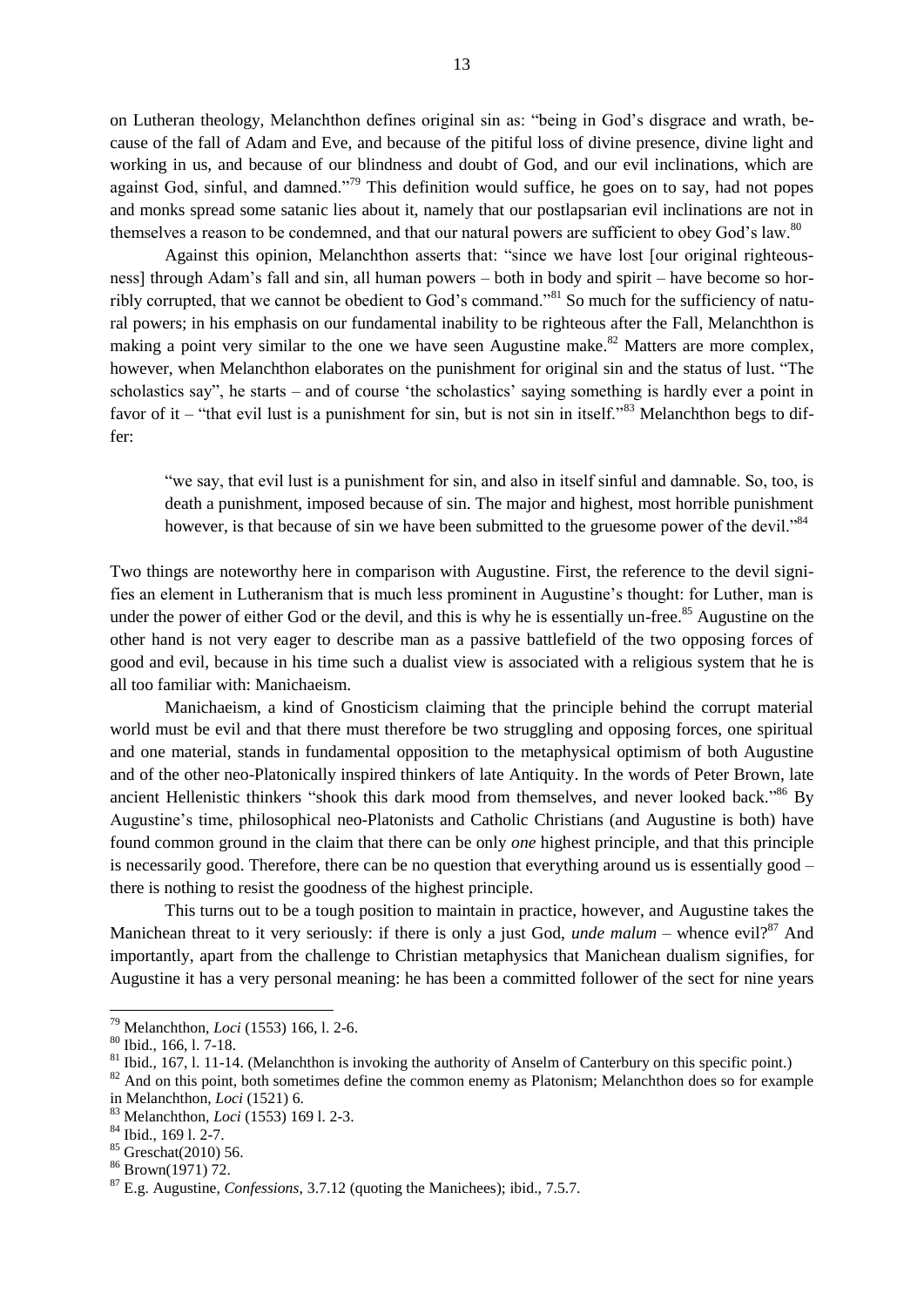of his life.<sup>88</sup> When in the end he definitively emerges as a Catholic bishop, these nine years explain why for him Manichaeism represents much more than an abstract intellectual threat to Christian theology – it is so much part of his personal spiritual history that it is always on his mind, and always in need of refutation.

What the Manichean solution to the problem of theodicy – namely hypostasizing evil as a principle equal in strength to the good, spiritual principle – does, according to Augustine, is to provide humans with an easy excuse for their shortcomings. This is what Augustine finds unforgivable about Manichaeism: it *externalizes* evil. "I still thought that it is not we who sin, but some alien nature which sins in us," Augustine remembers about a later stage of his immersion in Manichaeism. "It flattered my pride to be free of blame and, when I had done something wrong, not to make myself confess to you that you might heal my soul; for it was sinning against you. I liked to excuse myself and to accuse some unidentifiable power which was with me and yet not  $I^{989}$ . This is a kind of pride different from Platonic self-reliance, and probably worse, because it denies that sin is a disorder of *our* soul, and that it is *our* sickness even if we are incapable of healing ourselves. If human frailty is what Augustine affirms against the Platonists, human responsibility is what he needs to affirm against the Manicheans. We cannot pass on this responsibility to an external evil principle.

All this is not to say that the Lutheran emphasis on the role of the devil is a backdoor for Manichaeism, of course – for Melanchthon there is no question that God is infinitely more powerful than the devil, and it is definitely *we* who sin; I am rather making the point that Manichaeism is quite far from Melanchthon's mind when he is writing about sin. He is positioning himself in an intellectual landscape that is different from Augustine's, and even if he shares with Augustine a message of utter humility, the difference in intellectual context goes together with a different framing of this message. Melanchthon feels that the principal kind of pride with which he has to deal is a naive optimism about human capacities, and he is therefore quick to emphasize that sin is everywhere; Augustine on the other hand feels that the traps of fatalism and reductionism, and therefore of a loss of responsibility, are ever present, and he wants to keep any suggestion of this at an arm's length.

This is also important to our second observation, about Melanchthon's remark on lust: "that evil lust is a punishment for sin, and also in itself sinful and damnable.<sup>990</sup> This subtly differs from what Augustine says about lust: we have seen him define sin as a disorder of the will, and lust as something disturbing the will – lust is the body and lower mind in their disobedience to us,  $91$  something that overpowers a 'will' that is apparently conceived as a separate entity.<sup>92</sup>

Melanchthon has a different view of the will.<sup>93</sup> In the 1521 edition of the *Loci Communes* – admittedly an early work that precedes an important development in Melanchthon's thought, on which more is to be said later – one of the first things that he does is to blur the distinction between will and passions. Instead, will and passions may be used synonymously – "this force is either called will, or

<sup>88</sup> Ibid., 4.1.1.

<sup>89</sup> Ibid., 5.10.18.

<sup>90</sup> Melanchthon, *Loci* (1553) 167, l. 3-4.

<sup>91</sup> Augustine, *City of God*, 14.15.

<sup>&</sup>lt;sup>92</sup> Ibid., 14.16.

<sup>93</sup> Melanchthon is not happy with all that Augustine has written about free will (Melanchthon, *Loci* (1521) 1.1). His criticism is mainly that he interprets Augustine as saying that all sin is a sin of the will: *cf.* Meijering(1983) 20-30. According to ibid., 29 n. 45, this is a misinterpretation of Augustine, who does not regard our sinning as voluntary. Nonetheless, even if Augustine believes it to be impossible for us not to sin, his condition for responsibility is that the mind must in principle have that power and that "the mind becomes a slave to lust only through its own will‖ (Augustine, *Free choice*, 3.1.2.8). The inevitability of sin is a punishment, and it is not natural to us; Augustine explicitly says that if it would be, it would therefore not be sin (ibid., 3.18.51.173). *Cf.* King(2010) xviii-xxiii; Stump(2001a) for an evaluation of Augustine's position on free will, including the apparent inconsistency that he seems to consider the will of faith a gift of God even though it is our responsibility.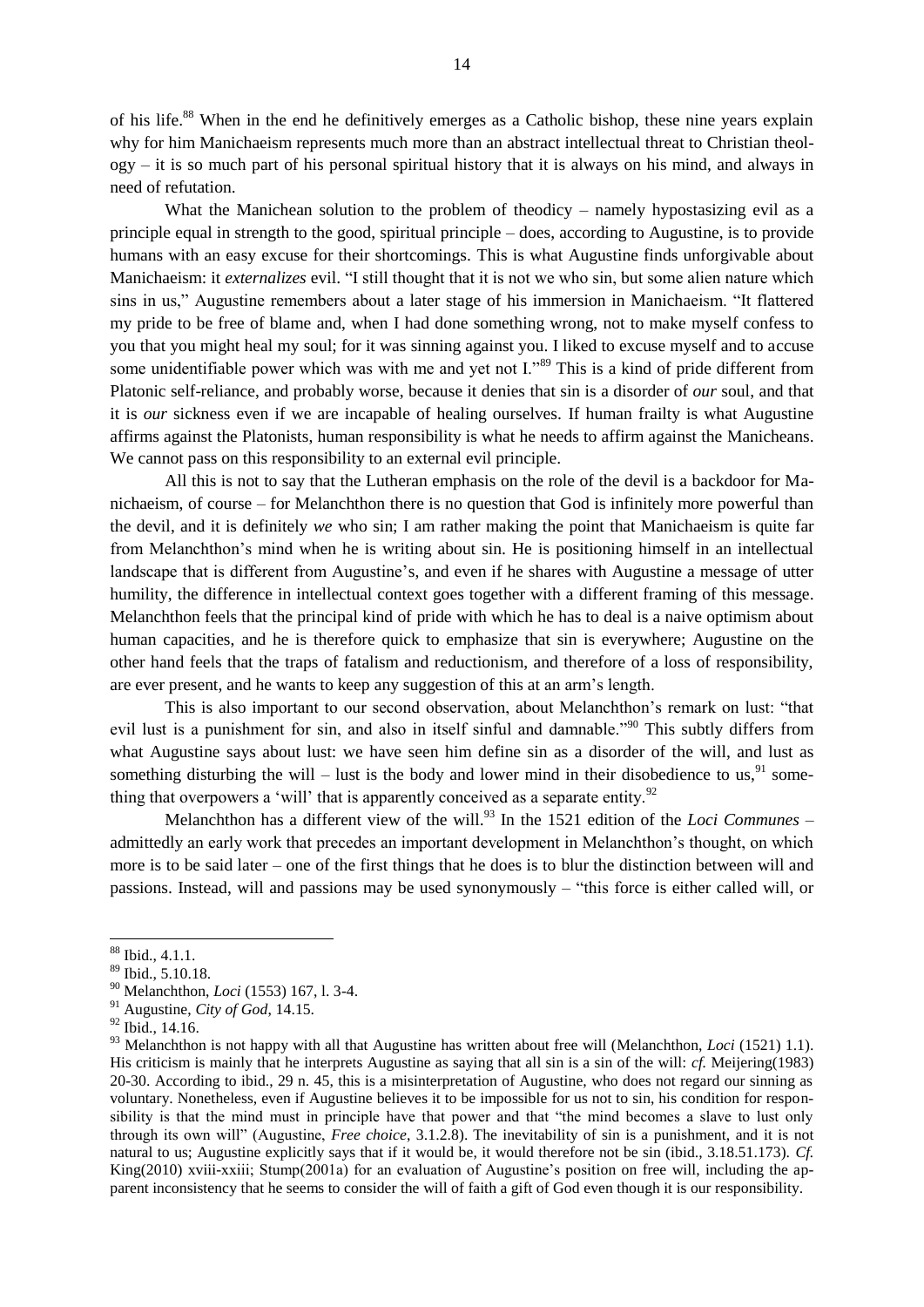passion, or appetite".<sup>94</sup> Our emotions are not in the power of the will, not simply because the will is not strong enough but because it is not separated from them: "what, after all, is the will, if not the source of the passions? And why do we not replace the name 'heart' for the word 'will'? [...] The schools err when they say that the will can by nature oppose the passions or discard them<sup>995</sup> Melanchthon explicitly denies that there is any force in man that can seriously oppose his own emotions.  $96$ 

This is why Melanchthon can easily call lust itself sinful: because it is a passion that cannot be conceived separately from the faculty that is supposed to be the location of virtue and sin.  $\frac{97}{10}$  This minimizing of the distinction between will and passions is not an arbitrary detail of doctrine: it is an important element of the Lutheran campaign against good-works theology: after all, as Melanchthon summarizes the scholastic position, as soon as one has done his penitence, "the will has the power –as they say – to bring forth good works.<sup>998</sup> The will's ability to do these things *in spite of* the fact that we are by nature evil and impious is supposed to count, according to late medieval Catholic theology.<sup>99</sup> We may have all kinds of unworthy inclinations, but when we *choose* not to act upon those, we are doing something that God recognizes as meaningful. This is why the scholastics tend to say that God judges our will (as opposed to the passions, even though they recognize the existence and corrupted nature of the latter), while Melanchthon summons Scripture to rephrase this and says that God judges the heart.<sup>100</sup> "What point is there in continuing to talk about the freedom of external works, when God demands purity of heart? It is a thoroughly Pharisaic tradition, that the foolish and impious people have written about free will and the righteousness of works."<sup>101</sup>

Again, we see how different views of the surrounding intellectual landscape give a different shape to what is essentially the same doctrine: both Augustine and Melanchthon have strong opinions on original sin, in the sense that they both consider humans after the Fall to be necessarily and inescapably sinful. (This has, I trust, been satisfactorily established by now: that both Augustine and Melanchthon affirm the weakness and insufficiency of human faculties.) Yet while Augustine's main fear is not simply the self-sufficiency of Platonism but also the unrepentant attitude of Manichaeism, both of which he considers to be connected to the attribution of evil (or lack of good) to body and matter, for Melanchthon sin is something not completely immaterial but something in the 'heart', which involves the bodily passions.

More than Augustine, then, Melanchthon is inclined to implicate the body in human sinfulness. Which is not to say that this results in a simple identification of sin with bodily passions, of course, as Melanchthon explains:

―Where is original sin? Answer: some thick people have taught that original sin is only an evil tendency in the body, namely towards indulgence and towards inappropriate love and hatred. But you should know that it is blindness and disorder in the soul and the heart and other facul-

 $\overline{a}$ 

<sup>101</sup> Ibid., 1.61.

<sup>94</sup> Melanchthon, *Loci* (1521) 1.9.

<sup>95</sup> Ibid., 1.46.

<sup>96</sup> Ibid., 1.56.

<sup>&</sup>lt;sup>97</sup> Ibid., 1.17.

<sup>98</sup> Ibid., 1.52.

<sup>&</sup>lt;sup>99</sup> Hendrix(2004) 42-45 warns against trying to isolate the controversy on indulgences from Luther's theoretical attack on the late medieval opinions on salvation: his objections to the institution of indulgences have a strong relation to his opinions on passive justification. It is important to keep in mind that the extent to which theological notions were socially embedded at the beginning of the  $16<sup>th</sup>$  century implied that the acceptance of this theological notion could not be without deep impact on the social structure (Brennecke(1998a) 13-18).

Melanchthon, *Loci* (1521) 1.57.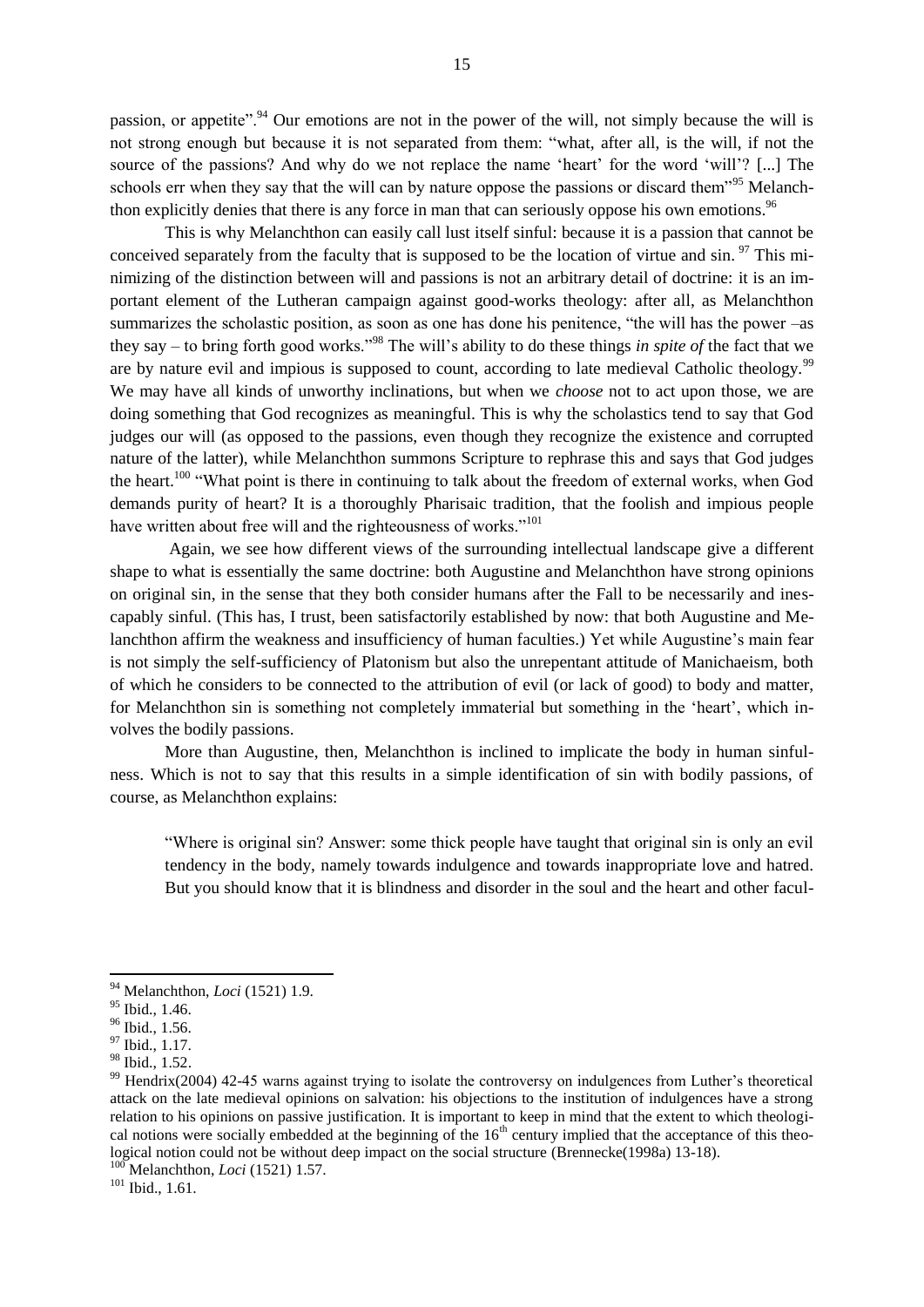ties. For while the soul is not now God's temple, she is full of doubt of God. Moreover, the heart is also full of wrong inclinations, etc." $102$ 

The difference between Augustine and Melanchthon will turn out to be important, however. Nonetheless, for now we will turn our attention towards the implications of human sinfulness for knowledge in general.

#### 2.2 Sin and knowledge

After all, if there is nothing humans can do to alleviate their corrupted condition to a significant extent, then it seems to follow that human knowledge is essentially inadequate. This is indeed confirmed by several remarks about human knowledge and human science made by Augustine and Melanchthon.

"Lord God of truth," Augustine says, "surely the person with a scientific knowledge of nature is not pleasing to you on that ground alone. The person who knows all those matters but is ignorant of you is unhappy. The person who knows you, even if ignorant of natural science, is happy. Indeed the one who knows both you and nature is not on that account happier."<sup>103</sup> According to Augustine the philosophers "can foresee a future eclipse of the sun, but do not perceive their own eclipse in the present."<sup>104</sup> Nor is Augustine only talking about natural philosophy here; all the arts have proved incapable of moving him towards God. "What advantage came to me from the fact that I had by myself read and understood all the books I could get hold of on the arts which they call liberal, at a time when I was the most wicked slave of evil lusts? [...] quick thinking and capacity for acute analysis are your gift. But that did not move me to offer them in sacrifice to you."<sup>105</sup>

Melanchthon explicitly links original sin to our incapacity to approach God through knowledge:

"all faculties have been wounded. The intellect has been weakened, is full of doubt of God and cannot recognize other things the way Adam recognized them before the fall, who had been given by God, through the eternal Word (that is, the Son), a clear view of such wisdom that he could perceive God and the order of creatures much differently than after the Fall."<sup>106</sup>

Accordingly, there is essentially no such thing as a natural theology in Melanchthon's world-view – at least not in the sense that any kind of knowledge of the world around us makes an independent and indispensable contribution to relevant knowledge of God.<sup>107</sup>

Melanchthon has sometimes been regarded as an advocate of a kind of natural theology,  $^{108}$  and indeed, in many of his lectures and other works he seems to support this view. "Men are made to behold this nature of things, and are as if placed in this theatre by divine providence, so that, by under-

 $102$  Ibid., 171 l. 5-10.

<sup>103</sup> Augustine, *Confessions*, 5.4.7.

<sup>&</sup>lt;sup>104</sup> Ibid., 5.4.4.

<sup>105</sup> Ibid., 4.6.30

<sup>106</sup> Melanchthon, *Loci* (1553) 165, l. 4-9.

<sup>&</sup>lt;sup>107</sup> More subtle definitions of natural theology are conceivable, of course, as in McGrath(2008): for McGrath, nature can, within the interpretive framework of Christian theology, be seen or read in a way which connects it to the transcendental. McGrath explicitly refrains from the universality of Enlightenment natural philosophy (ibid., 140-170) – for him, there is no universal principle like nature from which we may proceed to knowledge of God: nature is a constructed notion and natural theology is therefore culture-bound. The point is, therefore, that the key to the ‗correct' interpretation of nature cannot be found in nature itself (ibid., 133-139). On the role of natural theology in Christian history, *cf.* also Hooykaas(1999) 17-25.

<sup>108</sup> E.g. Sparn(1998) 33-35, 45-47; Frank(2001) 17; Maurer(1962) 202-205. *Cf.* Keen(1998) or Grosse(2003) 80- 93 for a more accurate characterization of the extent to which God may be known through nature according to Melanchthon.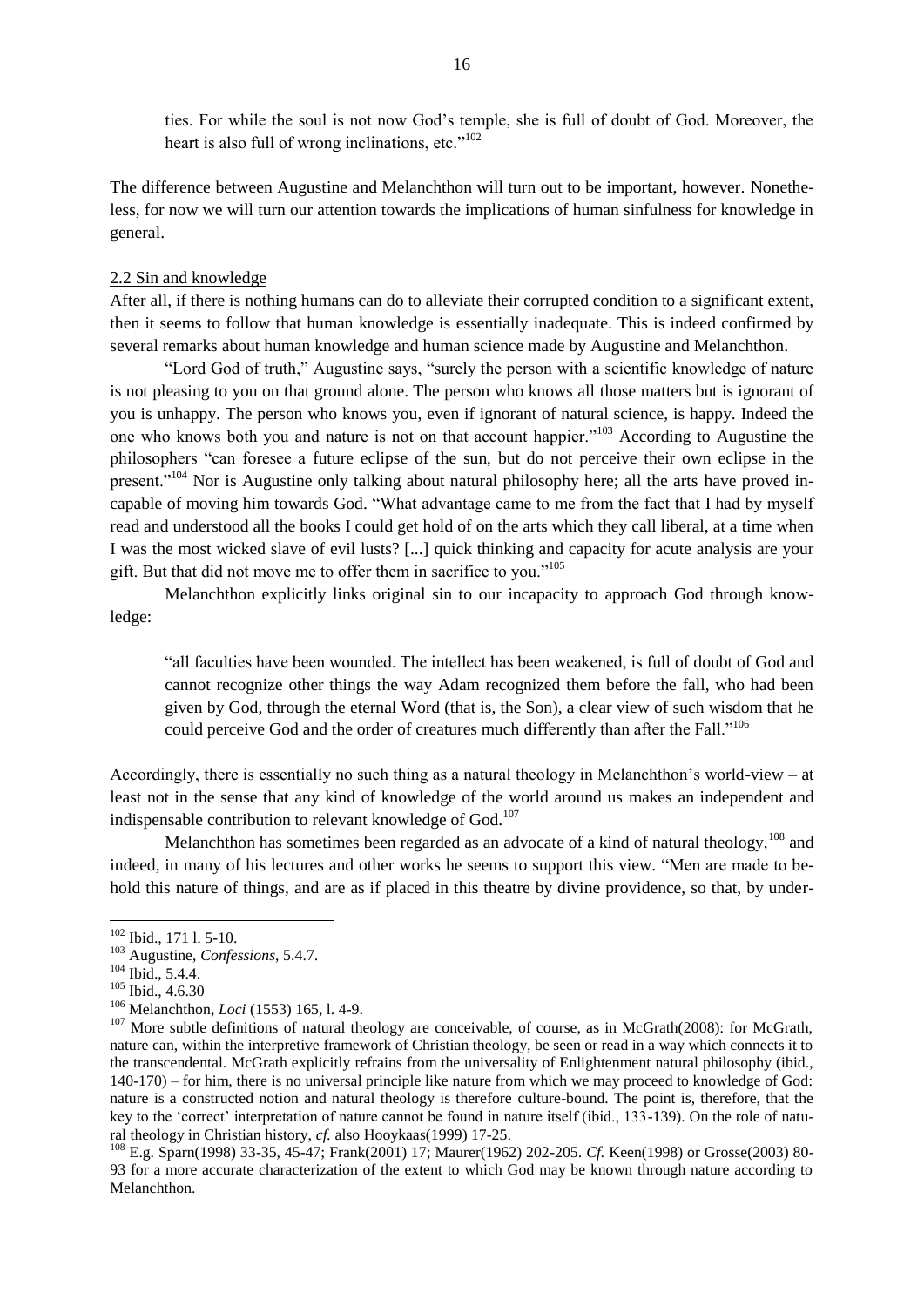standing the marvelous movements of the heavens and the variety of things that come into being, we may recognize God as the Maker<sup>"109</sup> And elsewhere: "worthy minds are delighted by the contemplation of nature not only because of its usefulness, but even more by the fact that all this variety of nature is like a theatre, in which the evidence of the creator God can be perceived clearly."<sup>110</sup> Similar remarks may be added indefinitely: when defending natural philosophy, Melanchthon almost always refers to the evidence of God in nature.

But how is this to be harmonized with the pessimistic view of human faculties after the Fall? In fact, in spite of the optimistic wording of this message, Melanchthon is not all that generous about the extent to which evidence of God may be perceived in nature. Without exception, what we learn through nature (that is to say, the order within nature), is restricted to the following: "that it was created by an eternal mind, and that this creator cares about human nature."<sup>111</sup> Natural philosophy is an argument against "Epicureans or Academics"<sup>112</sup> – against the idea that natural phenomena are brought about by chance, and in favor of a providential creative mind. But even though Melanchthon involves the rather Christian notion of divine providence within his notion of the *mens architectatrix* whose existence may be known through observation of nature, this knowledge of an intelligent and purposefully designing mind still lacks the most essential aspect of the Christian God.<sup>113</sup>

That is, it is utterly impossible to understand the forgiveness of sin through rational and philosophical inquiry of nature. The investigation of nature may lead us to a certain knowledge of God and his providence, but it is not part of the Gospel.<sup>114</sup> Melanchthon even explicitly rebukes those "illiterate" men" who think that, "by the guidance of nature, they can comprehend the will of God." After all, "the creation of things is a great and admirable work. However, it is no smaller favor that He disclosed Himself, made Himself known to men and has spoken to us in friendly terms, so as to show that He is moved by concern for humankind.<sup>115</sup> For a true Christian, Christ's saving work is of an importance at least as momentous as the creation of the universe, and this message is proclaimed not in creation but in the Bible: "just as Moses, standing on the rock, saw God before his very eyes in the clear light, thus you should know that, with certainty, He converses with you every time you read those very books of the law, of the Prophets and of the Apostles, which God has consigned to the Church"<sup>116</sup>

The main source of communication with God is and remains the Bible. In our desire to understand the early modern turn towards nature in relation to early modern Protestantism, we should not ignore that it is Protestantism which formulates the *sola Scriptura*-principle: true to the idea that man cannot contribute to his own salvation, it decides that rather than us accessing God through rational and universal means and discovering Him in nature, it is God who takes the initiative by approaching us through his Word as written down in Holy Scripture. This aspect of Protestantism necessarily is a

l

<sup>109</sup> Melanchthon, ‗On the life of Galen' (1540) in: Melanchthon, *Orations*, 212-219: 212.

<sup>&</sup>lt;sup>110</sup> Melanchthon, 'On the merit of the art of medicine' (1548) in: Melanchthon, *Orations*, 169-174: 171.

<sup>&</sup>lt;sup>111</sup> Melanchthon, 'On astronomy and geography' (1536) in: Melanchthon, *Orations*, 113-119: 118.

<sup>&</sup>lt;sup>112</sup> Melanchthon, 'On natural philosophy' (1542) in: Melanchthon, *Orations*, 133-138: 136.

<sup>&</sup>lt;sup>113</sup> *Cf.* Bellucci(1998a); Methuen(1998) 94-95. Melanchthon's views are not significantly different from, for example, Calvin's opinions on the extent of God's Self-revelation in nature (on which *cf.* Steinmetz(2004)). The point is that Melanchthon's views on knowledge of God through nature are not extraordinary in Christian theology, and do not satisfy as an explanation for his extraordinary interest in natural philosophy. *Cf.* also Meijering(1983) 126-132 on the consistent subordination of natural to biblical revelation in Melanchthon's thought, even in the most mature edition of the *Loci communes*. In general, I am very suspicious of the 'argument from design' as a historical explanation for the rise of science (*cf.* Osler(2010) 79-82): seeing order and therefore divine intelligence in nature predates science by a long time, and it is hardly a motivation for thorough investigation of nature.

<sup>114</sup> Melanchthon, ‗On Plato' (1538) in: Melanchthon, *Orations*, 191-203: 194.

<sup>&</sup>lt;sup>115</sup> Melanchthon, 'On the rôle of the schools' (1543) in: Melanchthon, *Orations*, 9-22: 11

 $116$  Ibid., 12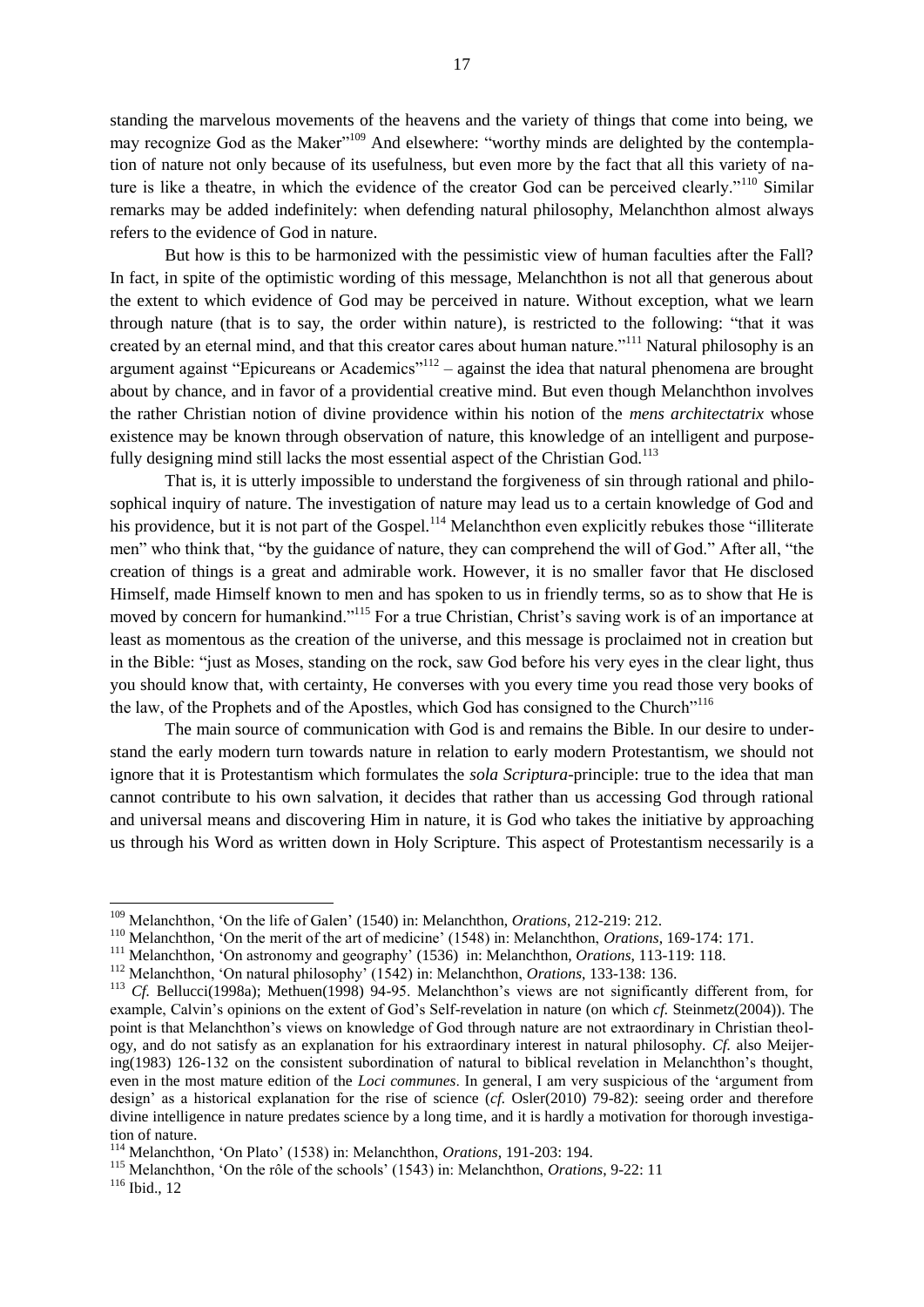turn *away* from natural theology, and explaining Melanchthon's support for natural philosophy by natural theology is therefore inherently problematic.<sup>117</sup>

Of course, Melanchthon's emphasis on the written divine Word as the only complete source of Christian theology, at the cost of nature, is not only a consequence of Protestant salvation-theory, but results also from the other major tradition that Melanchthon identifies with and that we know as humanism.<sup>118</sup> In time, Melanchthon is a humanist before he is a Protestant; and when he holds his inaugural lecture at Wittenberg in 1518, insisting "that the studies of youth need to be corrected", his thought has not yet been as thoroughly shaped by Lutheran theology as it will be a few years later.<sup>119</sup> Here we see Melanchthon the humanist, and we may perceive in this lecture many of the motifs that will return in his later exhortations to natural philosophy – except that in this lecture, Melanchthon does not advocate the study of nature so much as the study of ancient and especially Greek literature. Granted, Melanchthon does mention mathematics and natural philosophy,  $120$  but mainly as some of the many fruits of the study of letters. The systematic defense of natural philosophy that is to be found in his later works is absent here.<sup>121</sup>

What Melanchthon does do is to formulate a large-scale defense of learning and its relevance for all domains of life – including religion: "with the spirit as leader, and the cult of the arts as ally, we may approach the holy." Philosophy may be put to good use in the search for the divine.<sup>122</sup> If it is healthy, that is; for in practice, a lot of the right, ancient philosophy – a kind of combination of Aris-

 $117$  Nonetheless, the Biblicism of the Reformation is not obviously a simple force against modern science. Harrison(1998) argues that while the modern world-view ascribed meaning exclusively to words, and not to things, medieval allegoric interpretation read meaning in objects (ibid., 1-10; Augustine's theory of signs as explained in the first book of *On Christian doctrine* is an important source for this). This was connected with the interpretation of the Bible, the literal meaning of which was considered to be less important than the symbolic, spiritual meaning of the objects to which it referred (ibid., 11-33). The major reformers, on the other hand, distrusted allegory and preferred to focus on the literal meaning of the Bible, motivated by a humanist insistence that the original intention of the author was what counted, not the additions of later commentators (ibid., 107-120). The rejection of symbolism then also led to a more literal ‗re-reading' of the book of nature (ibid., 121-160). Van der Meer(2009) is critical of this thesis, pointing out that the textual ambiguity that the reformers sought to solve was not necessarily related to symbolism or allegorical interpretation (the point was simply that any interpretation had to conform to authorial intent (ibid., 139-140)). The authors restrict the contribution of the Reformation to science to its tendency to spawn interpretive disagreements and thereby eventually to motivate a turn towards nature (ibid., 148-150). Harrison(2009b) tries to maintain that the rejection of allegory has important implications for the view of nature, and this seems not improbable; but it remains unclear how ‗stripping' nature of its spiritual meaning would increase the motivation for studying it. According to Funkenstein(1986) 23-77, it is the synthesis of a nominalist emphasis on uniformity with a Renaissance emphasis on the homogeneity of nature that lies behind the scientific intuition of the seventeenth century; for the role of Protestantism in this, *cf.* ibid, 70-72.

<sup>&</sup>lt;sup>118</sup> *Cf.* Cameron(2001a). An emphasis on the word as mediator between God and man also plays a prominent role in the theology of Erasmus (Rummel(2004)), for which reason Erasmus considered mastery of language to be of crucial importance in understanding God and being persuaded by Him. The indispensability of the 'word' here may be contrasted with the theology of one of Melanchthon's would-be adversaries, Zwingli, for whom the Spirit could work independently from the Word (and therefore also in non-Christians: Stephens(2004) 84-91). Melanchthon, 'Studies' (1518)

<sup>&</sup>lt;sup>120</sup> Ibid., 48-49; ibid., 54. The fact that Melanchthon considers mathematics to be applicable to Aristotelian philosophy is in itself important (*cf*. also Methuen(1998) 85-87); later in the century, a lot of anti-Aristotelian philosophies identify themselves in part with a commitment to mathematical order in the world (Garber(2006) 36-43), something that is not generally associated with Aristotle but that Melanchthon evidently does not see as incompatible with his philosophy.

<sup>&</sup>lt;sup>121</sup> *Cf.* Cohen(1994) 271-279 for an overview of interpretations of the relation between humanism and the exact sciences. Kristeller(1988) argues that the *studia humanitatis* referred quite specifically to grammar, rhetoric, poetry, history and moral philosophy, and therefore the *quadrivium* was outside its proper domain: the other disciplines followed a path that was to a large extent determined by the medieval tradition, albeit strongly influenced by humanism (ibid., 113-114).

<sup>&</sup>lt;sup>122</sup> Melanchthon, 'Sermon delivered before the youth of the Academy at Wittenberg, on correcting the studies of youth' (1518) in: Melanchthon, *A reader*, 47-57: 54.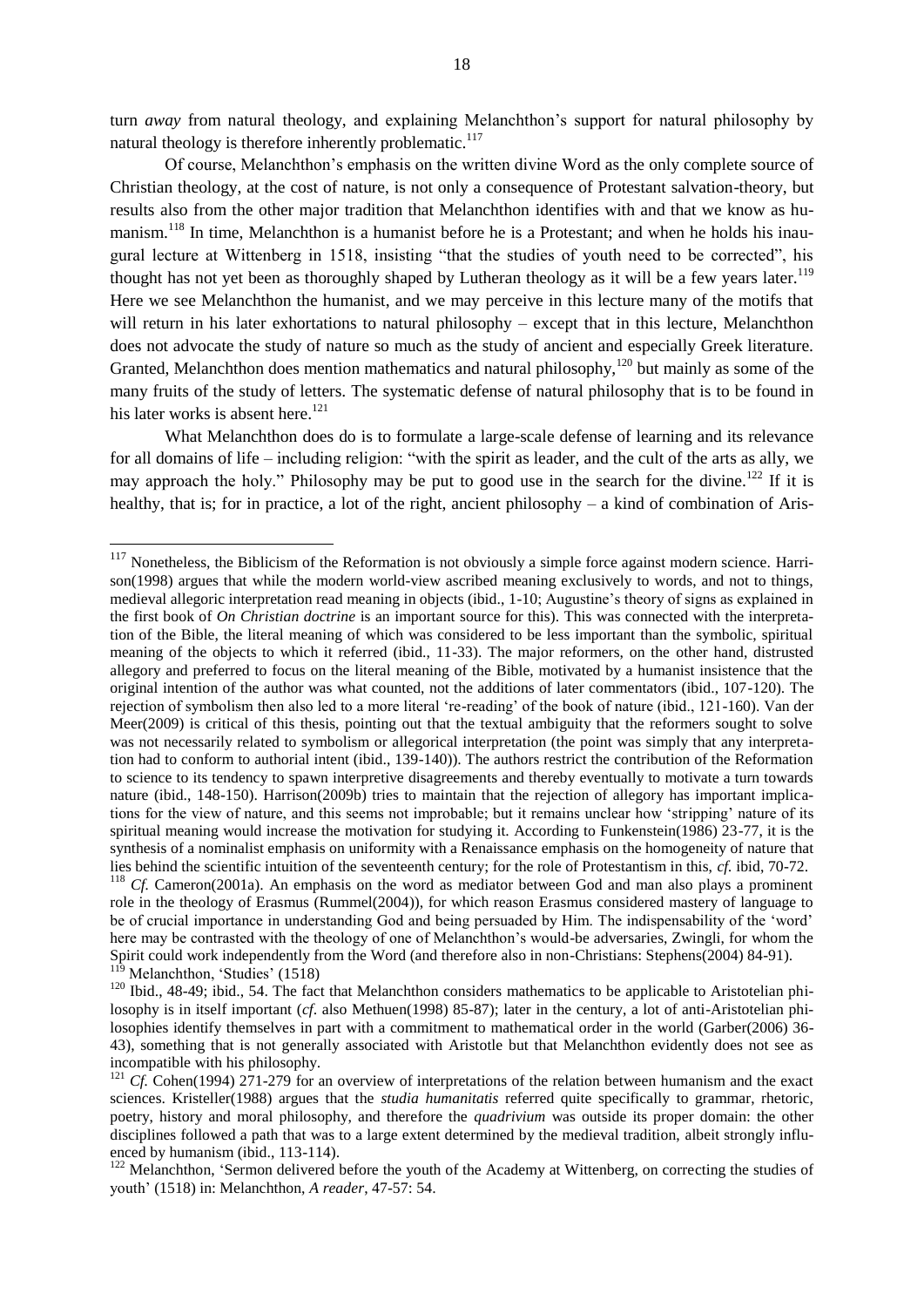totle and knowledge of mathematics – has been neglected and contaminated by the scholastics. $^{123}$  The Church, Melanchthon boldly says, has replaced piety by human tradition, by love for our own works.<sup>124</sup> No doubt this formulation is to the satisfaction of his Luther-friendly audience, but Melanchthon's dismissal of the scholastic tradition is very much in tune with humanist criticism of scholasticism, and his solution to the problem fits squarely within the humanist tradition: read the Greeks.

And in spite of his censure of the 'love for our own works', there is no mistake that Melanchthon maintains that human learning makes a real contribution, albeit somewhat vaguely defined, to religion. It is not at first sight evident that this view is in the end consonant with the Lutheran insistence on the utter uselessness of any of our activities; and indeed, once Melanchthon has appropriated the Protestant emphasis on the extreme consequences of the Fall (as described above), he is quick to reassess his former trust in Aristotle and learning in general. In 1521, in the first edition of his exposition of Lutheran theology in the *Loci communes*, he wipes the floor with everything that is philosophy and Aristotle precisely for this reason, that the Aristotelian philosophy of the Church places power in human hands.<sup>125</sup> Christians are supposed to study only the Scriptures, for elsewhere they will find only things that depend on philosophy and the judgment of human reason, and that are diametrically opposed to the Holy Spirit.<sup>126</sup> It is not for nothing that Paul has said that God is known through folly, not wisdom<sup>127</sup>

Because learned discussions about divine matters are empty, Paul did not philosophize about abstract themes like the nature of the Trinity, but he taught about themes that are of immediate importance to the salvation of the soul: sin, law and grace.<sup>128</sup> The essence of the Bible are these themes, not any doctrine about morals and virtue: whoever turns to Scripture merely to look for guidance in matters of virtue and vice is a philosopher rather than a Christian.<sup>129</sup>

We must remain aware of this: that to the pre-modern Western mind, virtue and rationality are intrinsically related; and that Lutheranism insists that if Christianity transcends rationality (if it is folly rather than wisdom), it therefore transcends virtue as well. The ancient moral philosophers, Melanchthon says, may have taught and displayed fortitude, chastity, moderation, and all that; and yet this was a disgrace, for these things arose from impure and selfish hearts.<sup>130</sup> The philosophers judge people for their external and possibly virtuous-seeming behavior; Scripture judges them for their internal passions, and these are by nature sinful. $^{131}$ 

Original sin is a living reality within us, which always carries fruit – namely sins – the worst of which we do not even perceive: we experience ambition and hatred and more of those vices against which moral philosophers have written, but we do not feel our godlessness.<sup>132</sup> Yet our principal passion, self-love, is inherently directed against God, and leads us to hatred of Him.<sup>133</sup> The role of the

<sup>133</sup> Ibid., 2.13

 $\overline{\phantom{a}}$  $123$  Ibid., 50.

<sup>124</sup> Ibid., 54.

<sup>&</sup>lt;sup>125</sup> Petersen(1921) 19-38 provides an interpretation of Melanchthon's battle against Aristotelianism in the years between 1518 and 1522, of which the *Loci communes* of 1521 are the high point: he warns that we should not regard the break with Aristotle as too complete lest Melanchthon's later Aristotelianism might become inexplicable. In fact, even in this period it is largely the scholastic Aristotle that Melanchthon rejects, and Petersen recognizes Aristotelian influence even in the *Loci*. It is mainly the experience of human helplessness and insufficiency that separates Melanchthon from the Aristotelians, and Petersen adds to this the psychological influence of Luther on the young Melanchthon.

<sup>126</sup> Melanchthon, *Loci* (1521) *Epistola dedicatora* 7-8.

<sup>127</sup> Melanchthon, *Loci* (1521) 0.7.

<sup>128</sup> Ibid., 0.17-18.

<sup>129</sup> Ibid., 0.21.

<sup>&</sup>lt;sup>130</sup> Ibid., 2.31.

<sup>131</sup> Ibid., 2.36.

<sup>&</sup>lt;sup>132</sup> Ibid., 2.27.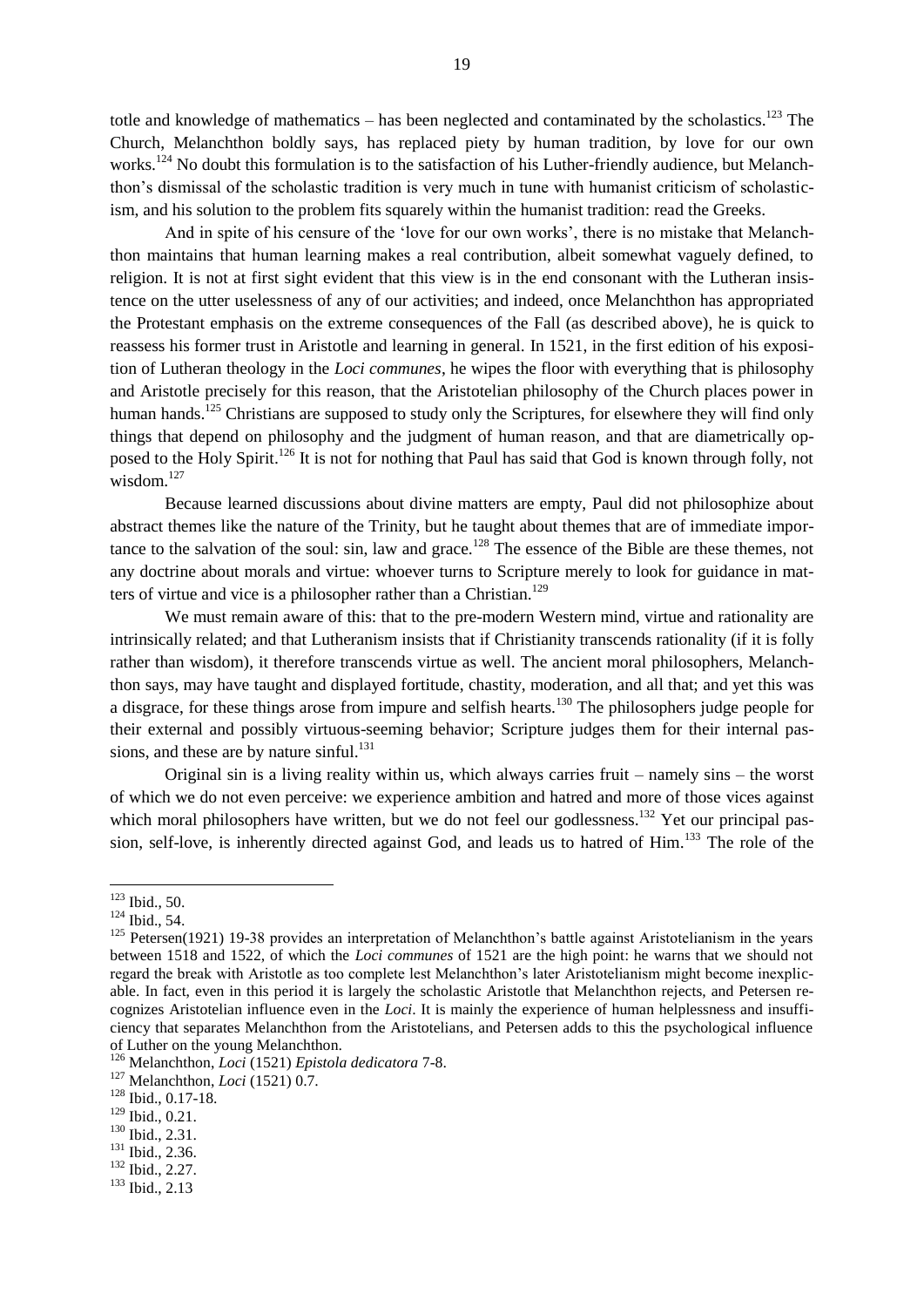Law, which demands good and forbids evil,  $134$  is first and foremost to instill in us an awareness of sin.<sup>135</sup> In this work of Melanchthon, the Law is of a fundamentally different nature than the demands of the moral philosophers (even if he goes on to categorize it and relate it to a lot of moral precepts). What the Law does is not to demand external acts, but to demand goodness of heart.<sup>136</sup>

And in doing this, it damns us, for we cannot fulfill this demand.<sup>137</sup> Those who try to live according to the Law by their own nature and reason, are living according to a wrong understanding of it, for they do not see that it demands something that is impossible to us.<sup>138</sup> In others, however, God works through the Law to make sin manifest: the Law points to the root of our sin – it accuses us, it kills. It is there as a force for good, but because we cannot live up to it, is becomes an instrument of death and of sin, of the wrath of God.<sup>139</sup> But paradoxically, for those in whom the Law works in this way – not the hypocrites, the Pharisees, the philosophers, the scholastics (or 'sophists'), who see it as a body of moral precepts, but those to whom the sinfulness of their passions is revealed in its horrifying magnitude – it is also the first step towards reconciliation with God. We are not by nature capable of recognizing the magnitude of our sin, and therefore God takes the initiative by revealing it to us, and by inspiring us with fear and hatred of sin. This humiliation is a necessary step towards justification: if our fearful conscience proceeds to believe in Christ's forgiveness, it can live again.<sup>140</sup> Law and Gospel, then, work together: the Law to frighten us, the Gospel to comfort us.<sup>141</sup>

Evidently, the Law in this sense has nothing to do with philosophy. Learnedness simply has no bearing upon this divine work of accusing and forgiving us – let alone learnedness in matters of natural philosophy. To the forgiveness of our sins and our final happiness, science cannot contribute anything at all. Augustine and Melanchthon are both serious when they say this, to be sure; yet we also have to take into account that when they are attacking intellectualism, they are partly combating their own pride. After all, they both are celebrated intellectuals in their time, and as intellectuals go, they tend not to think of their intelligence and knowledge as something completely worthless: Augustine remembers how he used to think that his extraordinarily speedy and thorough understanding of Aristotle's *Categories* was very important to his understanding of the divine.<sup>142</sup> When Melanchthon attacks the whole corpus of classical moral philosophy, he is not coolly dismissing some remote erroneous opinions; he is indirectly humbling himself, declaring meaningless precisely those Greek intellectuals that used to make him who he was.

Christianity famously preaches that the kingdom of heaven belongs to the "poor in spirit",  $^{143}$ and Augustine and Melanchthon heroically face the consequences, demeaning the most valuable assets that they have in this world. But if they choose to chastise themselves through condemning the wisdom of the Greeks that they possess, it does not necessarily mean that they will also draw the conclusion that the world would be better off without it.

Multiple events in the 1520s lead Melanchthon to reassess, again, his valuation of learnedness. The common denominator of these events is the association between radically reformed thought and socially disruptive movements that deeply troubles Melanchthon.<sup>144</sup> The so-called Zwickau prophets,

 $\overline{a}$ 

<sup>143</sup> Matt. 5:3.

<sup>134</sup> Ibid., 3.4.

<sup>135</sup> Ibid., 3.1.

<sup>136</sup> Ibid., 4.32-39.

<sup>137</sup> Ibid., 4.46.

<sup>138</sup> Ibid., 4.52-64.

<sup>139</sup> Ibid., 4.65-78.

<sup>140</sup> Ibid., 4.105.

<sup>&</sup>lt;sup>141</sup> Ibid., 4.114.

<sup>142</sup> Augustine, *Confessions*, 4.16.28

<sup>&</sup>lt;sup>144</sup> The threat of radical movements is also identified as a stimulator of Melanchthon's defense of arts and philosophy by Kusukawa(1995) 49-85; Meijering(1983) 4-18; Petersen(1921) 38-48.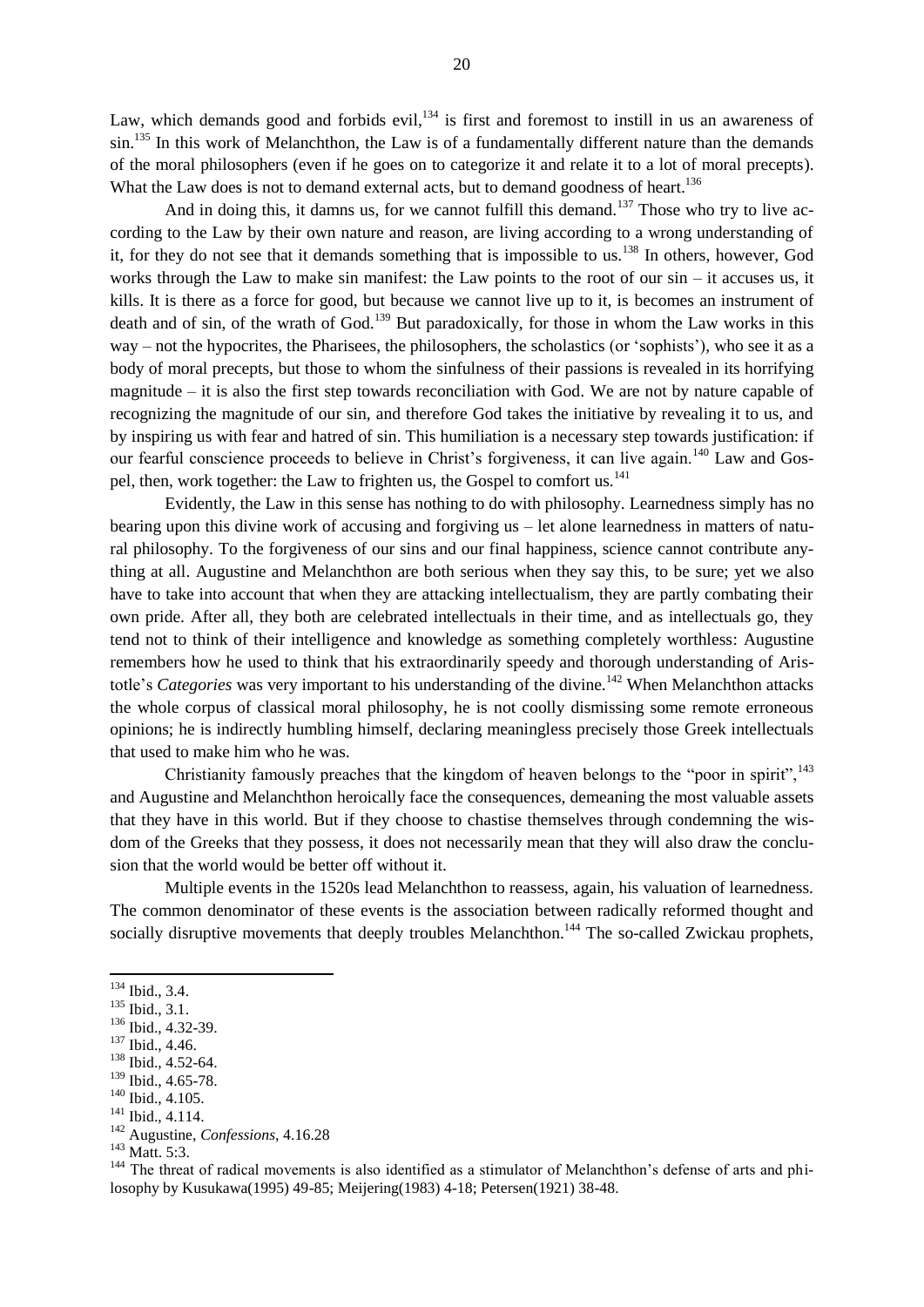preaching (in Luther's absence from Wittenberg) a radical spiritual and social message of which Melanchthon is very suspicious, already lead him to question whether the sole claim of possession by the Holy Spirit suffices to throw away all responsible thinking. A few years later, the Peasants' War especially is an example to him of how wrong and poorly supported religious ideas – notably Anabaptism – can have disastrous consequences.<sup>145</sup> We will see how this becomes a motif in his later argument in favor of systematically acquired knowledge.<sup>146</sup>

First, however, we have to understand how Melanchthon is able to clear the ground theologically for a rehabilitation of knowledge and philosophy in reformed thought: else, anything that follows from here has only a very fuzzy relation to the Reformation. The problem is, of course, that a humanist trust in education is associated with an anthropology according to which people have a capacity for (self-)improvement, and therefore with an understatement (in Lutheran eyes) of the consequences of original sin and the resultant lack of freedom and self-control that humanity, in fact, has.

Melanchthon witnesses the clash of these two different intuitions on human self-improvement, when in 1524 the prince of the humanists publishes his attack on Lutheran determinism.<sup>147</sup> Erasmus finds fault with the doctrine that the human will is completely ineffective for multiple reasons, in the first place because to the simple mind it is an excuse for vice: "let us assume that it is true, as Augustine has written somewhere, that God causes both good and evil in us, and that he rewards us for his good works wrought in us and punishes us for the evil deeds done in us. What a loophole the publication of this opinion would open to godlessness among innumerable people? [...] How many weak ones would continue in their perpetual and laborious battle against their own flesh?" People are bad enough as it is, Erasmus complains, and there is no reason to pour oil upon the fire.<sup>148</sup> This moralist argument in favor of the doctrine of free will may seem rather circular to the committed determinist, but the humanist Melanchthon, like Erasmus, is sensitive to the consideration of what a certain doctrine implies for morality.

Throwing in the weight of the Church Fathers, Erasmus says that so far, almost no-one has completely denied the freedom of the will, except for John Wycliffe and Mani.<sup>149</sup> Have all these excellent men and saints been blind, and if so, who can then claim revelation by the Holy Spirit?<sup>150</sup> "If they say: what can philosophical understanding contribute? I answer: what can ignorance?"<sup>151</sup> Anybody is now demanding to be believed simply because of the claim to have the Spirit, Erasmus grumbles;<sup>152</sup> another point that Melanchthon will take seriously.

<sup>&</sup>lt;sup>145</sup> Greschat(2010) 43-74. Stupperich(1957) discusses the specific objections that Melanchthon has to the Anabaptists: their anti-intellectualist enthusiasm, their claim to have received the Spirit without Word or sacrament, and their rejection of original sin (related to their rejection of infant baptism – the two have been connected ever since Augustine (O'Donnell(2005) 196-199 explains Augustine's doctrine of original sin by his confrontation with African infant baptism)). *Cf.* Roth(2002) on the historiography on the Anabaptists and other radical reformers, which has for a long time followed Melanchthon in his verdict that the Anabaptists were seditious revolutionaries.

<sup>&</sup>lt;sup>146</sup> Which is not to say that the most important connection between Lutheran theology and learnedness in general or natural science in particular is the defense of civic obedience and virtue. Kusukawa(1995); Kallinen(1996) Bellucci(1998) 17-23 make this into an essential aspect of their historical argument. Civic virtue indeed features largely in Melanchthon's thought, but it is also a rather secular concern which in that sense remains accidental to Lutheran theology and salvation-theory, as opposed to the problem of original sin, which goes right to the heart of theological anthropology.

<sup>&</sup>lt;sup>147</sup> Erasmus, *Free will*. In the preceding years, Erasmus had already been exhorted by Pope Adrian VI to speak out against Lutheranism.

<sup>148</sup> Erasmus, *Free will*, 8.

 $149$  Ibid., 13.

<sup>150</sup> Ibid., 14.

<sup>&</sup>lt;sup>151</sup> Ibid.

<sup>152</sup> Ibid., 15.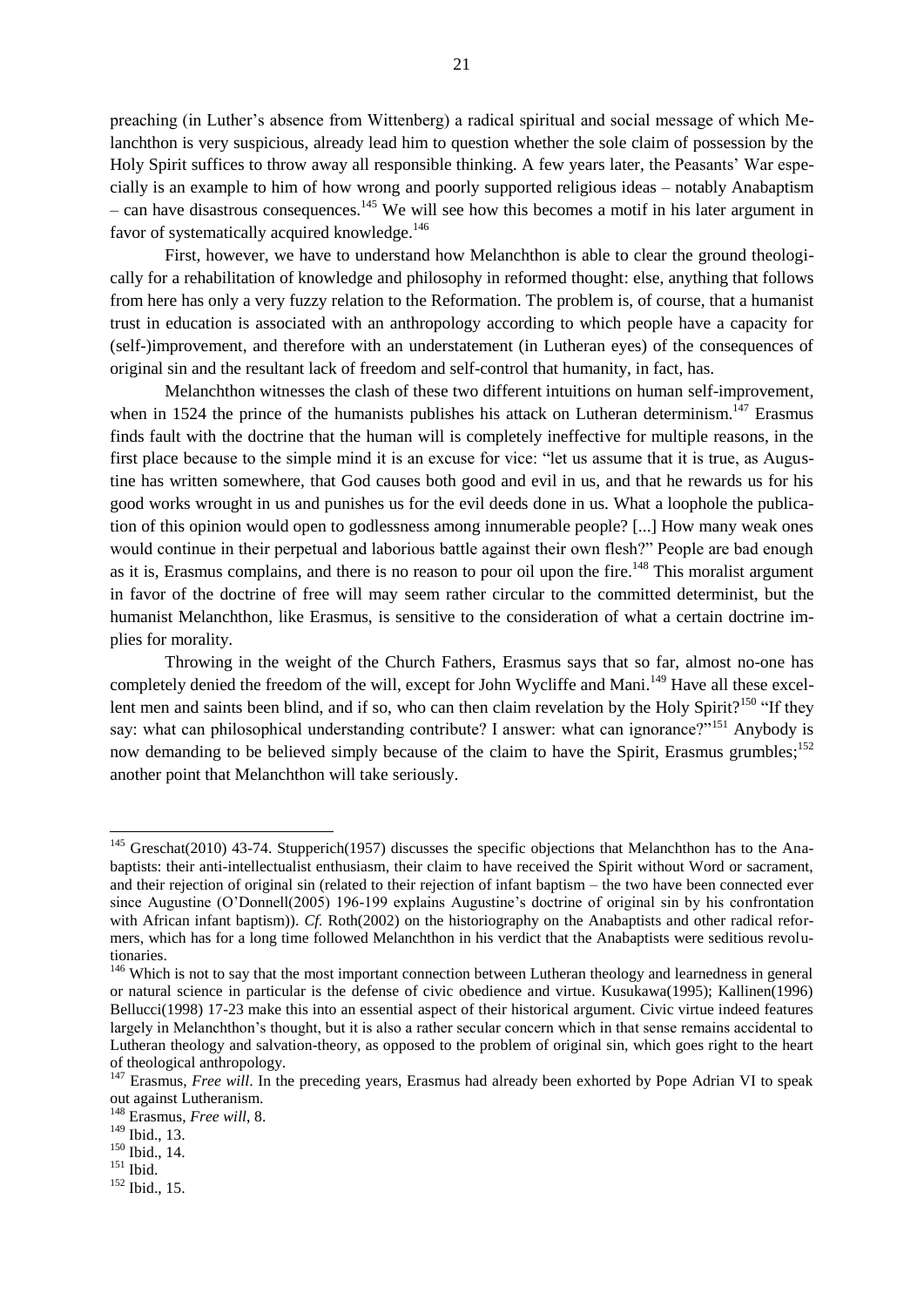All human faculties have been weakened as a result of original sin, Erasmus says, but the free will has not therefore been annihilated.<sup>153</sup> He discusses many different opinions (within Christianity) about free will, finding that while there are some who give free will too much credit, there are two opinions which grant it too little: that the will in itself can only commit sin; and that free will does not exist and everything happens by necessity.<sup>154</sup> Erasmus considers the will to be able to want its own salvation, albeit unable to actually acquire it without God's grace, which is why Christ's help is indispensable and human free choice is nonetheless both real and effective.<sup>155</sup>

Luther's response is destructive: Erasmus has said nothing on the matter which has not already been said before, and Luther himself has already often refuted the arguments of the 'sophists', whom Erasmus exceeds in his celebration of free will.<sup>156</sup> Not only has Luther refuted them; "Philip Melanchthon has trampled them underfoot in his unsurpassed book", that is, the *Loci* of 1521, "in comparison with which your book is, in my opinion, so contemptible and worthless that I feel great pity for you for having defiled your beautiful and skilled manner of speaking with such vile dirt."<sup>157</sup>

Especially Erasmus's claim that Luther's teachings would be dangerous for the morality of the masses provokes a drastic counter-statement:

"Let me tell you, and I beg you to let it sink deep into your mind, I am concerned with a serious, vital and eternal verity, yes such a fundamental one, that it ought to be maintained and defended at the cost of life itself, and even though the whole world should not only be thrown into turmoil and fighting, but shattered in chaos and reduced to nothing. [...] to wish to silence this turmoil is really to want to hinder the word of God and stop its course. For wherever it comes, the word of God comes to change and renew the world."<sup>158</sup>

If depraved persons abuse Luther's teaching about free will, this must be considered among those turmoils that are the side-effects of the work of God's word that Luther is carrying out.<sup>159</sup> Luther accuses Erasmus of being inconsistent,<sup>160</sup> and of ascribing too much to free will,<sup>161</sup> but in the end the point remains that there is no room for a coherently moderate viewpoint: it is not possible to ascribe *a little*  to free will without having to ascribe *everything* to it. "Therefore, we must go to extremes, deny free will altogether and ascribe everything to  $God!"^{162}$ 

The extent to which Melanchthon commits himself to the point that Luther makes, that God's word must be preached regardless of how deeply it disturbs the world, may be seen in how he echoes it decades later, on Luther's funeral: "many complain that he has thrown the Church into disorder and spread inextricable quarrels. I reply here that such is the governing of the Church. When the Holy Spi-

<sup>&</sup>lt;sup>153</sup> Ibid., 20-21. On Erasmus' defense of the opinion that the human will can work together with God's grace under God's grace, *cf.* Burger(2009).

<sup>154</sup> Erasmus, *Free will*, 26.

<sup>&</sup>lt;sup>155</sup> Ibid., 38-39.

<sup>156</sup> Luther, *Unfree will*, 85.

 $157$  Ibid., 85-86. The point is part of Luther's apology for having been so late in answering, not because he has been busy or because it would have been difficult, "but simply because of disgust, indignation and contempt" (ibid., 86).

 $158$  Ibid., 94.

 $159$  Ibid., 95.

<sup>160</sup> Ibid., 97.

<sup>&</sup>lt;sup>161</sup> Ibid., 105.

<sup>&</sup>lt;sup>162</sup> Ibid., 115. Luther's extreme pessimism about human powers does not mean his thought is actively opposed to learnedness in general or natural science in particular: in general, Luther is rather uninterested in the study of nature, but according to Maaser(1998), his definition of theories about nature as *verisimilis* (‗truth-like' or ‗probable') helps indirectly to liberate astronomy from natural philosophy, and in general to support a kind of science that regards theories as hypotheses rather than as absolute statements about ontology (ibid., 29-34).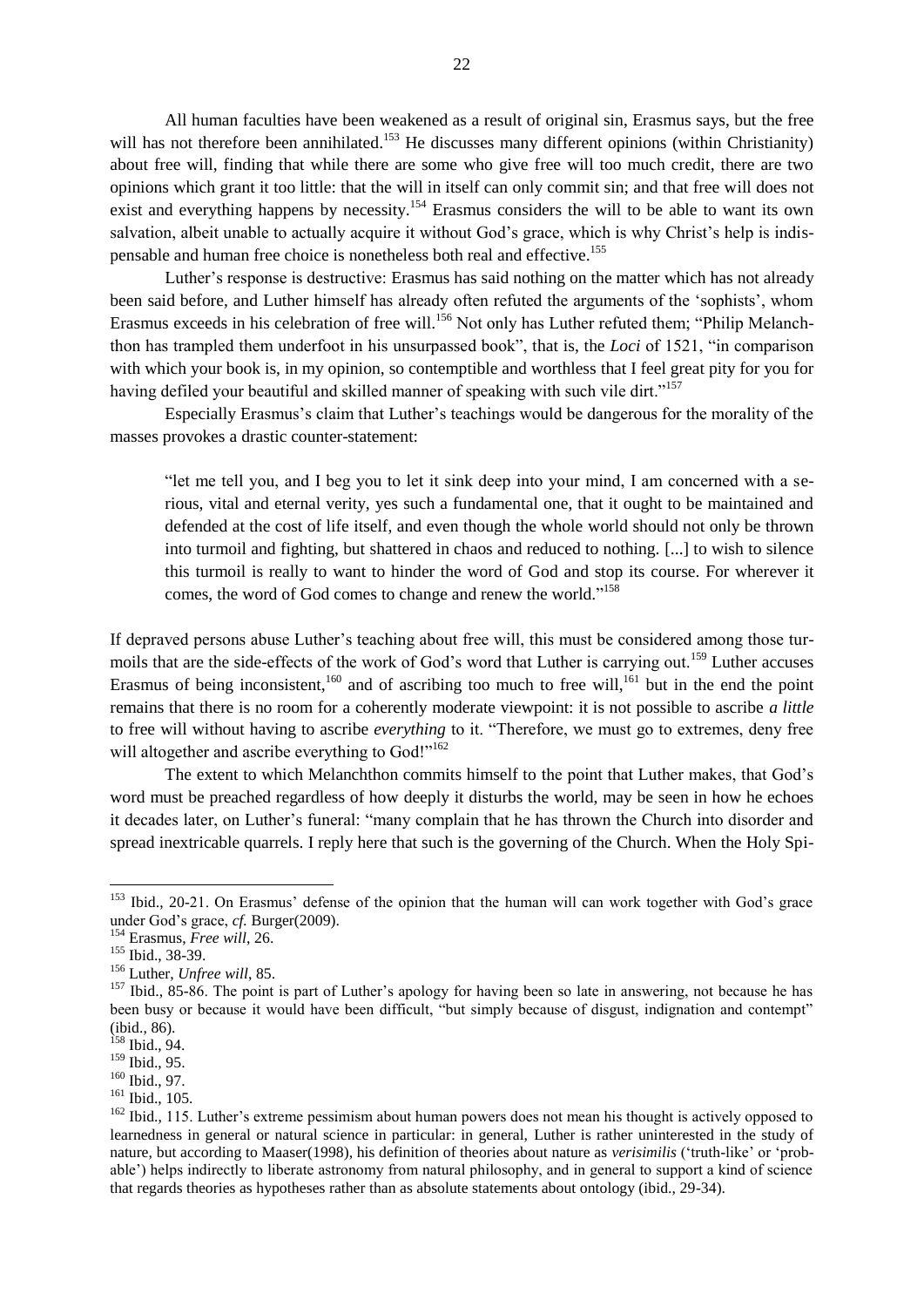rit reproves the world, discord arises because of the obstinacy of the impious".<sup>163</sup> The point is that Melanchthon does not disown the Reformation: he will never return to a kind of humanism that is independent from Lutheranism, and moderate in spirit though he may be, he genuinely and passionately believes in the core of Luther's message – peaceful as he is, he does not demand peace if it goes at the cost of God's word.

Yet it is far from him to be as disrespectful to Erasmus as Luther is here: in an oration on Erasmus, he says that "even among good men a difference of judgments comes to pass."<sup>164</sup> The confrontation between Erasmus and Luther signifies the point where humanism and Reformation bide each other farewell. Melanchthon, however, is both a genuine humanist and a committed reformer, and he declines to part company with either.<sup>165</sup> Therefore, he develops a reformulation of the meaning of free and unfree will, in order to combine a Lutheran view of justification with a humanist sense of self-improvement.

The way in which he does that is in a reformulation of the role of the Law in such a way that it allows for a beneficial role for philosophy again: the use of the Law is not simply to accuse the sinner (or to provide for worldly stability),<sup>166</sup> but also to instruct those who are already under God's grace. Already in his *Loci communes*, Melanchthon has said that even though the good works of the hypocrites are as ugly in God's eyes as the worst crimes,  $167$  and that in any case good works are never a cause of justification,<sup>168</sup> this does not exclude good works from theology: there is a relation between God's grace and good works, because those who believe in salvation through Christ will more readily and gratefully perform good works – in this sense they are the fruits and signs of faith.<sup>169</sup> Even these works, however, are to an extent impure, because they are still performed in the flesh, and in an initial, not a completed state of justification.<sup>170</sup>

After all, God's decision to justify the sinner does not in itself *remove* sin – Lutheran theology considers the Christian under God's grace to be *simul iustus et peccator*: justified and sinful at the same time. The saved Christian does not have an arbitrary freedom, as if once under God's grace there is nothing that he could do wrong: he retains a responsibility for his actions in this world, and therefore a responsibility for his own mental states – the requirements of the Law continue.<sup>171</sup> In his commentary on Paul's letter to the Colossians, first published in 1527, Melanchthon draws the conclusion that for that reason, philosophy and knowledge are after all not to be despised. Philosophy and human reason cannot be used to form an opinion about the will of God, to be sure, for then they will underestimate the extent of divine providence, and overestimate the importance of social righteousness and

<sup>163</sup> Melanchthon, ‗At Luther's funeral' (1546) in: Melanchthon, *Orations*, 256-264: 258.

<sup>&</sup>lt;sup>164</sup> Melanchthon, 'On Erasmus of Rotterdam' (1557) in: Melanchthon, *Orations*, 248-255: 254.

<sup>&</sup>lt;sup>165</sup> Kusukawa(2004) 57-58 is skeptical about the possibility to place Melanchthon 'between humanism and Reformation', as is often done: humanism and Reformation, she says, are themselves not unitary movements and it is unclear how they are to be seen as opposites. This is largely a semantic question; I have opted to use this characterization of Melanchthon after all, in the sense that he tries to find a synthesis of two seemingly incompatible views on human self-improvement that are associated with these traditions.

<sup>&</sup>lt;sup>166</sup> Greschat(2010) 57-59.

<sup>167</sup> Melanchthon, *Loci* (1521) 6.110.

<sup>168</sup> Ibid., 6.114-115.

<sup>169</sup> Ibid., 6.138.

 $170$  Ibid., 6.113.

<sup>&</sup>lt;sup>171</sup> Kusukawa(2004) 58-62 on the continued role of the Law. Melanchthon's interpretation of the role of good works would be part of an explicit controversy in Lutheranism after Luther's death in 1546: some Lutheran theologians believed that the faithful would spontaneously perform good works and therefore the so-called 'third use' of the law (the pedagogic role that Melanchthon ascribed to it) would be unnecessary. *Cf.* Kolb(2004); on the uses of the Law, *cf.* also Wengert(2003).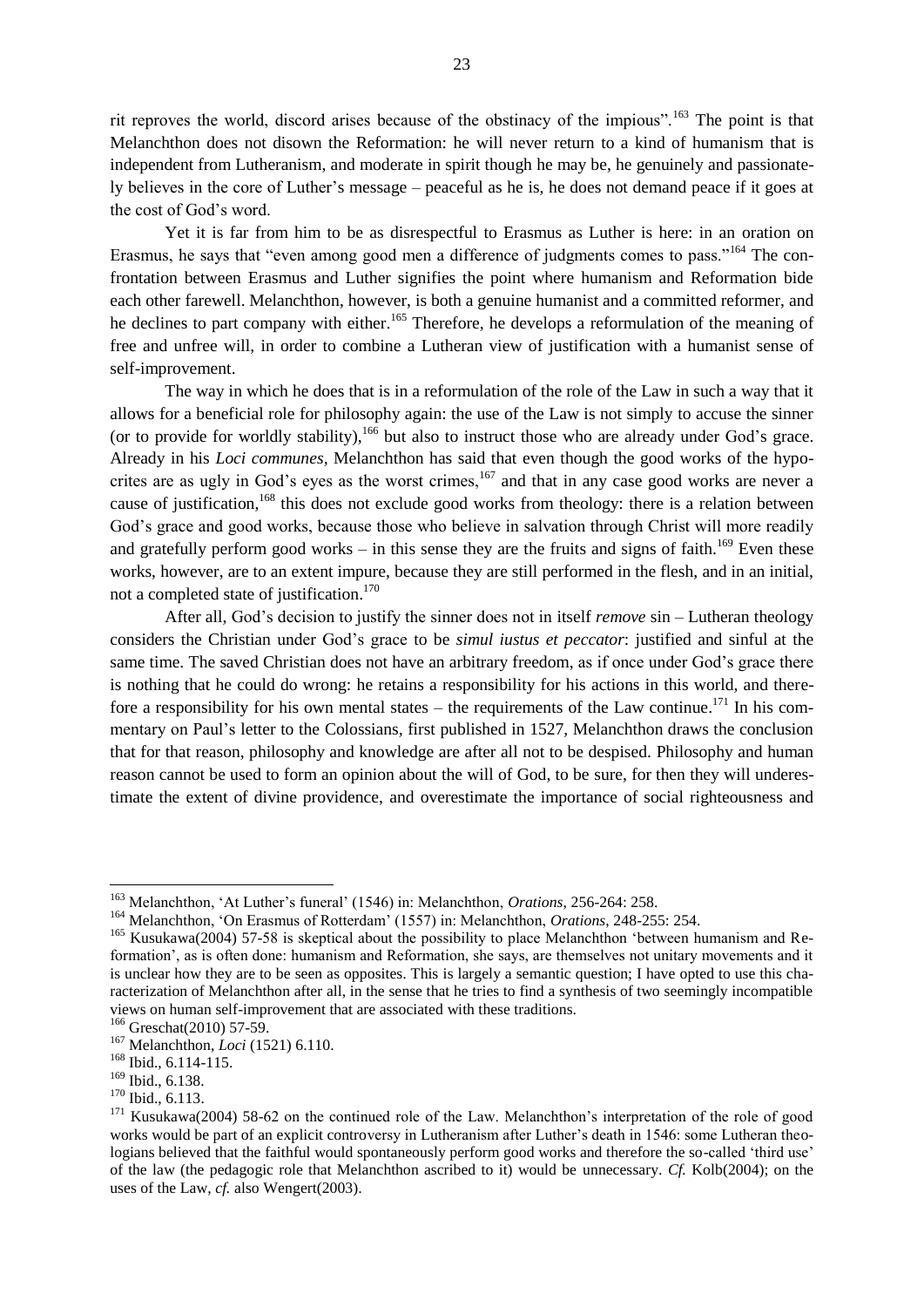the power of reason to resist vice.<sup>172</sup> But philosophy, though the Gospel is wholly alien to it, can form reliable opinions about natural reality, and as such it is an important gift from God.<sup>173</sup>

In the natural and social domain, then, but decidedly not in the domain of God's grace which is wholly His initiative, humans have a certain freedom and power: $174$  they "possess from God a genuine and reliable judgment in social customs, in natural matters, in counting, in measuring, in building, in healing diseases."<sup>175</sup> These arts are important for the preservation of bodily life and separate civilization from barbarity, and as such they should be recognized as God's gifts; with Erasmus, Melanchthon rebukes those who seem to think "as if the Christian religion consisted in nothing but the utmost ignorance."<sup>176</sup> Melanchthon emphasizes time and again that the expertise of philosophy and the arts is restricted to 'earthly matters', but he does also recognize a certain importance of knowledge in religious doctrine:<sup>177</sup> "Augustine," he says, "drew up his *On Christian doctrine* with the purpose of using the knowledge of human disciplines for the understanding of Scripture.<sup> $178$ </sup>

Indeed, this work by Augustine is devoted in part to an attack on ignorance in Bible interpretation. Augustine wants to communicate certain "precepts for treating the Scriptures".<sup>179</sup> Some people may not understand these or not understand how to use them, but that is not Augustine's problem;<sup>180</sup> there are others, however, who believe that they can interpret the Bible without any rules at all.<sup>181</sup> This Augustine considers to be an indefensible position: if all knowledge that we have learned from others is in principle irrelevant to our understanding of the Bible, it implies that our having learned the alphabet from other people, or our having learned to speak a language at all, is irrelevant to our ability to read it.<sup>182</sup> Though Augustine does not find this completely absurd – there are miraculous examples of illiterate people remembering the Scriptures or being revealed the alphabet, and of the Apostles speaking in tongues through inspiration by the Holy Spirit – he also thinks that this cannot be taken to be the norm.<sup>183</sup> In this he shares the intuition of the magisterial reformers, that religion cannot consist simply of the claim to be inspired by the Spirit. There is a certain intellectual element at least to religious doctrine.

An aspect of this is the necessity of a knowledge of language when interpreting a text: and related to this, the necessity of avoiding errors in judgment by translators by reading the original language oneself.<sup>184</sup> Another aspect is a certain knowledge of nature: "an ignorance of things makes figurative expressions obscure when we are ignorant of the natures of animals, or stones, or plants, or other things which are often used in the Scriptures for purposes of constructing similitudes.<sup>"185</sup> In order to understand the signs in the Bible, then, it is required to study them "partly with reference to a knowledge of languages and partly with reference to a knowledge of things."<sup>186</sup>

<sup>172</sup> Melanchthon, *Colossians* (1927) 52-54.

<sup>173</sup> Ibid., 55.

<sup>&</sup>lt;sup>174</sup> Meijering(1983) 132-137 affirms that Melanchthon does not fundamentally contradict his earlier opinions on free will and necessity, but corrects and extends them. The position remains that free will can control external acts but never cause an inner obedience and love of God; the difference is that the emphasis on what is in human power has grown.

<sup>175</sup> Melanchthon, *Colossians* (1927) 46.

<sup>176</sup> Ibid., 47.

<sup>&</sup>lt;sup>177</sup> Frank(1995) 63-71; Scheible(1996).

<sup>178</sup> Melanchthon, *Colossians* (1927) 48.

<sup>179</sup> Augustine, *Christian doctrine*, 0.1.

<sup>180</sup> Ibid., 0.3; 0.5-6.

<sup>181</sup> Ibid., 0.4.

<sup>182</sup> Ibid., 0.7, 0.9.

<sup>183</sup> Ibid., 0.8; 0.10-0.12.

<sup>184</sup> Ibid., 2.12.18.

<sup>185</sup> Ibid., 2.16.24.

<sup>186</sup> Ibid., 2.16.23.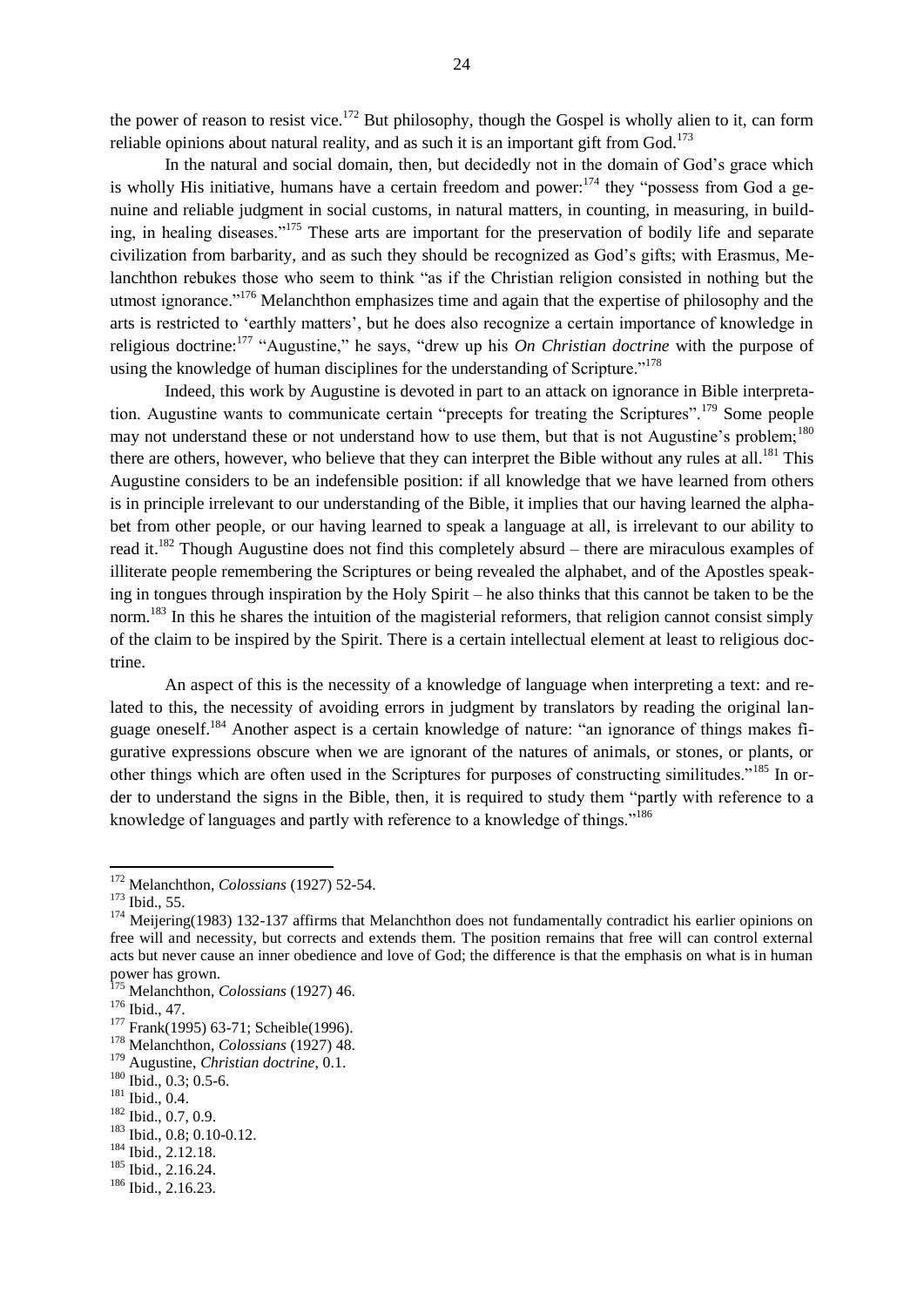There is a certain measure of support for knowledge of nature, then, to the extent that it contributes to understanding of Scripture.<sup>187</sup> This is an argument that Melanchthon uses as well: in order to be a good preacher, it is necessary to understand the way of speaking of the prophets and the Apostles, to know the necessary languages, and to have enough erudition to defend the right doctrine.<sup>188</sup> A certain knowledge of the world is necessary for liturgical requirements: for example, "every day, in our prayers, we need to contemplate the land where the Son of God dwelt and was made a sacrifice". Surely, that means we need geography and astronomy to be able to locate that land: "since the prayers" of the mind need to dwell in these places every day, what sloth not to think where in all the lands they are $1^{189}$ 

Both in Augustine and Melanchthon there is a strong feeling, then, that learnedness has some relevance for right religion; and they find easy arguments in knowledge that has a direct bearing upon the content of religious doctrine or liturgy. But such arguments do not necessarily encourage systematic inquiry of nature, and Augustine explicitly does not intend them to do so: of all the arts that pertain to the corporeal senses, he says that the Christian exegete requires only a rather casual knowledge. ―We do not need to know how to perform these arts but only how to judge them in such a way that we are not ignorant of what the Scripture implies when it employs figurative locutions based on them.<sup>190</sup>

The main difference between the attitude towards nature-knowledge of Augustine and that of Melanchthon is rooted in a different source of legitimacy for knowledge – one that is, moreover, more directly connected to the problem of human sinfulness. This will be the focus of the next chapter.

 $187$  Lindberg(2009) 14-18; Lindberg(1983).

 $188$  Melanchthon, 'On the rôle of the schools', 18.

<sup>&</sup>lt;sup>189</sup> Melanchthon, 'On Astronomy and geography', 117. *Cf.* Bellucci(1998b) 11-17 for the arguments for natural science that Melanchthon shares with the Wittenberg professor of physics John Velcurion.

<sup>190</sup> Melanchthon, *On Christian doctrine*, 2.30.67.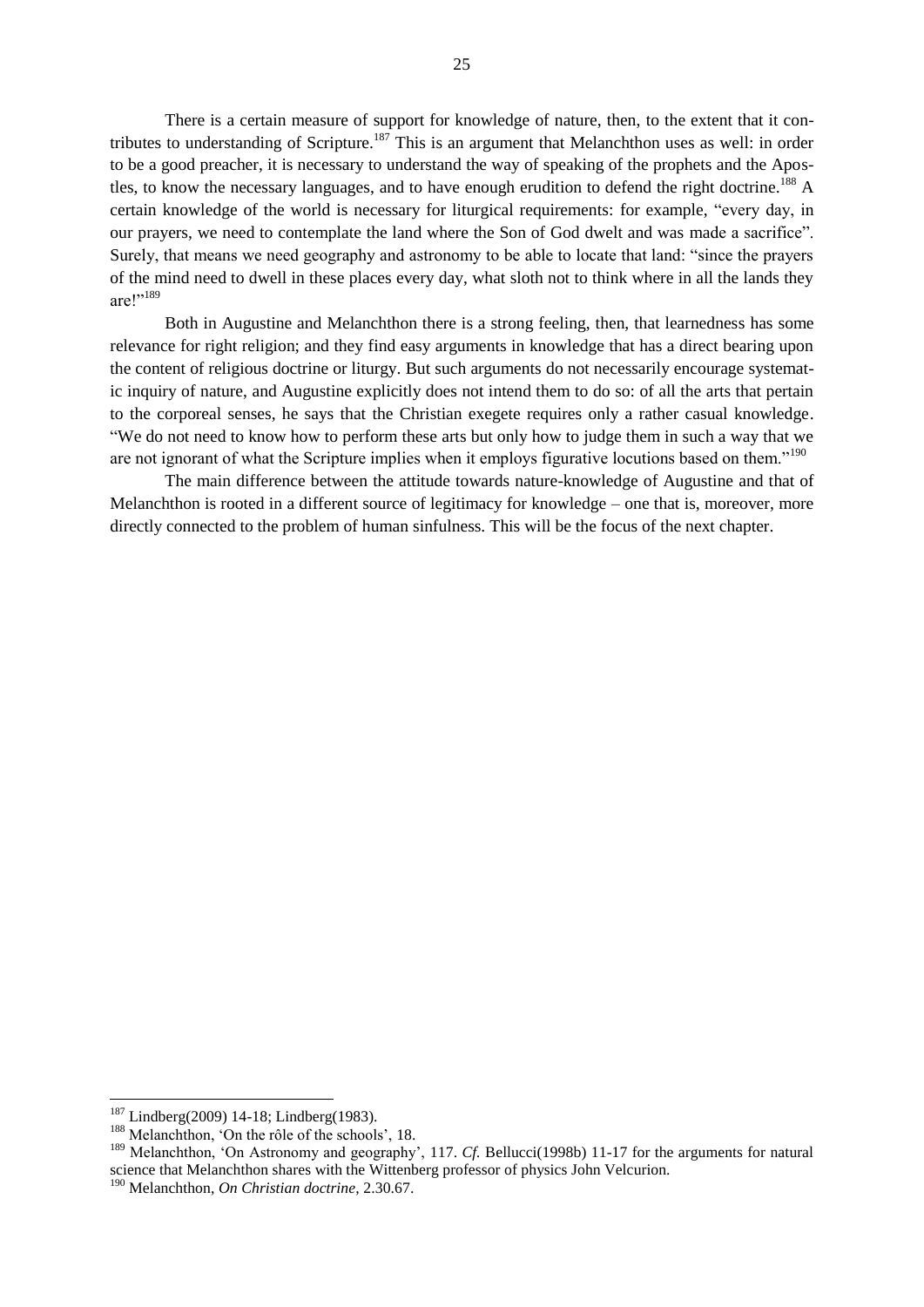#### **Chapter 3: discipline and disciplines**

For Augustine, as for Melanchthon, one of the reasons why it is possible to find a genuine role for knowledge and learnedness while subscribing to a strong notion of the Fall, human sinfulness and the necessity of divine initiative in salvation is that even when God has approached the sinner, all problems do not stop. Augustine's battle against lust goes on after the *tolle, lege*. Moreover, even though Augustine is now sure that he believes in the right God, he still feels he does not really know this God. In his *Soliloquies* – dialogues between him and the voice of 'reason' of which he explicitly leaves undecided whether it comes from himself or someone  $else^{191} - he$  states that he wishes to know two things: God and the soul.<sup>192</sup>

At the end of the first day of his dialogue with reason, Augustine exclaims that while he truly loves wisdom, he feels tortured by the fact that it still seems to reject him.<sup>193</sup> Reason's answer is telling: there is not just one way to wisdom, and each man can embrace it only "in accordance with his own health and strength". That is to say, just as there are some whose eyes are so strong that they can look at the sun and enjoy it, while there are others whose eyes are so weak that they will only flee strong light and turn to darkness. "So these eyes must first be exercised, and for their own sake must at first be restrained and then built up only gradually" – from dark things to ever more shiny things, then fire, until in the end these people, too, can enjoy the sun. "The best teachers do something like that to those who are eager for wisdom, and who can see, but not yet clearly. To reach it in a certain order is the work of great discipline; to reach it without this is a sign of barely good fortune.<sup> $194$ </sup>

It turns out that this 'discipline' is at least partially to be identified with actual learned disciplines:<sup>195</sup> knowledge of the arts is important because it lets the mind get accustomed to truth. Knowledge is relevant, then, precisely because Augustine is presently in a state of illness, in need of gradual healing – because of his sinfulness.<sup>196</sup> We will see a similar role for the disciplines in Melanchthon's thought, though here of course we will also pay extensive attention to the differences. If it is possible both for Augustine and Melanchthon to find a purpose for knowledge without subtracting from the

<sup>191</sup> Augustine, *Soliloquies*, 1.1.1.

<sup>&</sup>lt;sup>192</sup> Ibid., 1.2.7.

<sup>193</sup> Ibid., 1.13.22.

<sup>&</sup>lt;sup>194</sup> Ibid., 1.13.23. *Cf.* Vessey(2005) on Augustine being the first one to formulate a large-scale theory that integrated the arts in a Christian programme of education (ibid., 4-10). Otten(2009) uses Augustine's view on the necessity of being prepared for the truth as formulated in the *Soliloquia* to interpret the Christian tradition through a humanist framework: faith is not a simple result of immediate revelation, but also of *exercitatio mentis*. This interpretation risks stretching Augustine's optimism about human faculties and overstating the continuity between reason and faith, but the notion that mental development remains necessary even after conversion does not in itself belie Augustine's affirmation of divine initiative: the activity of spiritual healing and development remains in God's hand.

<sup>195</sup> Augustine, *Soliloquies*, 2.11.20

<sup>&</sup>lt;sup>196</sup> "For the eye loves the darkness because it is not healthy, but it cannot see the sun unless it is healthy. And on that very point the mind is often mistaken: it thinks that it is healthy and is proud of itself, and then because it cannot yet see, it complains as if it were justified.‖ (Augustine, *Soliloquies*, 1.14.25) In general, Augustine very often uses the image of bodily illness as a metaphor for the condition of the sinful soul. This confirms that God's grace does not work in opposition to nature, but serves to heal the natural powers of the soul – for Augustine, it is natural for the soul to see God, even though in our sinfulness it is impossible without divine help. *Cf.*  Cary(2000) 63-76. This demonstrates once again how much Augustine identifies sinfulness with a condition of the will: our incapacity is never the fault of the *nature* of our soul, but of our corruption of it. "Augustine talks as if it is simply natural for the soul to see God. This does not mean he thinks it is easy or automatic, that it can happen without growth and discipline, hard work and virtue and righteousness, and above all the help of grace." (ibid., 69)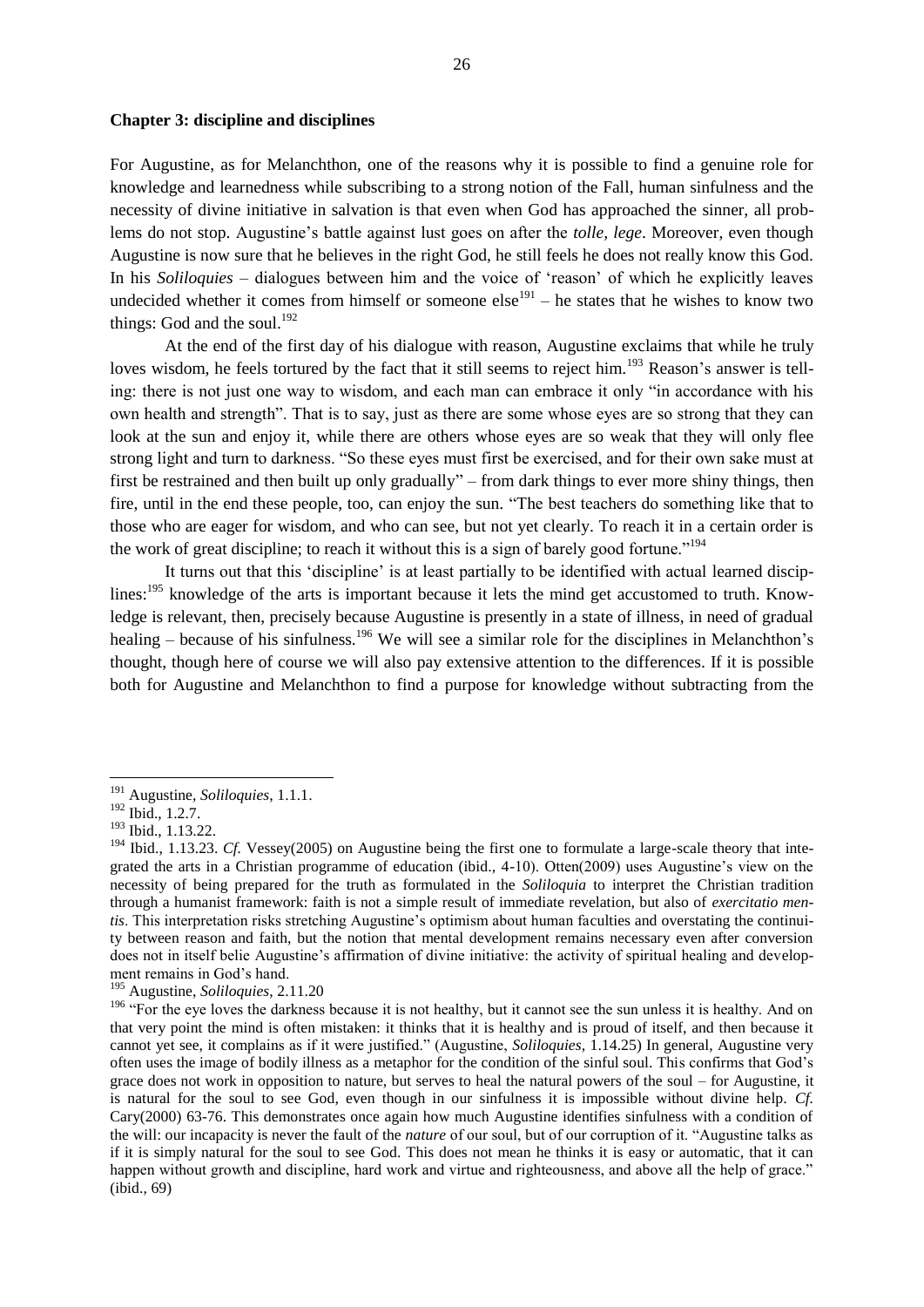severity of original sin and partly *because* of original sin,<sup>197</sup> the most important remaining question is what *kind* of knowledge they consider to fulfill that purpose. On this matter the differences between the two thinkers in their anthropology and their conceptualization of original sin will turn out to be crucial.

#### 3.1 Augustine and the ascent to truth

When discussing the different views of Augustine and Melanchthon on the relevance of certain disciplines, it would be unwise to ignore their commitment to different schools of philosophy and accordingly different metaphysical concepts, anthropologies and psychologies. Put simply but not misleadingly, the philosophers that Augustine considers to be the most at harmony with Christianity are the Platonists; for Melanchthon, it is Aristotle who occupies the first place.<sup>198</sup>

To be sure, both Augustine and Melanchthon subscribe to the thesis that Plato and Aristotle are themselves essentially in agreement,<sup>199</sup> and their opinions on certain philosophical questions do not always follow those of their favorite philosophers; but still, they leave no doubt as to whom they prefer in general. In his *Contra Academicos*, Augustine makes sure he dissociates the real Plato from the skeptical Academy that he is attacking, and characterizes Plato's uncontaminated doctrine as true.<sup>200</sup> He goes on to place Platonism almost on a par with Christianity, stating that in his search for truth, man finds aid in both authority and reason, and that reason is surely to be found in the Platonists, who will therefore not be in conflict with the authority of Christ.<sup>201</sup> This is an early statement and quite strong even for Augustine, but in *de civitate Dei*, he still claims that "no one has come closer to us than the Platonists." $^{202}$ 

Melanchthon is usually quick to connect Aristotle to the wisdom of Plato, by pointing out that the student would not have stayed with the master for twenty years if he had not respected him;<sup>203</sup> but he finds Augustine "absurd when he says that he has found the doctrine of the Christians in the Platonists, except for that one part: 'the Word became flesh'".<sup>204</sup> This he says in a disputation in which he also rejects Stoicism and Epicureanism from a Christian perspective, and concludes in favor of Aris-

Augustine, *Against the Academics*, 3.19.42; Melanchthon, 'On Plato', 197-202.

<sup>&</sup>lt;sup>197</sup> Melanchthon, 'De laude vitae scholasticae oratio' (1536) in: Melanchthon, *Texte*, 204-221 explicitly talks about school life and getting used to loving the truth as a reflection of the prelapsarian condition (*cf.* esp. 207- 209).

<sup>198</sup> Frank(2001), though recognizing that Melanchthon is a self-proclaimed *homo peripateticus*, nevertheless identifies a neo-Platonic heritage in his theology – especially Plato's concept of God is superior to that of Aristotle (ibid., 5-12). *Cf.* also Frank(1995) 12-37. I am far from worried about these restrictions upon the extent to which Melanchthon qualifies as a pure 'Aristotelian': indeed Aristotelianism in the Renaissance denotes not some monolithic and inflexible orthodoxy, but a rather eclectic tradition (Schmitt(1983) 89-108; Schmitt(1975) 489-495). In the face of this diversity and flexibility of Aristotelianism, it is of course difficult to define what it means to be an ‗Aristotelian' in the Renaissance. Grant(1987) tries to theorize his way out of that problem by a ‗genetic' approach to it – there is a population of Aristotelianisms which have their common ancestor in Aristotle, and all their ideas count as Aristotelian. His attempt seems to work mainly to transfer the problem to the criteria by which someone can be said to belong to this population. In the current argument, Aristotelianism is not meant to refer to specific natural philosophical doctrines, but to a more general view on science, *i.e.* a thisworldly orientation of knowledge as opposed to a transcendental orientation. Even so, Melanchthon's selfqualification as Aristotelian is not meant to serve as proof that he subscribes to this view of science.

<sup>200</sup> Augustine, *Against the Academics*, 3.18.41.

<sup>201</sup> Ibid., 3.20.43 On faith and the positive evaluation of reason in Augustine's thought, *cf.* Rist(2001).

<sup>&</sup>lt;sup>202</sup> Augustine, *City of God*, 8.5. The main reason why Augustine gives the first prize to the Platonists here is, typically yet interestingly, that of all Greek philosophical schools they pay least attention to the body in their theology.

<sup>203</sup> Melanchthon, ‗On Aristotle' in: Melanchthon, *Orations*, 204-211 (1537) 206-207

<sup>&</sup>lt;sup>204</sup> Melanchthon, 'On the distinction between the Gospel and philosophy' (1527) in: Melanchthon, *Orations*, 23-26: 25.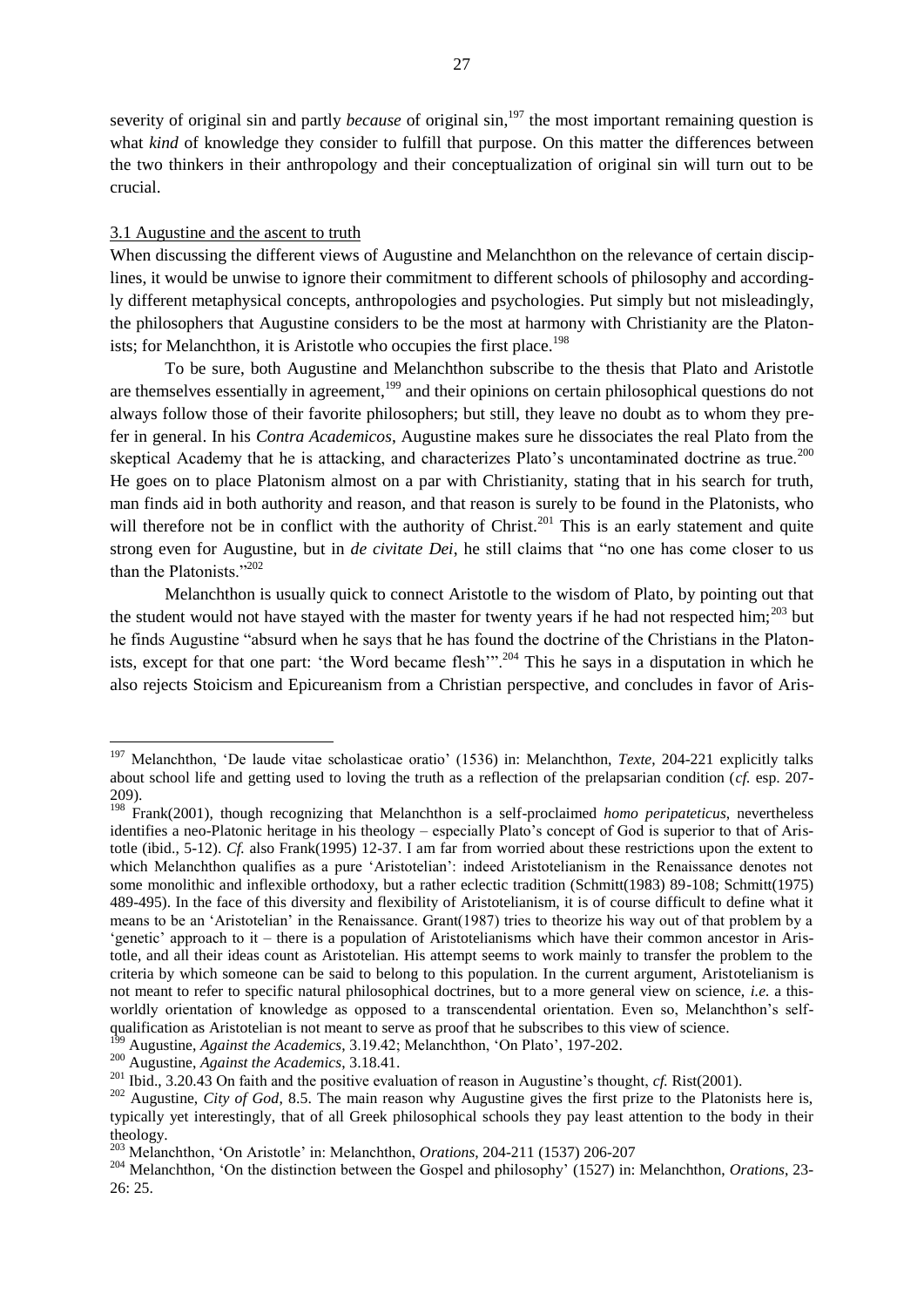totle: "Aristotle's philosophy searches for demonstrations most assiduously, and therefore it surpasses all sects by far."

Plato and Aristotle come with different views on science and truth.<sup>205</sup> For Aristotle, science is primarily concerned with explaining – with reflecting the system of nature in a system of science;  $^{206}$ for Plato, on the other hand, science is supposed to point to the transcendental. This has important implications for the focus of investigation: it leads, in his dialogues, to a characterization of right science which turns out to be quite devoid of actual interaction with 'nature' in our sense of the word.

In the sixth book of the *Republic*, characteristically in the context of a conversation about (philosophical) virtue, the most important question is brought up: what is the form of the good?<sup>207</sup> Socrates humbly admits that he does not know,<sup>208</sup> but provides an analogy instead: the good relates to truth and knowledge as the sun relates to sight.<sup>209</sup> This analogy appeals to a fundamental distinction that Socrates proceeds to make: "there are these two things, one sovereign of the intelligible kind and place, the other of the visible  $[...]$  you have two kinds of things, visible and intelligible."<sup>210</sup> He likens it to a line divided into two sections.<sup>211</sup>

These two distinct realms, the visible and the intelligible, are themselves in turn divided into two according to increasing clarity: images are less clear than the originals, and accordingly imagination is below belief in the visible domain.<sup>212</sup> Likewise, the intelligible domain is organized in two distinct modes of cognition:<sup>213</sup> one "is forced to investigate from hypotheses, proceeding not to a first principle but to a conclusion.<sup> $214$ </sup> This pertains to mathematics: "you know that students of geometry, calculation, and the like hypothesize the odd and the even, the various figures, the three kinds of angles, and other things […] going from these first principles, through the remaining steps, they arrive in full agreement."<sup>215</sup>

Plato seems to refer to the axiomatic structure of mathematical theorizing, which has to take for granted a set of departure points without being able to justify them separately: "it cannot reach beyond its hypotheses".<sup>216</sup> Reaching 'beyond' is the responsibility of the second mode of cognition, dialectics, which makes use only of forms, "enabling it to reach the unhypothetical first principle of everything.<sup>217</sup> This sketch allows us to position mathematics more precisely on the scale of knowledge: it is the lower of two kinds of intellectual powers. However, its direction is clear: it is aimed at pure thinking.

―although [mathematicians] use visible figures and make claims about them, their thought isn't directed to them but to those other things that they are like. They make their claims for the sake of the square itself and the diagonal itself, not the diagonal they draw [… They seek] to see those others themselves that one cannot see except by means of thought.<sup>2218</sup>

 $205$  The following characterization I have found in Gaukroger(2006) 17-24.

<sup>&</sup>lt;sup>206</sup> Falcon(2005) 31; *cf.* Grant(2006) 33-55 on Aristotle's science in general, and ibid., 165-190 on his reception in medieval universities.

<sup>207</sup> Plato, *Republic* VI, 504e-505a.

<sup>208</sup> Ibid., 506c-e.

<sup>209</sup> Ibid., 508d-e.

<sup>210</sup> Ibid., 509d.

 $^{211}$  Ibid.

<sup>212</sup> Ibid., 509d-e.

<sup>213</sup> For this *cf.* also Mueller(1992) 184-188.

<sup>214</sup> Plato, *Republic* VI, 510b.

<sup>215</sup> Ibid., 510c.

<sup>216</sup> Ibid., 511a.

<sup>217</sup> Ibid., 511b.

<sup>218</sup> Ibid., 510e.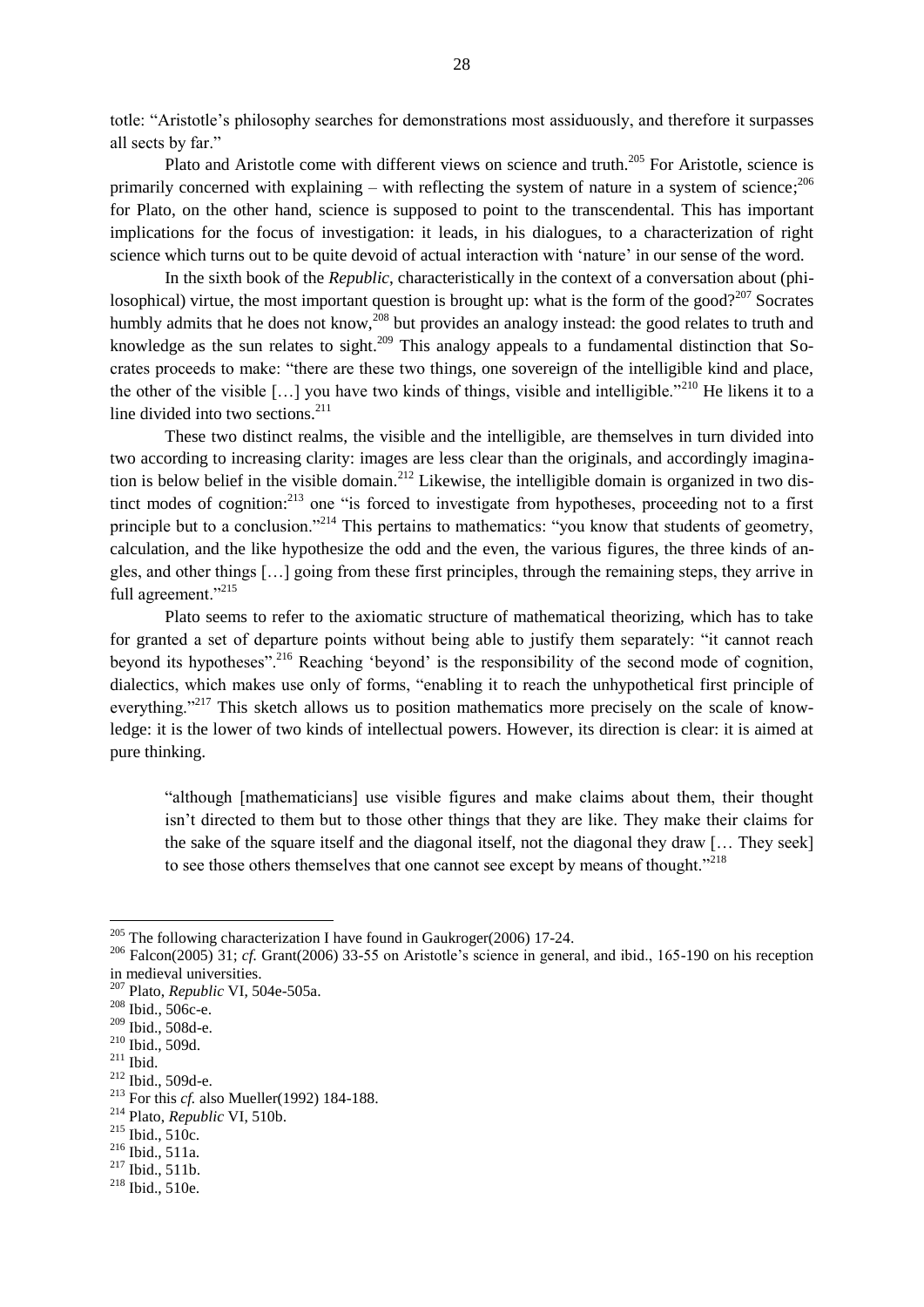Geometry may need to use the visible and therefore be less perfectly intellectual than dialectics; its aims are consistently portrayed to be *above* the visible world, and therefore it must be placed squarely on the intelligible side of the dichotomy. This intellectual function Plato maintains in the next book, when his Socrates proceeds to describe what he thinks vital to the education of the philosopher-ruler in the ideal state.

The first subject that Socrates includes in the philosophical curriculum is arithmetic or calculation, which in many ways is "useful for our purposes, provided that one practices it for the sake of knowing rather than trading."<sup>219</sup> He explains that "it leads the soul forcibly upward and compels it to discuss the numbers themselves, never permitting anyone to propose for discussion numbers attached to visible or tangible bodies."<sup>220</sup> In other words, it is worthwhile because, and in so far as it is, abstract.

The same holds for geometry: "if geometry compels the soul to study being, it's appropriate, but if it compels it to study becoming, it's inappropriate.<sup>221</sup> That is to say: it has to be employed "for the sake of knowing what always is, not what comes into being and passes away." $^{222}$  Socrates' conversation partner typically agrees: "that's easy to agree to, for geometry *is* knowledge of what always is."<sup>223</sup> Mathematics seems useful not because it leads to understanding of physical nature, but precisely because it leads *away* from physics – in a way, it bridges the ontological distinction between the visible and the intelligible, because (as we have seen) it uses visible images, but it is a one-way bridge: knowledge of the eternal is not supposed to be applied to the changeable.

After dealing with solid geometry, Socrates indeed makes this very clear when talking about the fourth important subject: astronomy. "As it's practiced today by those who teach philosophy," he says, "it makes the soul look very much downward."<sup>224</sup> Astronomy in its conventional sense is, after all, dealing with visible things, no matter how 'high' in the sky they are, and they are by definition not an object of true understanding: "if anyone attempts to learn something about sensible things, whether by gaping upward or squinting downward, I'd claim – since there's no knowledge of such things – that he never learns anything." $^{225}$ 

This shows itself in that the heavenly bodies as visible "fall far short of the true ones", the true ones being "motions that are really fast or slow as measured in true numbers, that trace out true geometrical figures".<sup>226</sup> The crux of the matter remains that Plato insists on knowledge being in all respects eternal, and as the bodily realm is by its nature changeable, the domain of 'becoming' instead of ‗being', this eternal is necessarily the abstract, devoid of physical content:

―if, by really taking part in astronomy, we're to make the naturally intelligent part of the soul useful instead of useless, let's study astronomy by means of problems, as we do geometry, and leave the things in the sky alone." $227$ 

Similarly, Socrates ridicules harmonics in so far as it puts "ears before understanding",<sup>228</sup> while it should of course occupy itself exclusively with investigating ideal relations.

<sup>219</sup> Plato, *Republic* VII, 525c-d.

<sup>220</sup> Ibid., 525d.

<sup>221</sup> Ibid., 526e.

<sup>222</sup> Ibid., 527b.

 $223$  Ibid.

<sup>224</sup> Ibid., 529a.

<sup>225</sup> Ibid., 529b.

<sup>226</sup> Ibid., 529c-d.

<sup>&</sup>lt;sup>227</sup> Ibid., 530b-c. *Cf.* Mueller(1992) 193-194 about the question how Plato understood the relationship between astronomical phenomena and the hypotheses of the 'true' astronomer.

<sup>228</sup> Plato, *Republic* VII, 531b.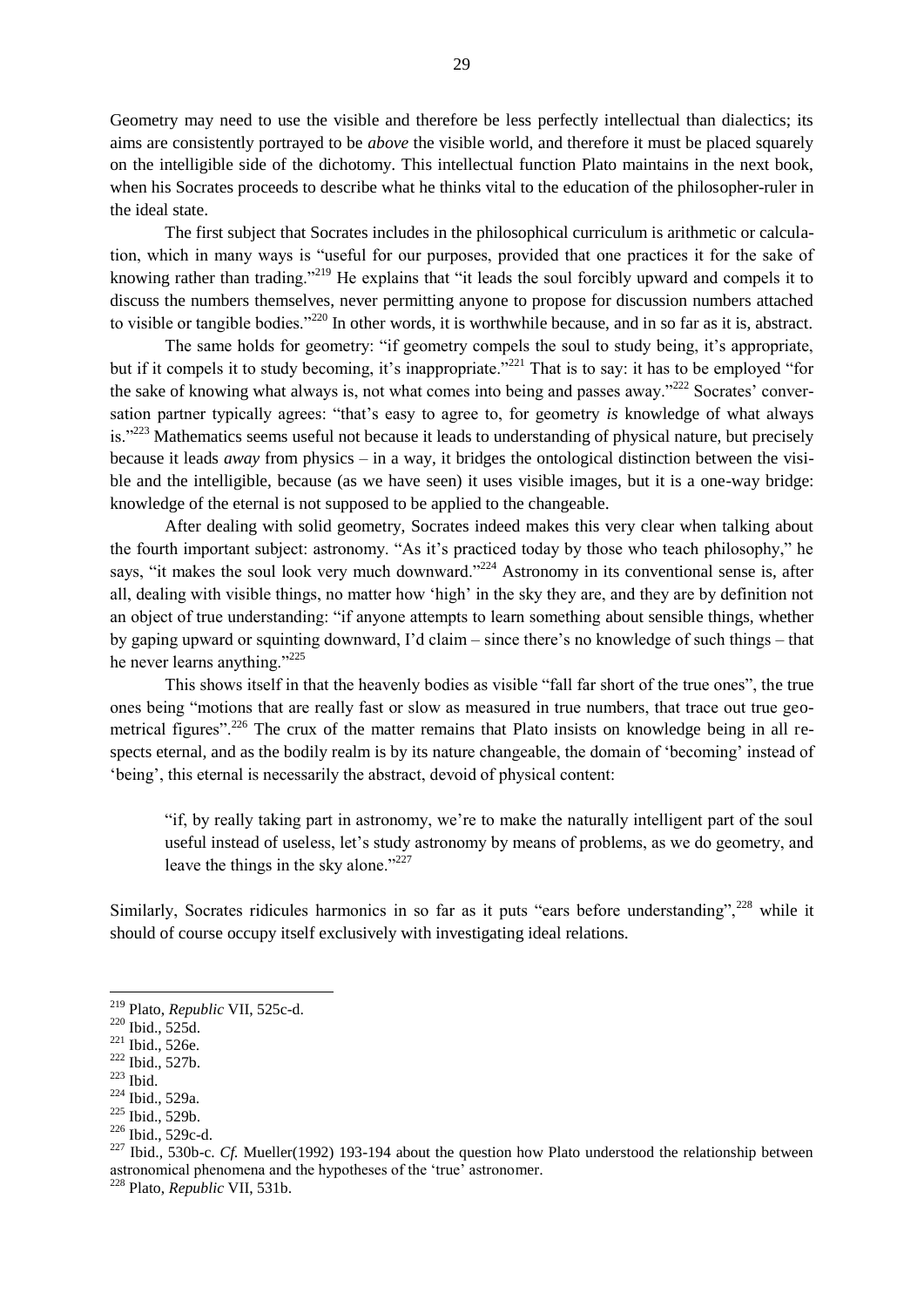The mathematical sciences are only useful in so far as they are *not* about the world of sensory experience but are used as a prelude to the exercise of pure intellect by means of dialectic; $^{229}$  based on the *Republic,* it is hard to conclude that Plato considers nature (as the sensible world) to be a worthwhile or even a possible object of mathematical description. Not only is it irrelevant to the philosopher, who focuses on intellect only, but it is also too chaotic. Socrates voices the belief that the craftsman has arranged all bodies "in the finest way possible for such things",<sup>230</sup> but it is naïve to think that they will "never deviate anywhere at all  $[...]$  since they're connected to body".<sup>231</sup>

This Platonic intuition, that real science is a move *away* from the world of matter towards the world of ideas, because knowledge is about that what is and not that what becomes and passes, is echoed by Augustine. As said already, in his search for wisdom about God and the soul, reason has demanded a certain discipline of him. Truth, reason teaches Augustine, is eternal; it does not pass away.<sup>232</sup> Truth must exist somewhere, but because it is eternal, it cannot exist in body, because bodies die, and it is impossible for something eternal to be dependent on something mortal.<sup>233</sup> In the next book we learn that the 'something' in which truth is, is the soul – in fact, the argument is meant to convince Augustine, who (as we have seen before) really loves existence, that his existence is eternal.<sup>234</sup> The argument that proves this is, put simply, that the disciplines are in the soul, that the disciplines are truth, and that since truth is eternal, therefore the soul must be.<sup>235</sup>

The point is now not Augustine's proof of the eternity of the soul, however, but the part of the argument about the relation between truth and body. Augustine is positive that whatever is really true is always true, and is therefore independent from body. This is also reflected in the didactic choices that reason makes for him: the primary reason why Augustine's mental eye is still unhealthy is that it clings too much to bodily life, and that he is too proud to admit it.

―Don't you remember in what carefree tones we proclaimed yesterday that there was no diseased state now to hinder our progress, and that we loved nothing except wisdom, and that we did not wish for or seek other things except for its sake?<sup>236</sup> And [...] how dirty, disgraceful, abominable and horrible the very idea of embracing a woman seemed to you to be? And yet as we lay awake during the past night and thought back over the topics discussed, you realized how the imagining of those blandishments and that bitter sweetness titillated you.<sup> $237$ </sup>

 $229$  Ibid., 531d-532c. White(2009) 231-233 confirms this interpretation, going on to consider the possibility that there is a relation between the content of mathematics and ethical understanding (ibid., 234-236). The precise relation between 'pure' mathematical sciences and knowledge of the Forms and the Good seems to be more open to doubt than the relation between these sciences and physical reality.

<sup>230</sup> Plato, *Republic* VII, 530a.

<sup>&</sup>lt;sup>231</sup> Ibid., 530b. *Cf.* Cassirer(1932) 88-92 for an assessment of the Platonist rejection of immediate embodiment of the ideal in the material, followed by an interesting account of the role that Platonism nonetheless has in the development of the new science, leading in a somewhat dialectic relation with the empiricist natural philosophies of the Renaissance to an attempt to grasp reality in a *Logos* that now takes the shape of universal laws (ibid., 95- 104).

<sup>232</sup> Augustine, *Soliloquies*, 1.15.28

<sup>&</sup>lt;sup>233</sup> Ibid., 1.15.29

<sup>&</sup>lt;sup>234</sup> Ibid., 2.1.1. Augustine later abandons this rather bold argument; Cary(2000) 95-102 notes that the argument collapses on the statement that God is inseparably in the soul, for then God's existence would be as dependent on the immortality of the human soul as that of the disciplines. Nonetheless, even though Augustine abandons this proof of immortality, he does not abandon the project of searching for intelligible truth within the soul (ibid., 102-104).

<sup>235</sup> Augustine, *Soliloquies*, 2.13.24. On the definition of the disciplines as true, as well as the association (already present in Cicero) of 'disciplina' with moral development and order, *cf*. Klingshirn(2005) 117-128.

<sup>236</sup> Referring to Augustine, *Soliloquies*, 1.9.16-1.11.19.

<sup>&</sup>lt;sup>237</sup> Ibid., 1.14.25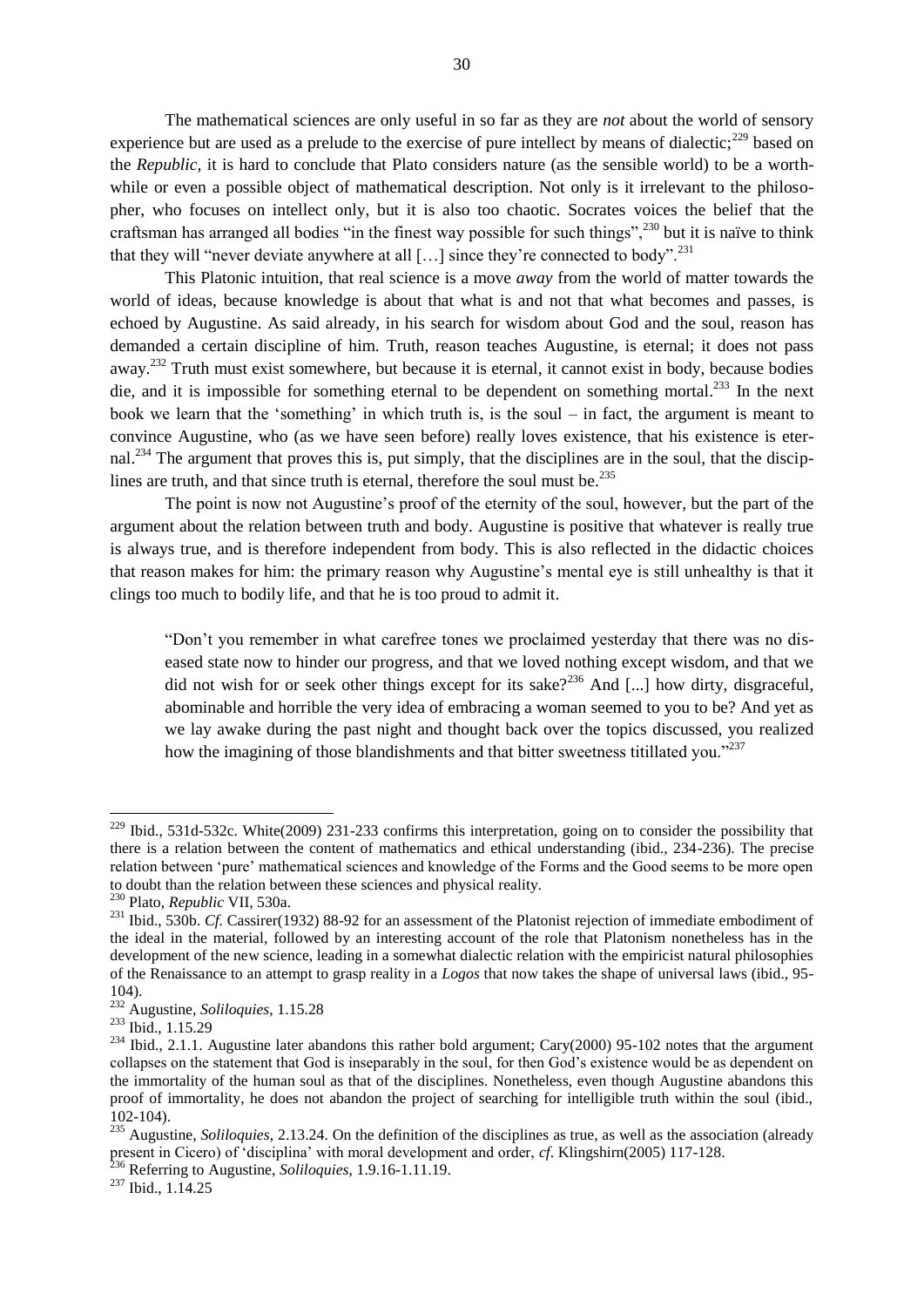Augustine is still haunted by lust, reason points out, and it is probably because God wants to show him to what extent he is still in need of treatment.

What Augustine needs to do is to flee from everything that is related to the senses, and this is true as well when it comes to knowledge. Disciplines like dialectics – which contains the fundamental principles for definitions and classifications – or geometry are eternally true;<sup>238</sup> in fact, for Augustine it is part of the very definition of a discipline that it is eternally true, that it is in a very real sense an instance of truth itself.<sup>239</sup> There can be true bodily things, like a real tree, but since they can pass away, they are by definition not truth.<sup>240</sup> The disciplines are, and therefore their content is completely free from body; Augustine's reasoning implies that everything that the disciplines contain is already present in the non-material soul.<sup>241</sup> Those who are well trained in the 'liberal disciplines' "draw out, one might even say, dig out, in the course of learning such pieces of knowledge which were without doubt buried within them in forgetfulness."<sup>242</sup> The disciplines, in short, are there to remind the soul of the truth that it already contains but that it is unable to see: though the sinful soul may be weakened and blinded, it can obviously never help itself by looking to the world of becoming – to what we call nature. Instead, it must familiarize itself with the eternal in itself again, by shunning lust in particular and the body in general. $^{243}$ 

Though Melanchthon certainly believes that the soul has certain kinds of knowledge preinscribed on itself independently from any contact with the external world,<sup>244</sup> he does not give that the Platonic meaning that Augustine gives it, $^{245}$  and as we will see, he will certainly never use it to prove that only knowledge about eternal truths independent from bodily nature counts as a true discipline of the soul. His opinion about the relevance of certain disciplines, though similar in its purpose of dealing with the results of the fall, is very different.

#### 3.2 Melanchthon's call for discipline

The first and foremost reason why Melanchthon is a self-declared Peripatetic, is because for him Aristotle signifies method and systematic thinking. "I certainly think," he says, "that a great turmoil of doctrines would follow if Aristotle were neglected, who is the one and only master of method. And no

<sup>&</sup>lt;sup>238</sup> Ibid., 2.11.21; 2.18.32. Heβbrüggen-Walter(2005) argues that the status of dialectics and its relation to eternal truth change under influence of Augustine's conflict with the Arianists, with whom he initially shares a view of dialectics as a science delivering ontological truth, a discipline providing us with true insight in the structure of being through propositional logic. In order to diminish their (and thereby his own) philosophical pretensions without having to take the anti-philosophical position of Ambrose, he develops a more modest view of dialectics as still being a divinely instituted art with laws to which the world conforms, but also a purely formal art which needs to be supplied with true propositions from without (through Scripture, that is). In *de doctrina Christiana*  2.31.48-2.35-53 Augustine indeed separates the validity of logical reasoning from the truth of propositions. <sup>239</sup> Augustine, *Soliloquies*, 2.11.19-21.

 $240$  Ibid., 1.15.28.

<sup>241</sup> This is the well-known Platonic doctrine of *anamnesis*, of course, as explained in *Meno* and *Phaedo*. Augustine's specific argument for the immortality of individual souls all the more strongly requires the eternal presence of all genuine knowledge. (But *cf.* Conybeare(2005), who attempts to ascribe to Augustine an integration of permanence and transience, in relation to the integration of divinity and embodiment.)

<sup>242</sup> Augustine, *Soliloquies*, 2.24.35.

<sup>&</sup>lt;sup>243</sup> Somewhat unfortunate for the argument I am trying to make is that Augustine would later abandon his project to write about the disciplines in their relation to Christianity, and would judge that he had attributed too much to the liberal arts (Shanzer(2005) 104-109). Then again, the *Soliloquies* are extremely optimistic about the disciplines. The point remains that *in so far* as Augustine sees a role for the arts in the process of spiritual development, it can only be those arts that refer to eternal, intellectual truths. In the end Augustine shares the Platonic or Parmenidan intuition that change cannot be an object of knowledge.

<sup>&</sup>lt;sup>244</sup> E.g. Melanchthon, 'Gottes Bild im Menschen: Zerstörung und Wiederherstellung' in: Melanchthon, *Texte*, 80-89: 81-83, on man as an image of God (albeit a corrupted image now, as Melanchthon immediately goes on to affirm).

<sup>245</sup> But *cf.* Frank(1995) 86-99.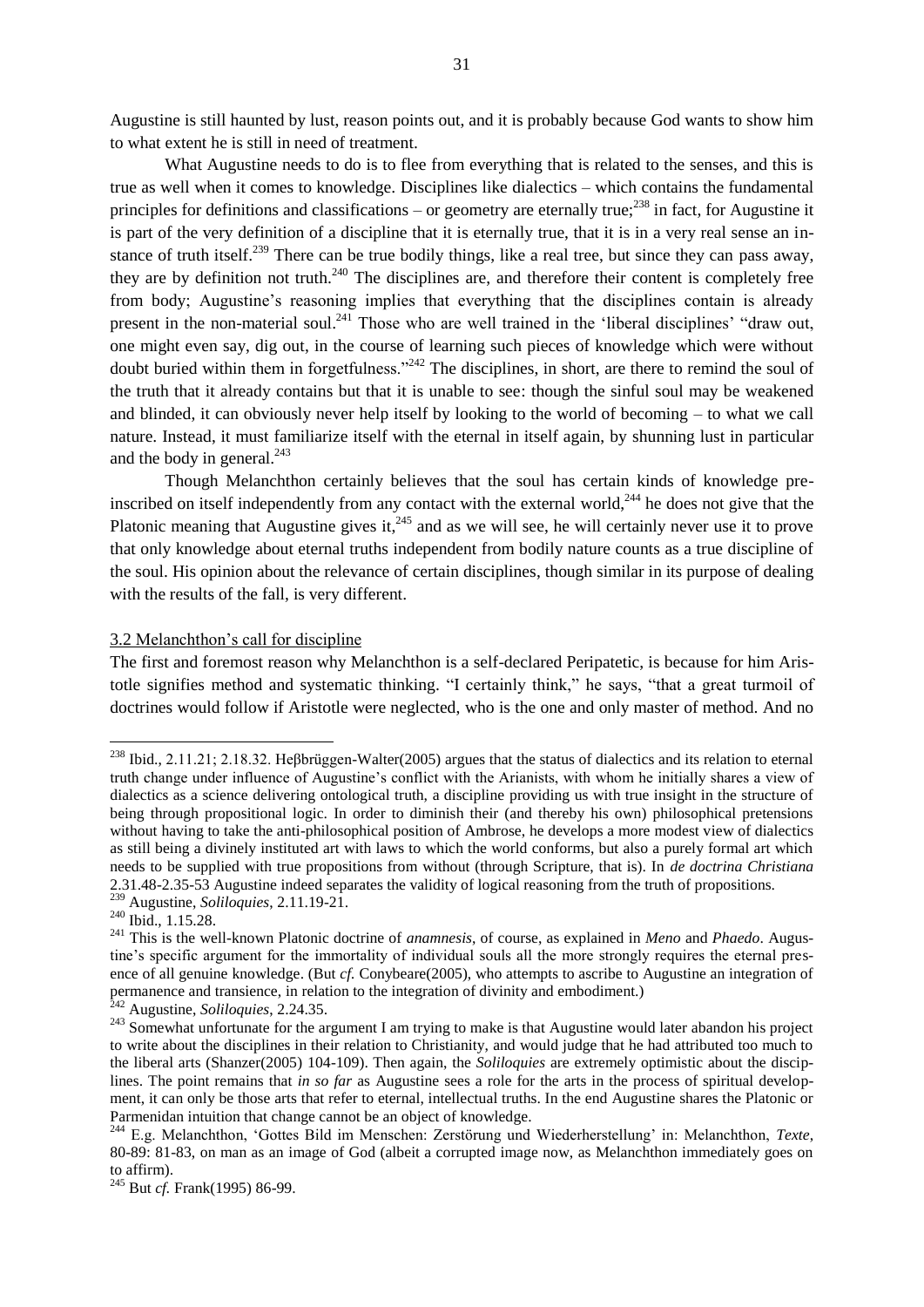one can become acquainted with the method by any other way than by getting some practice in that type of Aristotelian philosophy."<sup>246</sup>

The importance of method is a recurring motif in Melanchthon's work.<sup>247</sup> One reason is that he considers methodical thinking to be the answer to skepticism: in an oration on the life of Galen, he praises Galen for having debunked the Pyrrhonians of his time by his philosophical knowledge of geometry and demonstrations.<sup>248</sup> It is noteworthy that the reason why Melanchthon finds it useful to supplement Aristotle with mathematics is not that disciplines like geometry point to higher, transcendent truth, but that they are instruments of certainty, like syllogisms.<sup>249</sup>

The other reason why method is so important is that it can help mediocre minds to advance in an art without requiring leaps of genius of them. What Melanchthon finds lacking in Plato is that though he is very eloquent and formulates many wise thoughts, "he did not hand on an art completely or in order. Furthermore, the greatest part of his works is ironical, a form which is more appropriate for mocking than for teaching." Aristotle, on the other hand, "wanted to be mindful of the benefit of those who study, and assist schools.<sup>7250</sup> Melanchthon defends the art of dialectics for this same reason, that it helps the less outstanding students.<sup>251</sup> But not only for that reason, to be sure, for methodical thinking is as important for those who seem to be intelligent enough to do without it: after all, for them, too, it is important to see "the causes of certitude, that is, why the beliefs we embrace are fixed, and why what we construct needs to be consistent", and on the other hand to

―refute deceits by showing the faulty places and the causes of the deceits, and to distinguish the parts of arguments by the naming of the arts, as if by unfailing marks, so that the adversary feels himself held in check by these bonds – like the captive Proteus – and is finally led to the precepts of certainty, called criteria, where he recognizes that he is overcome and condemned by the divine voice." $252$ 

Here we see the association of certainty and method with something else, namely 'being hold in check', being bounded. Indeed, Melanchthon finds moral fault with those who trust in their natural disposition so much that they think themselves above the boundaries of method: after all, "it also happens to the clever that – either through their confidence or by flattering their own intellect – they ramble too long in discussions, play their tricks and defend and strengthen false ideas.<sup> $253$ </sup> The art of dialectics is there precisely to prevent this loose behavior: "the art is necessary which instructs and assists mediocre intellects, rules and forces within limits those that are outstanding and accustoms one to seeking and loving truth."<sup>254</sup>

Education in the arts, then, is a disciplining enterprise – especially those with great trust in their natural capacities have to be ‗forced' within limits. This enterprise has the same function both in the domain of truth and that of morals:

―for certainly, just as unrestrained natures hate the bonds of law in morals, many flee the precepts of the arts as though they were a prison. And just as in life they want license to be

 $248$  Melanchthon, 'On the life of Galen' (1540) 216-217.

<sup>&</sup>lt;sup>246</sup> Melanchthon, 'On Aristotle', 211.

<sup>&</sup>lt;sup>247</sup> As it is for humanists and Aristotelians in general in this period, according to Vasioli(1988) 71-73.

<sup>&</sup>lt;sup>249</sup> Breen(1947) on the foundations of certainty according to Melanchthon (on which *cf.* Melanchthon, 'Erkenntnistheorie – Gewiβheitskriterien' (1553) in: Melanchthon, *Texte*, 28-33).

 $^{250}$  Melanchthon, 'On Aristotle' (1537) 210.

<sup>&</sup>lt;sup>251</sup> Melanchthon, 'Dedicatory letter to the *Questions on dialectics*' in: Melanchthon, *Orations*, 84-89: 84.

 $\rm ^{252}$  Ibid.

<sup>253</sup> Ibid., 85.

 $^{254}$  Ibid.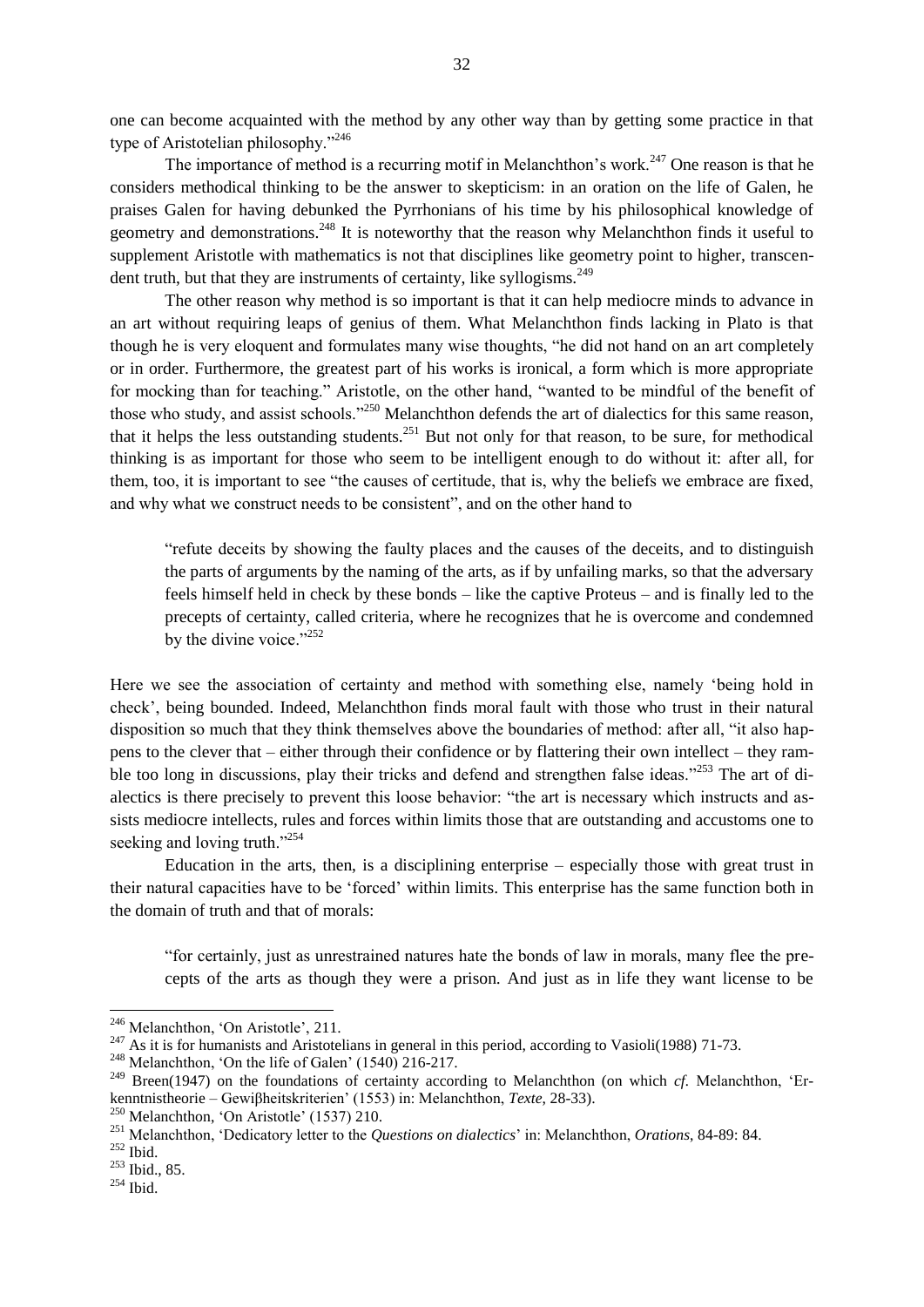granted to all their desires, so also in religion, philosophy and the forum they love boundless liberty, which is ruinous both to themselves and to the Church of God in defending and rejecting ideas."<sup>255</sup>

There is a soft echo of the pride that has caused the Fall in this warning: people have to be protected against their own pride; and against the self-satisfied opinion that autonomy in matters of either truth or morals is best, Melanchthon believes that it is best to be aided by external rules.

What Melanchthon values most in intellectuals is not just their talent – which is ever a gift of  $God - but their difference.<sup>256</sup> Explicitly, Melanchthon repeats time and again that virtue itself is not$ something that can be cultivated without effort.<sup>257</sup> Both virtue and knowledge demand discipline, and the good thing about the different disciplines and their methods is that occupying oneself with them is in itself associated with personal discipline – there is an obvious correlation between the extent to which a person immerses himself in the arts, and his capacity for personal restraint and civilized behavior.

Dialectics, then, is an instrument of disciplining one's own thinking, and therefore it is associated with an orderly mental composition. But for Melanchthon, it is not only philosophical argumentation that serves this purpose; within the disciplines that are immediately concerned with the correction of mental judgments, the humanist includes not only logics but anything related to language – including rhetoric, which Melanchthon sometimes considers to be separated only in name from dialectics. $258$ 

This is a verdict different from Augustine's, who reasons that "fine style does not make something true, nor has man a wise soul because he has a handsome face and well-chosen eloquence.<sup>7259</sup> Augustine strictly separates form from content, in part because he has previously allowed himself to be misled by the simple and unpolished words of Scripture into believing that it had nothing valuable to say.<sup>260</sup> Augustine does not subscribe to the other conceivable opinion, that the humble language of Scripture is a point in its favor: "again, a statement is not true because it is enunciated in an unpolished idiom, nor false because the words are splendid."<sup>261</sup> The point is simply that style is irrelevant to truth. Therefore, Augustine is not against rhetoric as an art: "since by means of the art of rhetoric both truth and falsehood are urged, who would dare to say that truth should stand in the person of its defenders unarmed against lying  $\left[...\right]$ ?<sup>262</sup>

Melanchthon rather directly confronts the idea that form and content are to be wholly separated: "I know that there are those who separate elegance from the method of speaking correctly, and believe that it does not matter – as long as they declare the intent – what kind of speech they use.<sup>263</sup> But though Melanchthon does not argue for superfluous ornamentation, he does consider elegance to be essential to speech: as with everything, if things are out of proportion, they become "monstrous and silly.<sup>264</sup> The point is brought home by a comparison with visual art: "does the painter imitate the body correctly if he guides his brush without any method, and if his hand is moved at random and the lines

 $255$  Ibid.

<sup>256</sup> E.g. Melanchthon, ‗On Johannes Regiomontanus' (1549) in: Melanchthon, *Orations*, 236-247: 238; Melanchthon, 'On the life of Rudolf Agricola' (1539) in: Melanchthon, *Orations*, 227-235: 234.

<sup>&</sup>lt;sup>257</sup> Melanchthon, 'In praise of the new school' (1526) in: Melanchthon, *A reader*, 59-63: 60; Melanchthon, 'On the study of languages' (1533) in: Melanchthon, *Orations*, 29-37: 35.

Melanchthon, 'On the studies of youth', 50-53.

<sup>259</sup> Augustine, *Confessions*, 5.6.10.

<sup>260</sup> Ibid., 3.5.9. In *De doctrina Christiana*, he formulates it this way: that the Christian canon is eloquent in a way that fits only it (Augustine, *Christian doctrine*, 3.6.9).

<sup>261</sup> Augustine, *Confessions*, 5.6.10.

<sup>262</sup> Augustine, *Christian doctrine*, 3.2.3.

<sup>&</sup>lt;sup>263</sup> Melanchthon, 'Praise of eloquence' (1523) in: Melanchthon, *Orations*, 60-79: 62.

<sup>264</sup> Ibid., 63.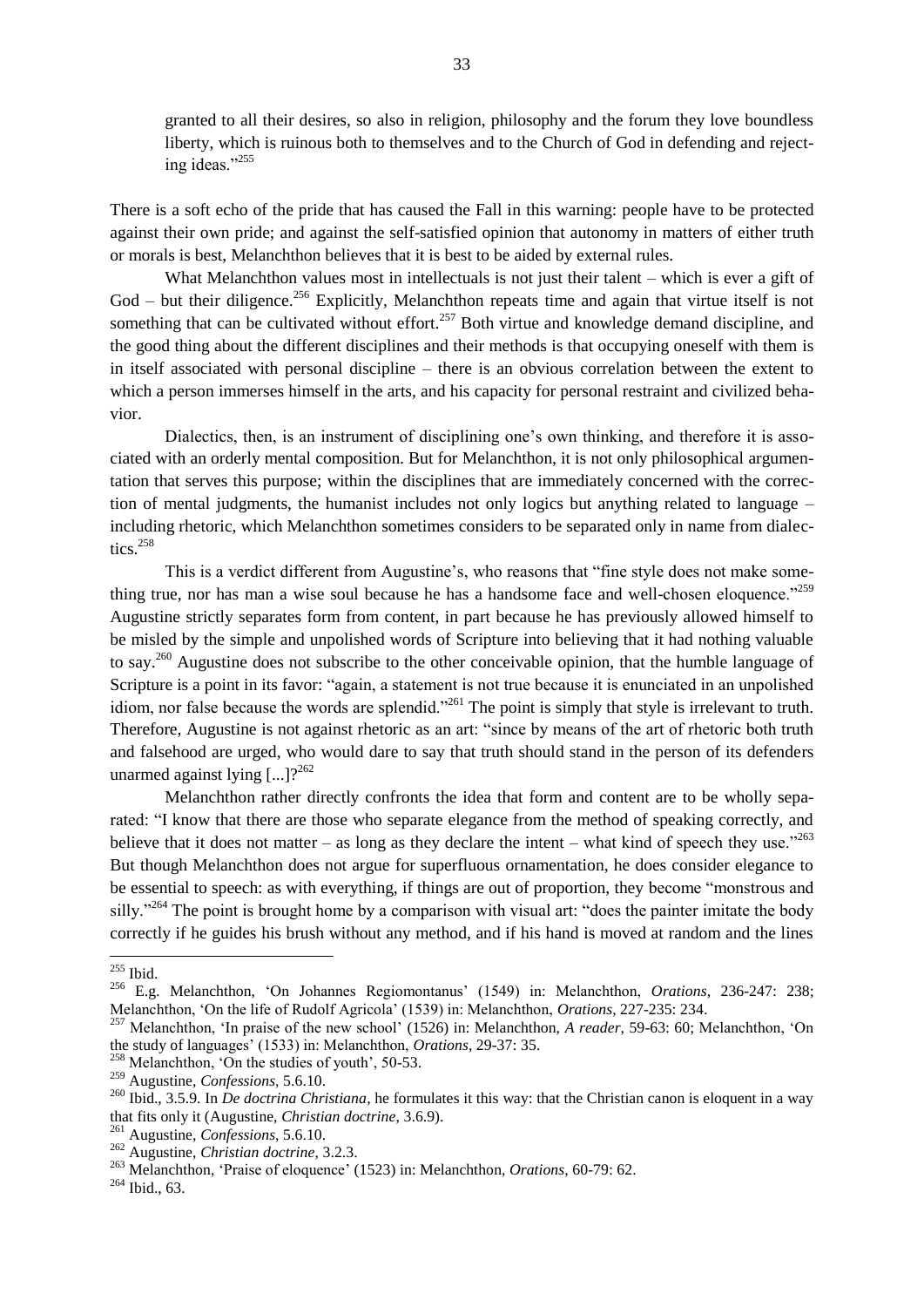are not drawn with art? [...] just as we represent bodies by colors, we represent the sentiment of our mind by speech.<sup>265</sup> Methodical speech, therefore, is not an esthetic addition to an independently functioning core; without it, it is simply impossible to convey orderly thinking.

The study of rhetoric or eloquence is not only indispensable in order to be able to communicate orderly thinking, however; it is also an instrument in shaping orderly thinking.<sup>266</sup> "Our ancestors" saw that those two – the knowledge of speaking well and the mind's judgment – are connected by nature.<sup>2267</sup> There are two reasons why the *studio dicendi* works to sharpen the mind: first, studying the best examples of eloquent speech means studying the ancients, and thereby studying authors who are exemplary not only in their formulations but also in their intellect, familiarity with whom is therefore beneficial in every respect.<sup>268</sup> But second, and more fundamentally, exercising oneself in speaking and writing is in itself a way of exercising the intellect: reading the ancients is very profitable, but "unless" you add to this the habit of writing and speaking you will be able neither to understand with sufficient incisiveness their opinion, nor to conceive in your mind the fixed rule for judging and deliberating.<sup> $269$ </sup>

Rhetoric is also important primarily for its disciplining influence upon the mind, then, and Melanchthon bravely maintains – interestingly, since we are currently studying an argument written down only two years after that radically anti-intellectualist first edition of the *Loci communes* – that this is not an expendable advantage, but on the contrary indispensable to theology as well. There are people who "hinder the course of good men; these deny that the knowledge of the arts of speaking contributes to the study of theological writings.<sup> $270$ </sup>For this reason, "nowadays the name of theology is only a pretext for sloth",  $271$  for in fact knowledge of the right usage of language (and Melanchthon here also includes knowledge of ancient languages) is surely necessary for the right interpretation of Scripture – "for what other reason did the sophists devise a new kind of theology, having banished the Holy Scriptures, than because they did not understand their language and method of arguing? $2^{272}$ 

Many students advance to the higher faculties like theology before being thoroughly schooled in arts like rhetoric, which is foolish even from the perspective of efficiency: Melanchthon compares them to a wood-carrier deciding to pull away the logs from the bottom of the pile.<sup>273</sup> This is a point about which Melanchthon feels very strongly, not only with respect to rhetoric but to all the arts: whatever is learned, is best learned in a certain order, and even if some disciplines are elevated above all others, the lower disciplines should not be neglected. "If some admirer of the sky and the stars [...] wanted to remove water from the nature of things, because it is no match for the brightness of the stars, would we not say that he is mad?<sup>274</sup> As suggested already, people who neglect the lower disciplines in favor of the higher, in doing so, are displaying not only an intellectual but also a moral error:

 $\overline{a}$ <sup>265</sup> Ibid.

<sup>&</sup>lt;sup>266</sup> On an assessment of the importance of the humanist principle that language is not just an expression of thought but an instrument of it, *cf.* Cassirer(1927) 3-6. Cassirer connects this to the development of empirical science in a dialectical process: the humanist ideal is in the end self-destructive, since the languages on which it focuses are not an expression of 'developing thought', and they have to be left behind in the end.

 $267$  Ibid., 65.

<sup>268</sup> Ibid., 66.

<sup>&</sup>lt;sup>269</sup> Ibid., 70. The point is, as Frank(1995) 74 summarizes, that "die Welt nicht als eine Welt von Sachen (res), sondern als eine Welt der zu Wort gewordenen Sachen verstanden wird", the implication being that language is not simply the sign of intellectual understanding but is itself the domain where understanding takes place. Importantly, this view of understanding has an affinity with what Frank calls the ‗Ent-Ontologisierung des Natur- bzw. Wirklichkeitsbegriffs': everything that is is not viewed anymore as an expression of being itself which is as such directly accessible to reason, but as a thing (*res*): only things, mediated through language, are the object of human knowledge (Frank(1995) 71-81).

<sup>&</sup>lt;sup>270</sup> Melanchthon, 'Praise of eloquence', 73.

<sup>271</sup> Ibid., 74.

<sup>272</sup> Ibid., 76.

<sup>273</sup> Ibid., 77.

<sup>&</sup>lt;sup>274</sup> Melanchthon, 'On the order of learning' (1531) in: Melanchthon, *Orations*, 3-8: 5.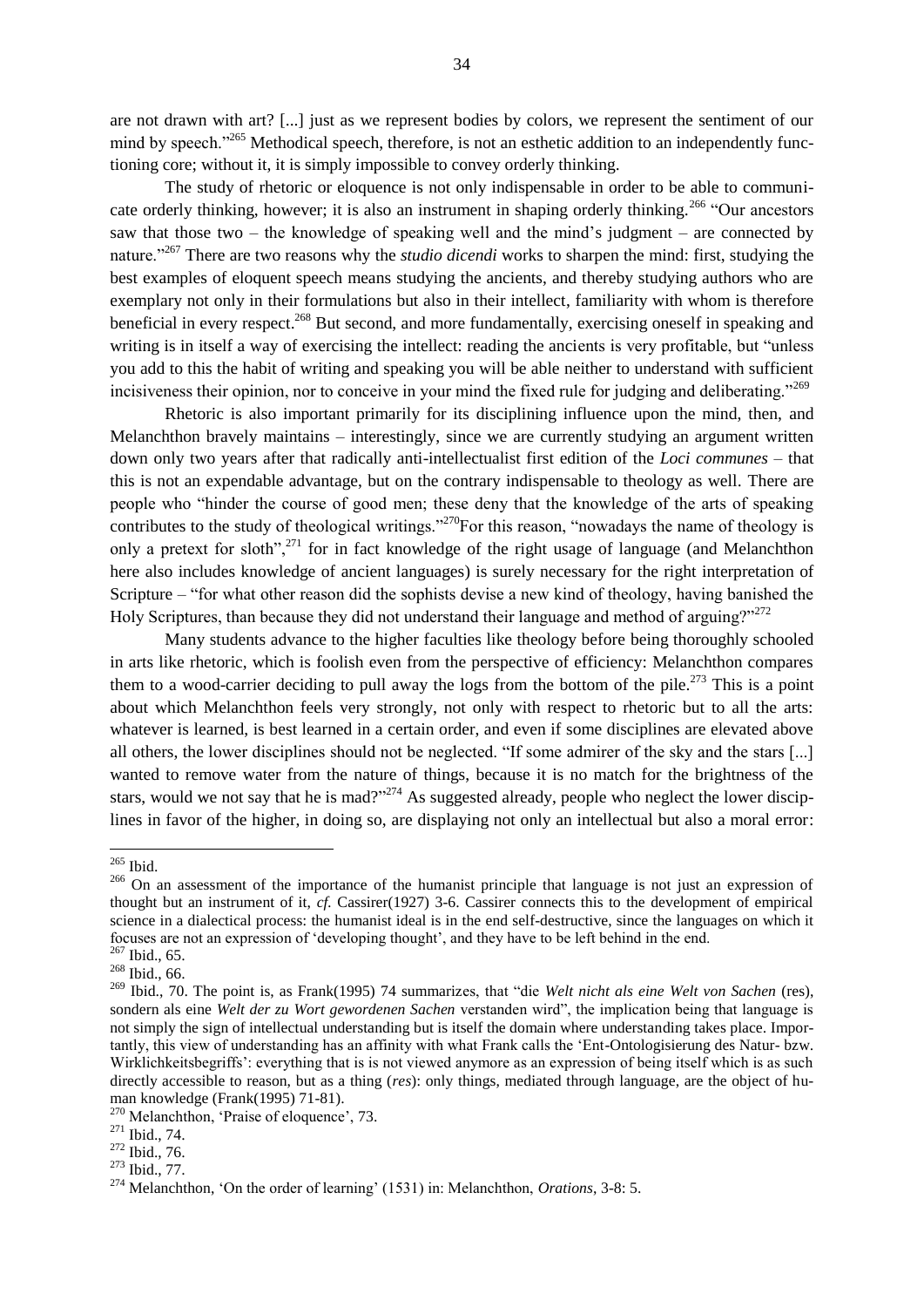those "young men who, because of their idleness, flee the toil of learning and rush straight into the highest professions" are "denuded Solons, without grammar, without dialectics, knowledge of religion or philosophy, and finally without any humanity. $1275$ 

Melanchthon mentions religion here, for in the end there is no doubt that this lack of discipline is harmful to the Church. "The Church has need of liberal education, and not only of the knowledge of grammar, but also of the skill of many other arts and of philosophy.<sup> $276$ </sup> If those are abandoned, the result is chaos:<sup>277</sup> ignorance, especially in matters of theology, leads to discord, and discord leads to doubt, to which human minds easily fall prey. The end-result is that "all of religion is cast aside in hatred, and their minds become impious and Epicurean."<sup>278</sup>

Melanchthon is careful enough not to mingle philosophy and theology, but, he says, "I want to help the theologian in the management of method.<sup> $279$ </sup> A theology that is not held in check by such method, that is not disciplined by knowledge – in short, an ignorant theology – will itself be confused and will spread chaos. The primary example of this are not so much the scholastics as the Anabaptists:

"in these recent years we have seen some who were practicing theology in an unholy way, madmen with fanatical opinions, punished for their errors. For you will remember Müntzer and the Anabaptists and other monsters of that kind. Consider those mad in the same way, who disturb the chorus and the harmony of the arts by neglect of, and contempt for, the lower arts."280

Right religion is associated with discipline, method, and the arts, then; the opposite, unchecked fanaticism and religious error, is associated with ignorance and sloth – in terms of psychology, the main issue is whether the student is prepared to let his mind be molded by the structure that the arts represent, or whether he proudly chooses to let his own subjective fancy prevail. Whether he desires humility and discipline, that is, or arbitrary freedom. "For we see that in our age the fanatical beliefs of the Anabaptists originated only from the uneducated and the self-educated.<sup>2281</sup> Self-education is as bad as no education.

From that perspective, Melanchthon's reminder that these 'madmen' with their unholy theology have been punished is noteworthy. In Melanchthon's thought, Christian humility is allied not only to diligent study and learnedness, but also to the state, which is a protector of the disciplines necessary for right religion: "pious princes must not only establish schools, but they must also choose the kind of teaching, as if it were a nursery-garden that is approved by a certain and strong authority, and pay attention that the nursery be not corrupted. $2282$ 

That the disciplining power of the princes is to be conceived in a similar way as God's disciplinary power becomes clear when Melanchthon discusses the importance of the study of law – the academic discipline with the closest ties to the interests of the state, of course. Melanchthon emphasizes the importance of right lawgiving in the face of human sinfulness, even though "amidst such human weakness and such disorder their authority is often either neglected or suppressed": the point is that ―God gave humankind the political art, and this teaching, so that as far as possible, they might bend

 $275$  Melanchthon, 'On the study of languages', 34.

<sup>&</sup>lt;sup>276</sup> Melanchthon, 'On philosophy' (1536) in: Melanchthon, *Orations*, 126-132: 126.

<sup>277</sup> Ibid., 127.

<sup>278</sup> Ibid., 128.

<sup>279</sup> Ibid., 130.

<sup>&</sup>lt;sup>280</sup> Melanchthon, 'Order of learning', 5.

<sup>&</sup>lt;sup>281</sup> Melanchthon, 'On the merit of studying theology' (1537) in: Melanchthon, *Orations*, 182-187: 185.

<sup>&</sup>lt;sup>282</sup> Ibid., 186. For this reason, Melanchthon is not above using state censorship as an instrument against his intellectual opponents, and moving John of Saxony to outlaw the works of Zwingli and the Anabaptists (Grendler(1988) 43-45).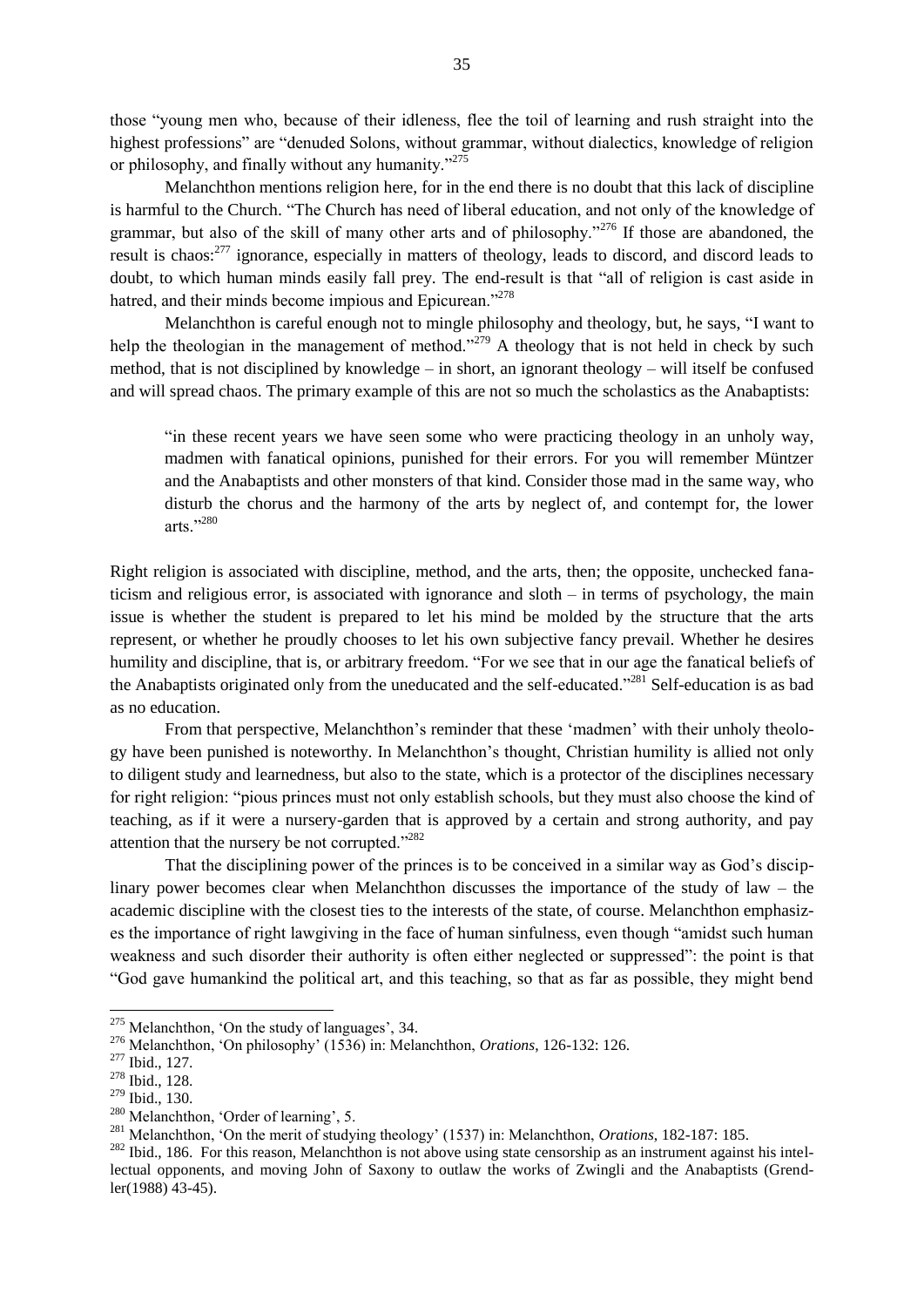those who can be improved towards justice, and curb wrongful impulses. $283$  If human princes fail to enforce good laws, chaos ensues:

"do you think that it is by chance that the world has already been subjected to the barbarous tyranny of the Turks, unlike any other before? This has not happened by chance at all, but this miserable prison has to restrain and hold in check the madness of men who do not allow their behavior to be curbed by any laws, and who want to be licensed to practice wantonness as they please, like wild beasts. Oh deplorable negligence of the princes! They should have remedied these ills in order to call the unrestrained crowd back to moderation by the most severe punishments<sup>"284</sup>

State, religion or Church, and schools all share a responsibility of 'curbing' the wild and mad minds of the subjects.<sup>285</sup>

This attitude towards the state is markedly different from that of Augustine, who in *de civitate Dei* rather emphasizes the independence of the Christian Church from the Roman Empire. Though the Empire is far from irrelevant in God's plan,<sup>286</sup> and the self-sacrifice of the Romans for their nation and empire foreshadow in a sense the religious virtues of the Christian martyrs,  $287$  there is no direct connection between the worldly success of a state and the religious well-being of its leaders and population.<sup>288</sup> The occasion for *de civitate Dei* is in fact the sacking of Rome, an event symbolic of the decline of the Western Empire and interpreted as such in its time. Augustine begins to comment that in the midst of all the atrocities, the churches have functioned as harbors of safety<sup>289</sup> – the peace that Christ brings transcends the power of the Roman Empire.<sup>290</sup>

Of course, to account for the different attitudes of our two theologians we hardly need to refer to subtle intellectual differences: they simply live with different political realities. Augustine's world is that of a falling superpower, Melanchthon's that of the gradual development and consolidation of the power of early modern states.<sup>291</sup> Yet Melanchthon's positive judgment of state power is not the only option: a far more critical attitude is possible as well, but it is taken primarily by the radical reformers, in alignment with their calls for drastic social and religious change.<sup>292</sup> It is partly because Melanchthon associates their wrong religious beliefs and their uneducated ideas with their disobedience to the princes that he assigns to the princes this duty to discipline their subjects:<sup>293</sup> order and disorder tend to affect everything around them, and law and politics is another area where order has to be defended. The alternative is Anabaptism and Peasants' wars.

And to be sure, apart from the negative ideal of punishing disorder, Melanchthon ascribes to the princes the positive duty to support actively the infrastructure of knowledge. "The faithful teachers

<sup>283</sup> Melanchthon, ‗On the merit of laws' (1543) in: Melanchthon, *Orations*, 175-181: 178.

<sup>284</sup> Ibid., 180.

 $285$  Melanchthon, 'On the rôle of the schools', 15.

<sup>286</sup> Augustine, *City of God*, 4.2.

<sup>287</sup> Ibid., 5.13.

<sup>288</sup> Ibid., 5.4-26.

<sup>289</sup> Ibid., 1.1.

<sup>&</sup>lt;sup>290</sup> That Augustine does not value the political ideal of the Roman Empire very highly does not, to be sure, withhold him from appealing to the state to repress competing forms of Christianity, like Donatism (Frend(1952) 227-243).

<sup>291</sup> On the early modern state in this period, Gunn(2001). *Cf.* Rice(1994) 110-145.

<sup>&</sup>lt;sup>292</sup> Hillerbrand(1988) 26-30. *Cf.* Mulett(1980) esp. 1-32 on the alignment of radicalism with resistance against new monarchal national power structures, and with representative or theocratic institutions.

<sup>293</sup> On the ambiguous attitude of the magisterial reformers towards resistance against legal authority, *cf.* Chadwick(2001) 315-350.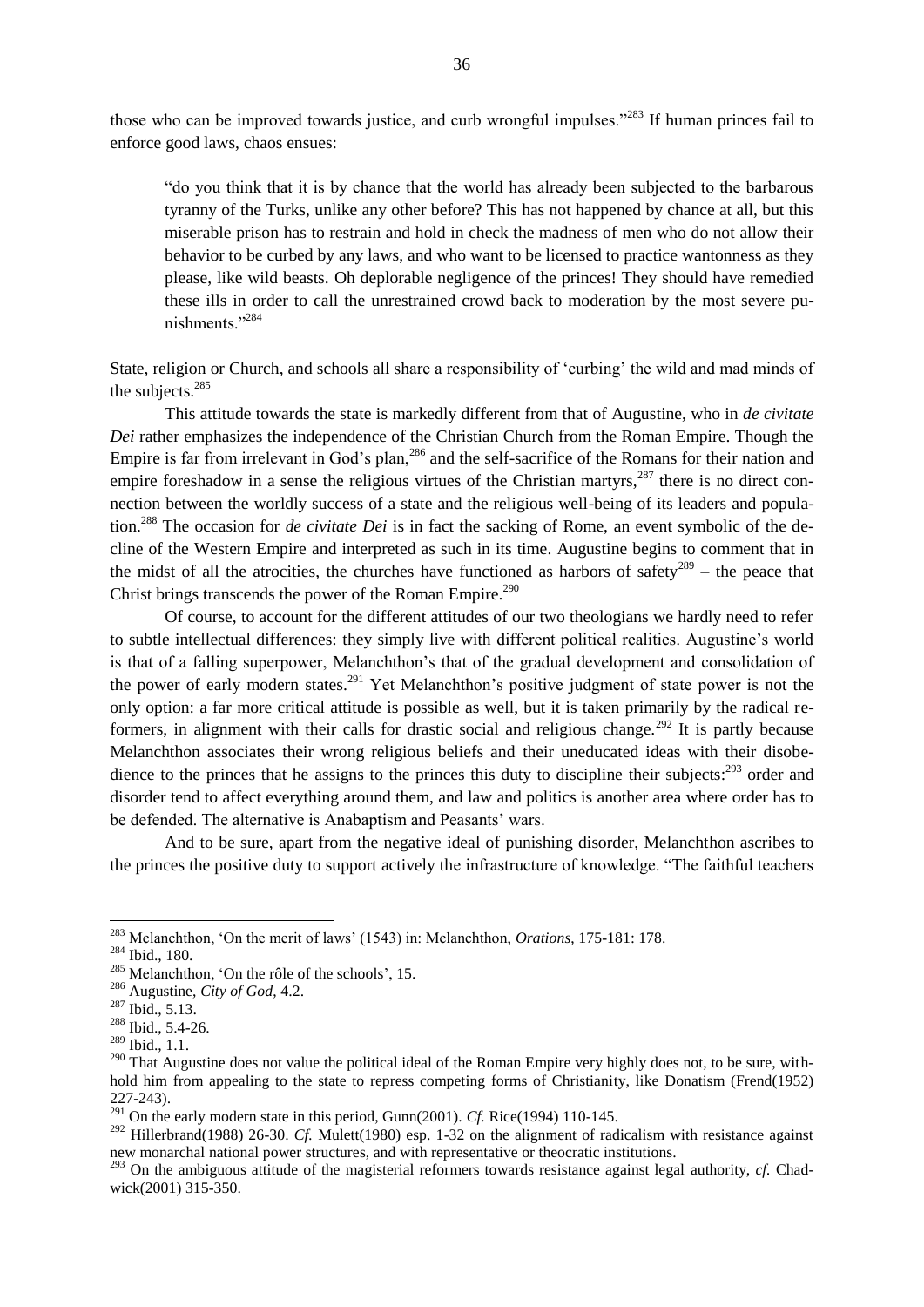should also be given decent wages,  $^{294}$  though they do not need excessive wealth in order to do their jobs right. Melanchthon provides historical examples to connect the best and most successful rulers of earthly kingdoms to the support of learnedness: Alexander the Great was happy to have Aristotle, who "wrote many works for Alexander, so that, being victorious, the latter would provide the states with laws, jurisdiction, judgments and discipline."<sup>295</sup> And in return for this diligence, Alexander displayed considerable generosity by sending him 800 talents to finance his research – "for that, too, is regal – to embellish the state with arts and education. $^{296}$ 

#### 3.3 Nature and discipline

To the benefit of political justice, Melanchthon also recommends geometry: apparently there is a kind of geometrical ‗equality' in the best political systems, an affinity between geometry and the right order. Not only does geometrical proportion work against democracy (the 'wantonness of the people'). but also against tyranny – mathematical order does not simply inspire civic obedience, but it also helps the rulers to perfect the system.<sup>297</sup> Here, too, order or disorder in politics, knowledge and morals are connected: "therefore, when students read that Platonic inscription – *age*ometros *oudeis eisistō* – they should remember that they must take upon themselves geometrical equality in morals".<sup>298</sup>

There is, however, another important reason why geometry, and its mathematical sister arithmetic, have to be practiced, and in following Melanchthon here it will become clear how he differs from the Platonic intuition about the role of mathematics, and from Augustine's judgment about the role of the disciplines. To be sure, Melanchthon refers to Plato's metaphor in the *Phaedrus*, where the fall of the souls is pictured as a result of the loss of their wings,<sup>299</sup> and Melanchthon goes on to identify these wings with arithmetic and geometry – those who "desire to behold the things that are best and most admirable and worthy of knowledge, should attach those wings, that is, arithmetic and geometry, to themselves.<sup>3300</sup> Melanchthon buys in on the Platonic idea that mathematics is in some way 'elevating'. But how?

―Carried up to heaven by their help, you will be able to traverse with your eyes the entire nature of things, discern the intervals and boundaries of the greatest bodies, see the fateful meetings of the stars, and then understand the causes of the greatest things that happen in the life of  $man.$ <sup>301</sup>

Contrary to what Socrates demands in the Republic, and contrary to how Augustine suggests mathematics should be used, Melanchthon envisages mathematics in its most eminent role not as a steppingstone for the retreat from the world, but as an instrument for certain understanding of the world – and then especially the heavenly bodies.

Melanchthon's interest in mathematical astronomy is genuine and not without meaning for the canonical history of the scientific revolution: the circle around Melanchthon is relatively receptive to the Copernican model, though Melanchthon would always reject a realistic interpretation of heliocen-

<sup>&</sup>lt;sup>294</sup> Melanchthon, 'On the rôle of the schools', 16.

<sup>&</sup>lt;sup>295</sup> Melanchthon, 'On Aristotle', 208.

<sup>&</sup>lt;sup>296</sup> Melanchthon, 'On Aristotle', 208. Other princes involved in the support of knowledge are Charlemagne (Melanchthon, 'Studies of youth', 48-50), Frederick II, Caesar and Charles V (Melanchthon, 'On astronomy and geography', 113-114).

<sup>297</sup> Melanchthon, ‗Preface to Johannes Vogelin's *Book on the elements of geometry*' (1536) in: Melanchthon, *Orations*, 98-104: 102-103.

<sup>298</sup> Ibid., 104.

<sup>299</sup> Plato, *Phaedrus*, 246c-d.

<sup>300</sup> Melanchthon, ‗Preface to arithmetic' (1536) in: Melanchthon, *Orations*, 90-97: 93.

<sup>301</sup> Ibid.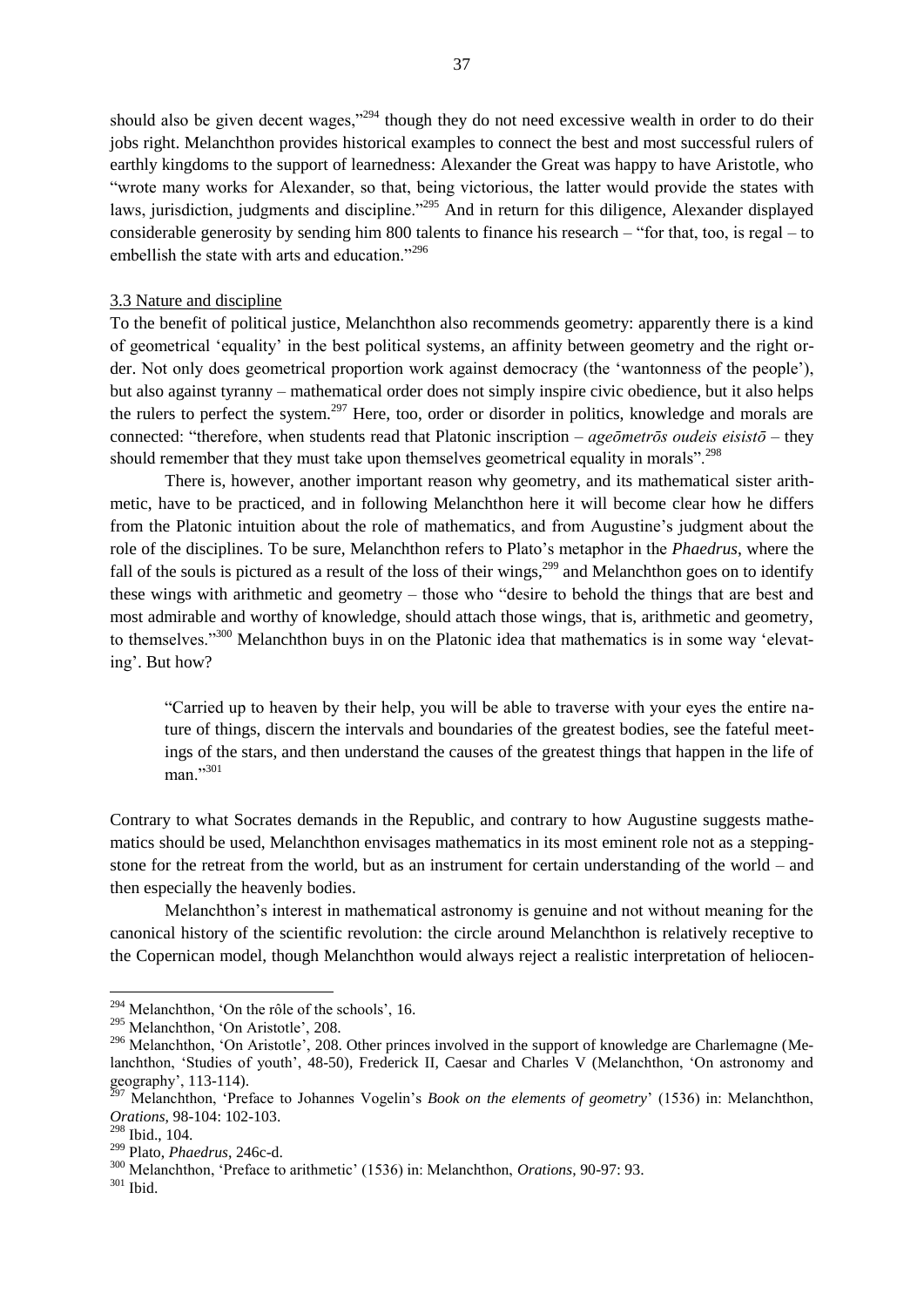trism.<sup>302</sup> It is far from Melanchthon's mind to follow Plato's Socrates in his command to 'leave the things in the sky alone', for those things in the sky are of great importance to the 'nature of things', and the 'greatest things that happen in the life of man'.

One obvious reason is the evidence of God in the order of heavens, and of course this is something that Melanchthon emphasizes as very important; but we have established before that his natural theology does not go as far as it might seem. Nature does contain proof of intelligent design, but that is something that Augustine would admit;<sup>303</sup> it is not a new motivation for doing natural philosophy, but one that goes back at least to Cicero.<sup>304</sup>

But Melanchthon gets more out of natural philosophy. In an oration on this very subject, Melanchthon begins to say that natural philosophy "takes its first beginnings from mathematics, and again and again borrows demonstrations from it.<sup>3305</sup> He goes on to list the benefits of natural philosophy: it is the starting-point for medicine, and for a general knowledge of health and household remedies – it is, in that sense, practically useful.<sup>306</sup> The reference to usefulness for secular life has in itself been noted as a recurrent motif in Melanchthon's work,<sup>307</sup> but here I want to direct the attention to something else that Melanchthon says. "It may be the foremost benefit that it [natural philosophy] is a small part of medicine, but there are many other reasons why natural philosophy is taught to the young. A great deal of ethical disputations spreads from it, because the causes of the virtues are to be sought in the nature of man." $308$ 

The causes of the virtues are to be sought in the nature of man. In a general philosophical sense of the word 'nature' – the essential properties and principles of what man is, his 'substance' – that would have been rather conventional.<sup>309</sup> But Melanchthon has been talking about medicine and the body for quite a while now: evidently, he means something more concrete. We have to investigate bodily nature, because somehow the causes of our virtues are located there.

This seems to be quite an amazing conflation of natural philosophy and psychology. A more explicit and pronounced statement on it is to be found in another oration, however. Socrates' interpretation of the Delphic encouragement to 'know thyself', a turn towards moral philosophy and ethics, is usually conceived as in opposition to natural philosophy and knowledge of the external world.<sup>310</sup> In

<sup>302</sup> Sparn(1998) 47-51; Augustijn(1998) 16-19. *Cf.* Westman(1975) 165; Westman(1986) 51-54 on the ‗Wittenberg interpretation' of Copernicanism. In connecting Melanchthon to the scientific revolution in its conventional sense, it might speak in favor of him that among his students are the only academic Copernicans between 1543 and 1600 (Henry(1997)). However, though Melanchthon can evidently not be counted as a force against Copernicus (Maurer(1962) 211-226), Rheticus' ‗conversion' to a realist interpretation of Copernicus is due rather to the influence of Copernicus himself than to Melanchthon (Westman(1975) 181-190).

<sup>303</sup> Augustine, *Confessions*, 5.3.6.

<sup>&</sup>lt;sup>304</sup> Jorink(2008) 5-19 underlines the point that looking at and admiring creation is something different from analyzing and probing it. It deserves notice, however, that the view of the God Who is supposedly found in nature as a ‗deus geometra', a mathematician, has some affinity with the notion that simply admiring nature does not do, and that recognizing God requires systematic inquiry (Ohly(1982) esp. 14-20).

<sup>305</sup> Melanchthon, ‗On natural philosophy' (1542) in: Melanchthon, *Orations*, 133-138: 133.

<sup>306</sup> Ibid., 133-134.

<sup>&</sup>lt;sup>307</sup> Hartfelder(1889) 163-177. Grosse(2003) connects Melanchthon's principle that science must be useful to his view of theology (whose uses are of course not secular). A more general account of the relation between Protestant thought and the call for usefulness can be found in Harrison(1998) 161-204.

<sup>&</sup>lt;sup>308</sup> Melanchthon, 'On natural philosophy', 135-136

<sup>309</sup> Weisheipl(1982) esp. 142-146 on the Aristotelian notion of *fusis* and its medieval reception. (Wallace(1982) attempts to link the notion of nature as a principle and cause of natural movement to the scientific revolution.)

<sup>&</sup>lt;sup>310</sup> This is not only an observation about history but also about historical scholarship. Pitirim Sorokin, in developing the paradigm for his grand-scale historical analysis of ‗social and cultural dynamics' of civilizations, connects the distinction between an 'ideational' and a 'sensate' system of truth with respectively spiritual aims (like self-knowledge and transcendent values) and sensate aims (control of the external world) – *cf.* Sorokin(1962a) esp. 66-96; Sorokin(1962b) 3-60, esp. 3-14. (Science belongs to a sensate culture, according to Sorokin. *Cf.*  Merton(1963) for a nuanced criticism of Sorokin's classification.) Is apparently quite intuitively appealing to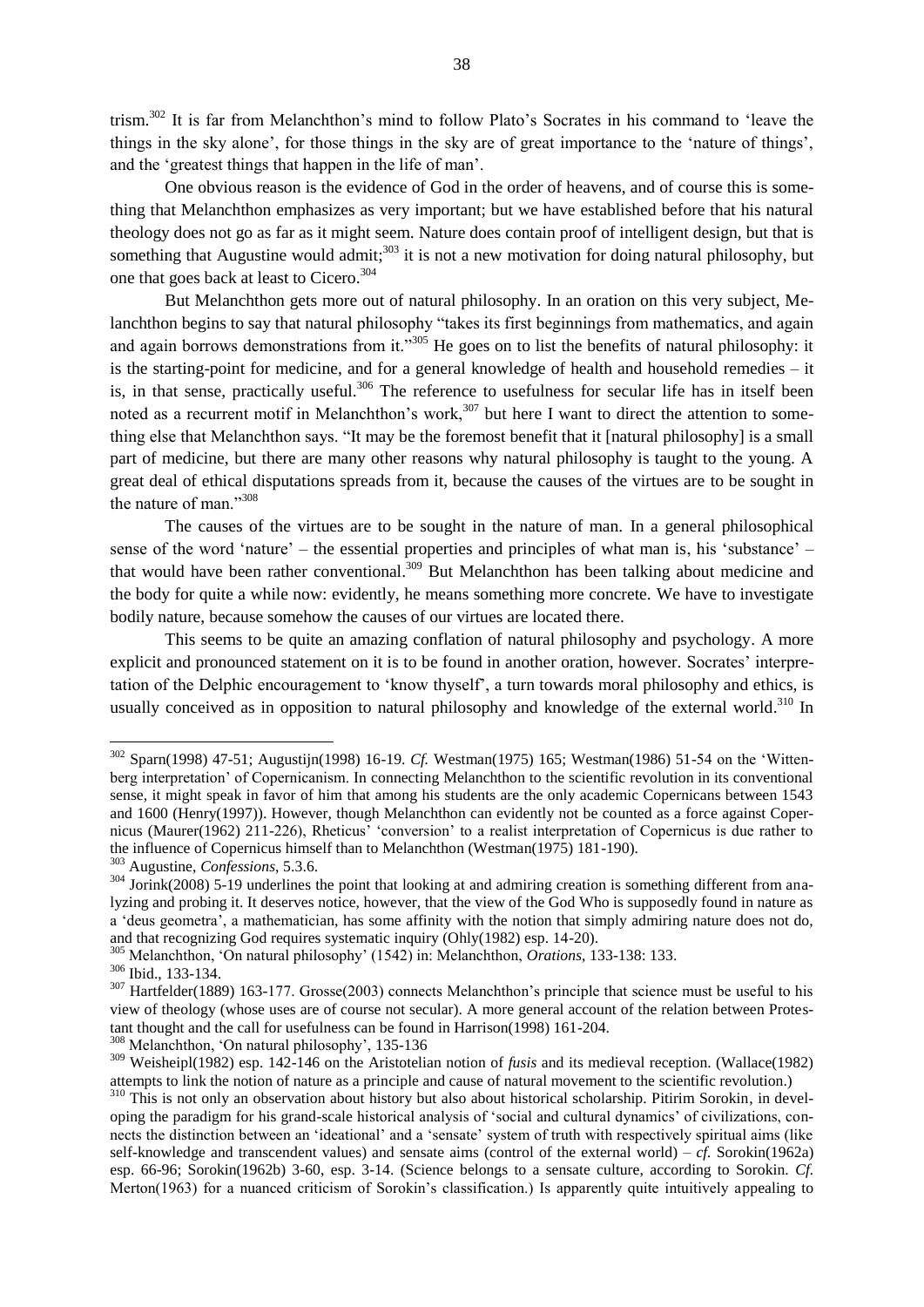Plato's *Phaedo* especially, Socrates remembers that as a young man, he was very interested in natural science, $311$  but that he has since become disappointed by it because it is not really able to discern the true causes of things. Even Anaxagoras, who claimed to believe that Mind was the cause of everything, "mentioned as causes air and ether and water and many other strange things."<sup>312</sup>

―That seemed to me much like saying that Socrates' actions are all due to his mind, and then in trying to tell the causes of everything I do, to say that the reason that I am sitting here is because my body consists of bones and sinews, because the bones are hard and are separated by joints, that the sinews are such as to contract and relax, [... etc.] But he would neglect to mention the true causes, that, after the Athenians decided it was better to condemn me, for this reason it seemed best for me to sit here.<sup>313</sup>

Socrates' point is that the determining cause in his still sitting in Athens is the ethical decision that he has made, and that this cannot be reduced to his bones and sinews, which after all could have brought him far away from Athens by now.<sup>314</sup>

Melanchthon's take on the 'bones and sinews', so to speak, is markedly different. "They said that there was an oracle, ‗know thyself', which admonishes us about many things, but is also adapted so that we examine with zeal the things that are worthy of wonder in ourselves and are the sources of several actions in life."<sup>315</sup> Melanchthon is quoting the Delphic maxim here in favor of the discipline of anatomy: "since men are made for wisdom and justice, and true wisdom is the recognition of God and the contemplation of nature, we should acknowledge that we need to know anatomy in which the causes of many actions and changes can be observed in ourselves."<sup>316</sup>

The reason why Melanchthon is able not just to harmonize moralizing in Socratic fashion with an interest in natural philosophy and anatomy, but to claim that the two are necessarily related, is that the mental faculties are themselves to a large extent material.

―The nature of the brain [...] is similar to that of the heavens, and in it wonderful actions are produced: cognition, reasoning, the conservation of images in memory, and recollection. There is no doubt that these actions are produced by the work of the spirits, and that they are, so to speak, pulsations of the spirits against the body of the brain. The spirit originates in the heart, and then it receives new powers and new light in the brain."<sup>317</sup>

The microcosm-macrocosm-motif left aside, this quotation could, in isolation, have been Cartesian to the word in its materialist explanation of mental functions.<sup>318</sup> I have no wish to picture Melanchthon as

invoke the contrast between an inwardly oriented and an outwardly oriented direction of intellectual activity. The paradox that this would leave with regard to the current study, however, is that Augustine and Melanchthon are *both* interested in spiritual questions and in the human self, and that yet one of them is also interested in the external world – a dual opposition between empiricism, materialism and science etc. on the one hand and intellectualism, spiritualism and religion on the other (as made more recently by Cook(2007) esp. 82-132) does not help to clarify this paradox.

<sup>311</sup> Plato, *Phaedo*, 96a.

<sup>312</sup> Ibid., 98c.

<sup>313</sup> Ibid., 98c-e.

<sup>314</sup> Ibid., 99a.

<sup>315</sup> Melanchthon, ‗On anatomy' (1550) in: Melanchthon, *Orations*, 158-166: 165.

<sup>316</sup> Ibid., 165.

<sup>317</sup> Ibid., 163.

<sup>318</sup> Descartes, *On man*.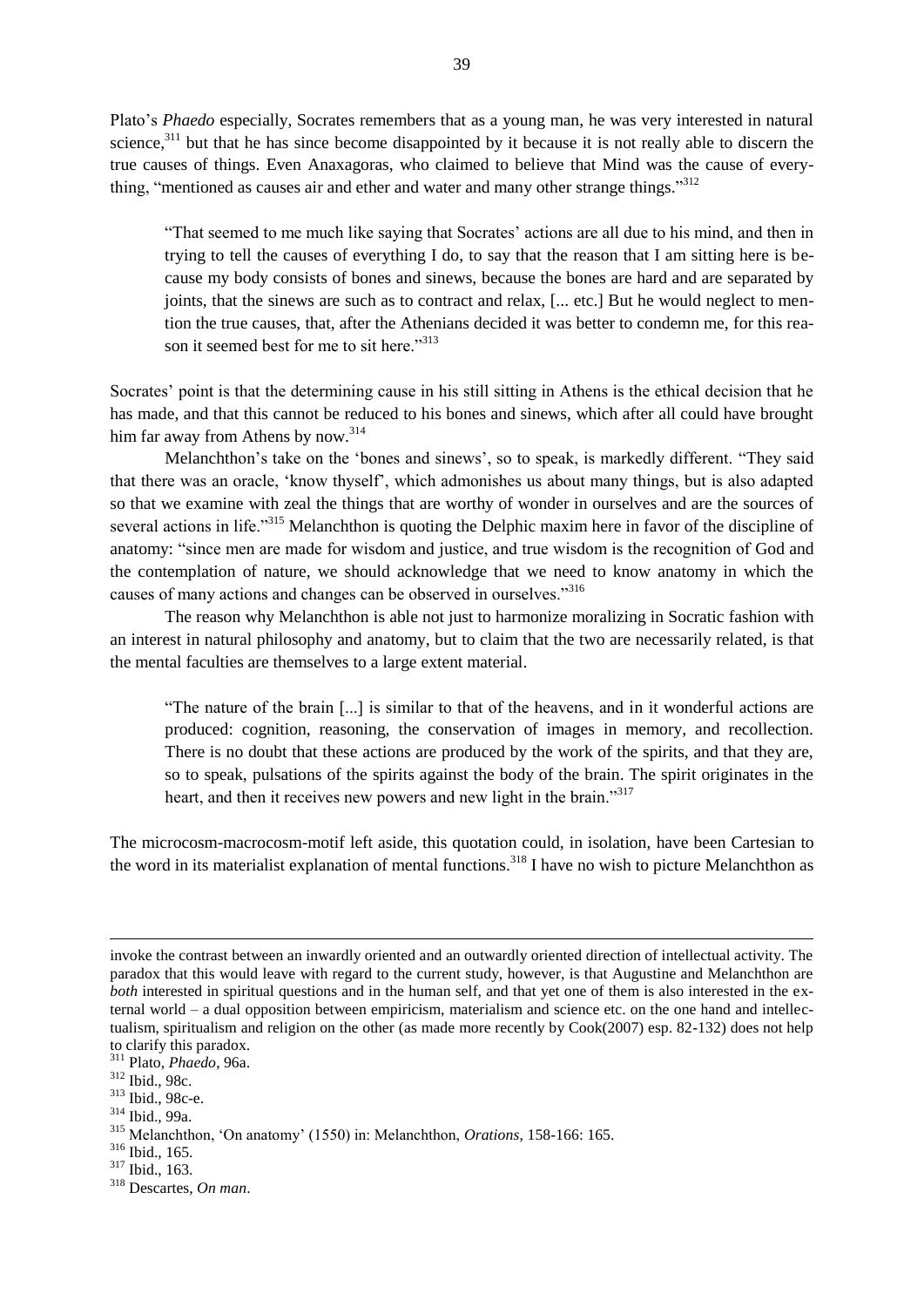anticipating Cartesianism, and that would probably be misleading;<sup>319</sup> all I want to establish is that great explanatory value is put upon the internal workings of the human body here.<sup>320</sup> And Melanchthon goes on to show that this is not without moral and theological significance: the ‗vital or animal spirit' that he has been talking about is a very noble, divine substance which performs marvelous work, "but it is troubled in many ways: by a bad way of life, by intemperance, the conflagrations of desires, the immoderate ardors of emotions – anger, hatred, love or grief – and the afflation of evil demons.<sup>321</sup>

As shown above, Melanchthon views sin as something that is located not simply in the soul, but also in the body, and here we see the implications of this: hatred and other ‗disordered emotions' disturb the order of thought and action, "and the devils fan this turmoil and fury of the spirits even more [...] These perils need to be understood so that, in nourishment and in all impulses, we apply greater care, contemplation, hesitation, and moderation. And indeed, let our prayer rise to God also, that He govern His abode within us.<sup>322</sup> This is Melanchthon's interpretation of 'know thyself': to know oneself including all the disordered impulses that are in the body.<sup>323</sup> Scientific investigation of the body, and especially of its internal workings as done by anatomy, is so important because the body is where sin is, and where the devils are – and in order to curb the sinful impulses and the devils, in order to discipline ourselves, we need to know as precisely as possible how they work.

We will never be entirely successful in this, to be sure, and it is precisely our fallen condition that makes it both hard and necessary: trying to distinguish the powers and functions of the human soul is a noble work now, but "if the soul had kept that light and harmony which are bestowed upon it in its creation by divine providence there would be less need for other learned men, and it would examine its nature by its own sharpness of vision.<sup>324</sup> Once more, we see confirmed that the reason why we have to investigate systematically the powers of the soul is original sin: now that it "lies in the body, buried in hideous darkness, there is the greatest need for knowledge that should bring it forth

<sup>&</sup>lt;sup>319</sup> But *cf.* Frank(1998), who ascribes to Melanchthon a quasi-mechanical view of nature, not as a kind of Cartesian materialism *avant la lettre*, but as a result of the ‗de-ontologizing' mentioned above: what happens in Renaissance thought, according to Frank, is a solution of the distinction between matter and form – movement is not anymore thought to be caused by a intelligible form conceived separately from matter, but is rather inherent to matter. Melanchthon is here part of a process of elimination of teleology from nature (and its relocation to a transcendental domain of mathematical structure) (ibid., esp. 47-52).

<sup>&</sup>lt;sup>320</sup> Melanchthon does not use the concept of 'natural law' for anything other than the order of the heavens, except in its ethical sense, but he clearly believes in regularities in nature (Kusukawa(2008) 111-117). According to Kusukawa (ibid., 105-106, 121) the explanation for the increased emphasis on the regularity of nature in Protestantism is its strong focus on providence. Indeed, the notion of natural laws that every part of creation obeys denotes the transfer of the metaphor of divine legislative omnipotence from the ethical and legal domain into that of nature (Wilson(2008); Daston(2008a)), but I would suggest here that next to this theological perspective, there also seems to be an anthropological one. Identifying regularities in nature is for Melanchthon a way of coping with our inescapable captivity in that nature – finding patterns in our natural dispositions is a necessary condition for regaining moral responsibility and discipline in a fallen state. (On the competition between Aristotelian explanative concepts and laws of nature, *cf.* Joy(2006).)

 $321$  Melanchthon, 'On anatomy', 164. Here we see devils and demons not as simply supernatural forces, but as forces working *in* nature, which fits within Melanchthon's ambition natural philosophy, which is to investigate *all* causes of all forms of movement in nature – *cf.* Bellucci(1998b) 136-144. (Ibid., 137: "Il y a quelque chose de l'esprit de Faust chez notre Réformateur aussi.")

<sup>&</sup>lt;sup>322</sup> Melanchthon, 'On anatomy', 164. *Cf.* Helm(1998) on the working of the spirits and their relation to emotions and the individual.

<sup>&</sup>lt;sup>323</sup> Therefore, medical science is important in general to the study of the soul. *Cf.* Eckard(1998). Ibid., 192-198 discusses the importance of anatomy for Melanchthon (albeit here mainly as evidence of God), and his reception of Vesalius, including the terminology of autopsy. It must be noted, by the way, that Melanchthon does not say that *all* the faculties of the human soul work through the bodily organism – he explicitly says the opposite in Melanchthon, 'Menschenbild' (1553) in: Melanchthon, *Texte*, 74-79.

<sup>324</sup> Melanchthon, ‗Preface to the *Commentary on the soul*' (1540) in: Melanchthon, *Orations*, 144-151: 146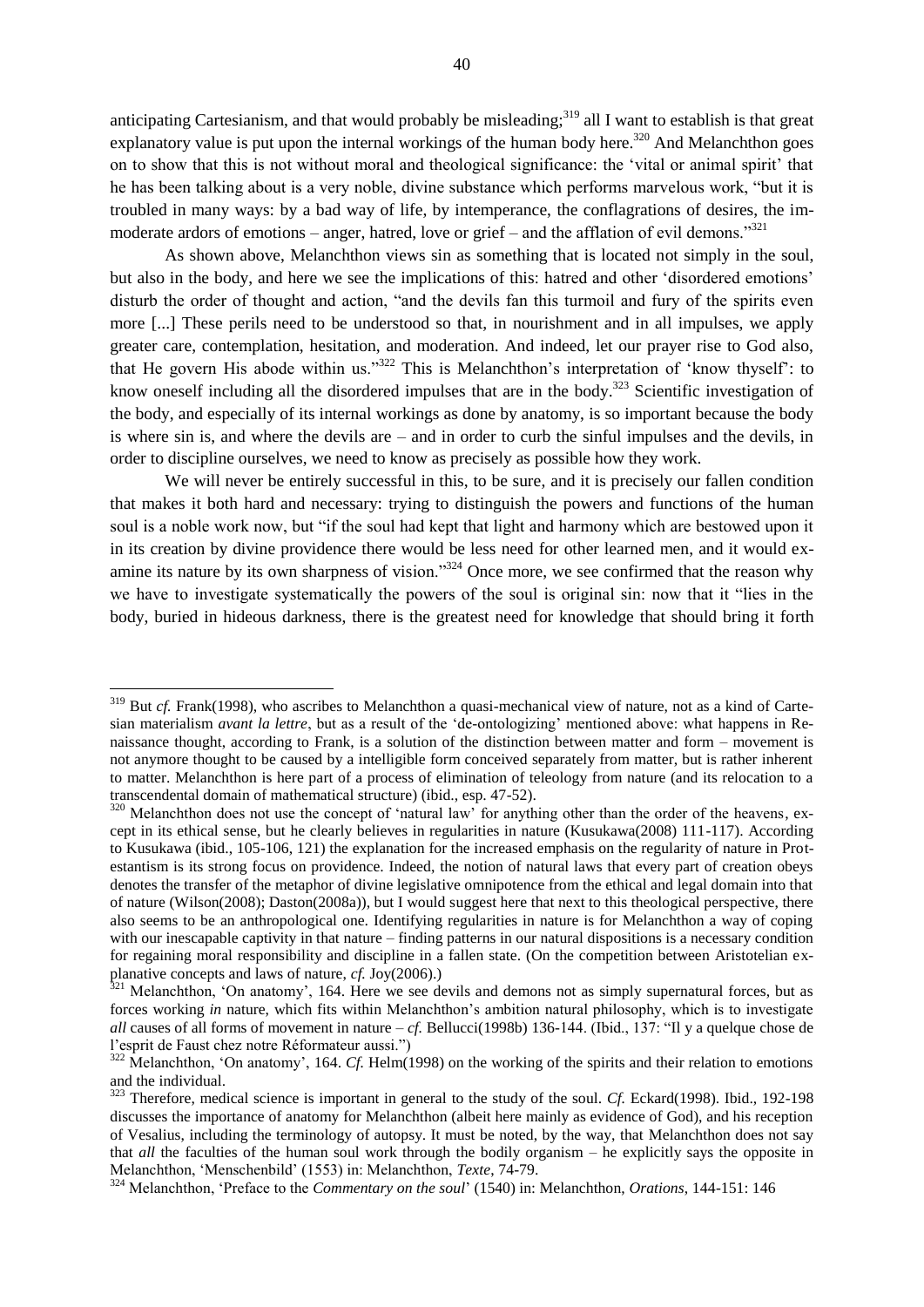and put it in our view, and show how great a wound the enemy inflicted on it, who overthrew the first ancestor of humankind". $325$ 

Sin and its workings and limits have to be measured, not because we can overcome it by ourselves; rather, Melanchthon connects this knowledge of the soul to the horrible awareness that Adam and Eve must have had of what they had lost. "Since they had seen the earlier light and harmony of nature and were endowed with the greatest excellence of intellect, they could reckon more correctly the greatness of their disaster".<sup>326</sup> With the risk of taking the association between Melanchthon's scientific ideology and his Lutheran theology one step too far, I surmise that an additional motivation for Melanchthon to investigate the wounds of original sin, is that an increased awareness of those wounds serves to humble us like it humbled Adam and Eve, who "would have perished from grief if some sign of divine goodness had not lifted them up again.<sup>327</sup> In this sense, disciplines like anatomy aid the working of the Law, not just in its constructive, pedagogic role but also in its original accusatory one: in pointing out to us the depth of our inner disturbance, it makes us despair – "the recognition" of our misery," Melanchthon says about knowledge of the soul, "curbs unruly minds [...] Whenever I think of this darkness of soul, this weakness and sad servitude, I am almost out of my mind with horror."<sup>328</sup> Desperation, as we have seen, is preparation for grace: Adam and Eve had even more reason to despair, yet they "had heard the promise of a victor over the most arrogant tyrant."<sup>329</sup> Law and gospel work together, and even if the gospel can never be discovered in nature, to a certain extent the Law can, as the sin towards which it points *is* in our bodily nature.

In a later text, Melanchthon again defends an interest in anatomy in the context of a work on the psyche, pointing out that "certainly the powers of the soul cannot be discerned unless their locations or machines in the body of man are shown in some way.<sup>330</sup> Melanchthon goes further even than Aristotle in subsuming human psychology under the study of nature,  $331$  and the reason why he can and must do so is that according to his Lutheran interpretation of original sin, the human psyche is to an extremely large extent enslaved by the body.

More, as we have argued before, than in Augustine's thought. Not that man has not fallen as deep according to Augustine, for he certainly has; but as said, in Augustine's Platonic intuition, the errors are rather autonomously produced by an erroneous orientation and disunity of the soul, which rather than taking place in the body is being produced by and in the soul itself. Referring sin to the body, after all, would reek of Manicheism: for Augustine, 'blaming' the body is associated with a denial of responsibility, with fatalism; and a science which purportedly proves that the body determines evil behavior in man is inherently suspect. Melanchthon almost undoubtedly feels the shadow of Augustine behind him when he tries to defend natural philosophy by saying: "while I know that in the past the Manicheans and several others, bewitched by fanatic madness, brought about great upheavals in the Church by badly constructed opinions of natural philosophers, there is nevertheless no doubt that the Church has need of a well-informed and genuine natural philosophy."<sup>332</sup>

What Augustine would have thought of sixteenth-century anatomical practice remains hypothetical, a passing condemnation of the *curiositas* of bystanders watching a 'mangled corpse' aside;<sup>333</sup>

 $\overline{\phantom{a}}$ 

<sup>331</sup> On Aristotle *cf*. Falcon 16-22; on Melanchthon, Sparn(1998) 41-44. Salatowsky(2006) 1-13 notes that Aristotelian psychology in general contradicts the notion of ‗Unmittelbarkeit der Selbstwahrnemung' as present in Cartelian solipsism (and also, we may note, in Augustine): perception is always directed towards something. <sup>332</sup> Melanchthon, 'On natural philosophy', 136.

<sup>325</sup> Ibid.

<sup>326</sup> Ibid., 146-147.

<sup>327</sup> Ibid., 147.

<sup>328</sup> Ibid., 146.

<sup>329</sup> Ibid., 147.

<sup>330</sup> Melanchthon, ‗Preface to the book on the soul' (1553) in: Melanchthon, *Orations*, 152-157: 155-156.

<sup>333</sup> Augustine, *Confessions*, 10.35.55.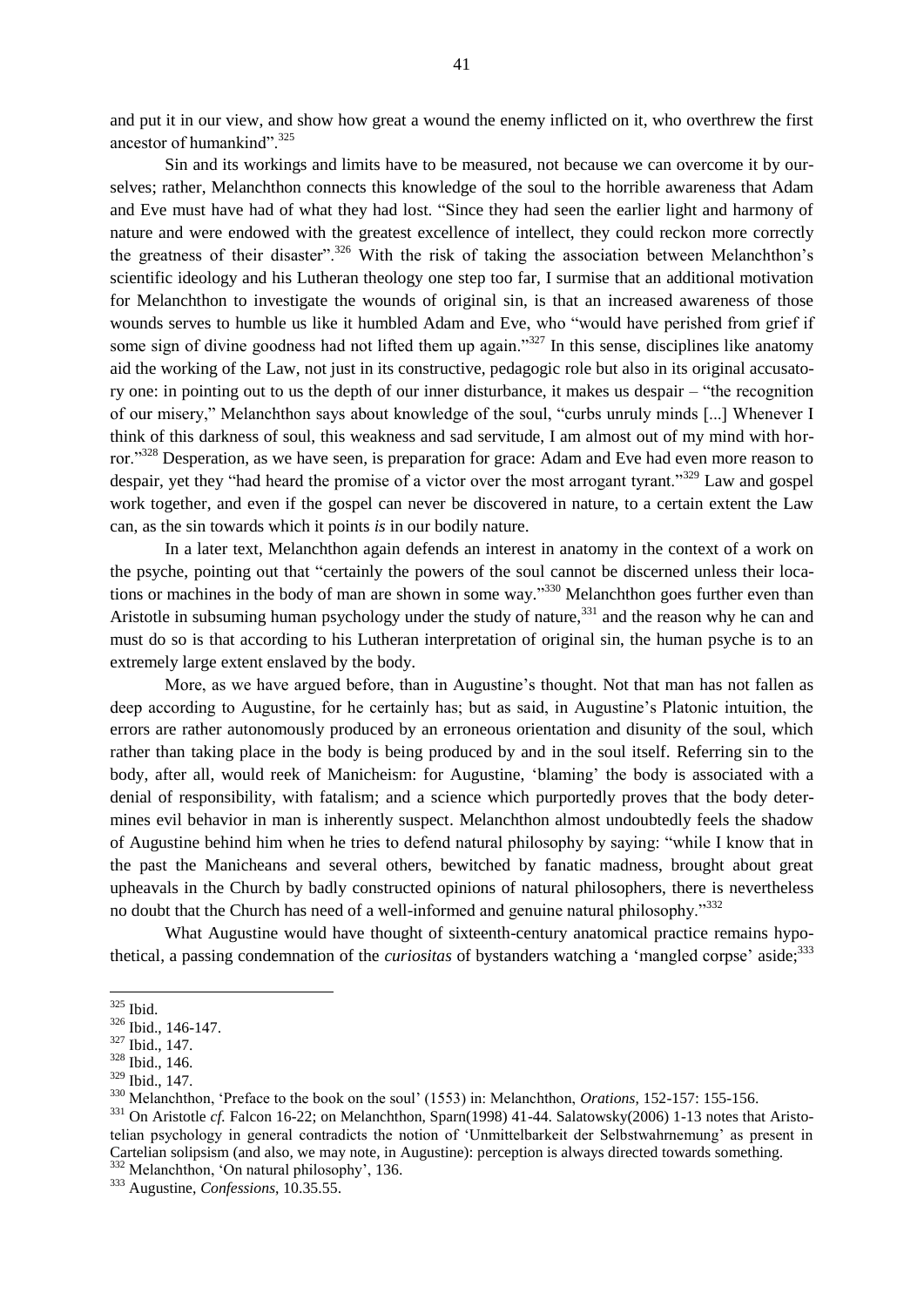but there is another discipline which Augustine and Melanchthon judge fundamentally differently, consistent with the differences sketched so far. This is astrology, the science that studies the influence of the heavenly bodies upon human life. On multiple occasions, Augustine goes on a crusade against this form of "pernicious superstition".  $334$ 

In *de civitate Dei*, the opinion that the success of the Roman Empire has been due to 'fate' is an excuse for Augustine to launch a long diatribe against belief in the influence of the stars. If, as the astrologers say, the stars cause certain events in life which can therefore be predicted, it becomes inexplicable why twins, whose horoscopes are so similar that they are practically indistinguishable, can lead such different lives.<sup>335</sup> Augustine thinks especially of Jacob and Esau, the younger of whom was born so shortly after the elder that he was still grasping his heel, yet whose lives were almost polar opposites.<sup>336</sup>

The twins problem is a reasonable empirical argument against astrology, but Augustine's deeper motivation for devoting so many words to astrology is not simply its lack of accuracy. The problem is rather this, as Augustine formulates it in *de doctrina Christiana*:

―although these men may seek out and even find the exact position of the stars at the time someone is born, yet when they seek to predict on that basis either our actions or the outcome of our actions they err greatly and sell unlearned men into a miserable servitude. For a man who is free when he goes to such an astrologer pays him so that he may leave him as the servant either of Mars or of Venus"337

The moral danger of astrology lies in its referring what are actually voluntary actions to the inescapable influence of the heavenly bodies, and thereby in telling people that something else is causing what they  $do - in declaring them 'servants of Mars'.$ 

What Augustine finds fault with is the supposed determining influence of bodily powers upon the human soul. This is confirmed by the fact that he admits that "it is not wholly absurd to say that the stars have a certain influence in bringing about differences of a merely corporeal kind."<sup>338</sup> This must not be exaggerated, for twins can also have different sexes, but the influence of the heavenly bodies is evident in that the sun influences the seasons, and the moon influences the tides. "The choices of the will, however, are not subject to the position of the stars."<sup>339</sup> In the *Confessions*, Augustine discusses his former belief in astrology in conjunction with his Manichaeism, and relates it to the same impulse: a denial of responsibility. Whereas the true Christian confesses his sinfulness and begs God to have mercy and heal his soul, "astrologers try to destroy this entire saving doctrine when they say 'The reason for your sinning is determined by the heaven'".<sup>340</sup>

Melanchthon does believe in astrology, to such an extent that he has even convinced Luther to move his birthday by almost a year in order to fit an important astrological prophecy.<sup>341</sup> About the problem of accuracy he is quite pragmatic: "this art is not to be spurned for the reason that it does not

<sup>334</sup> Augustine, *On Christian doctrine*, 2.21.32. Astrology is for Augustine also an example of an anti-discipline, serving as a contrast to the orderly acquisition of the proper disciplines (Klingshirn(2005) 124-135).

<sup>335</sup> Augustine, *City of God*, 5.1-3.

<sup>336</sup> Ibid., 5.4; *cf.* also Augustine, *On Christian doctrine*, 2.22.33-34.

<sup>337</sup> Augustine, *On Christian doctrine*, 2.21.32.

<sup>338</sup> Augustine, *City of God*, 5.6.

<sup>339</sup> Ibid.

<sup>340</sup> Augustine, *Confessions*, 4.3.4.

<sup>341</sup> Birnstein(2010) 62-63. Luther himself is very skeptical about astrology, however (Hartfelder(1889) 190-197; Maaser(1998) 29-32). On the general acceptability of astrology in Renaissance culture, *cf.* Newman(2001) esp. 1-14. Newman and Grafton find fault with the conventional verdict in historiography, especially that of Burckhardt, that astrology is incompatible with Renaissance individualism and self-analysis.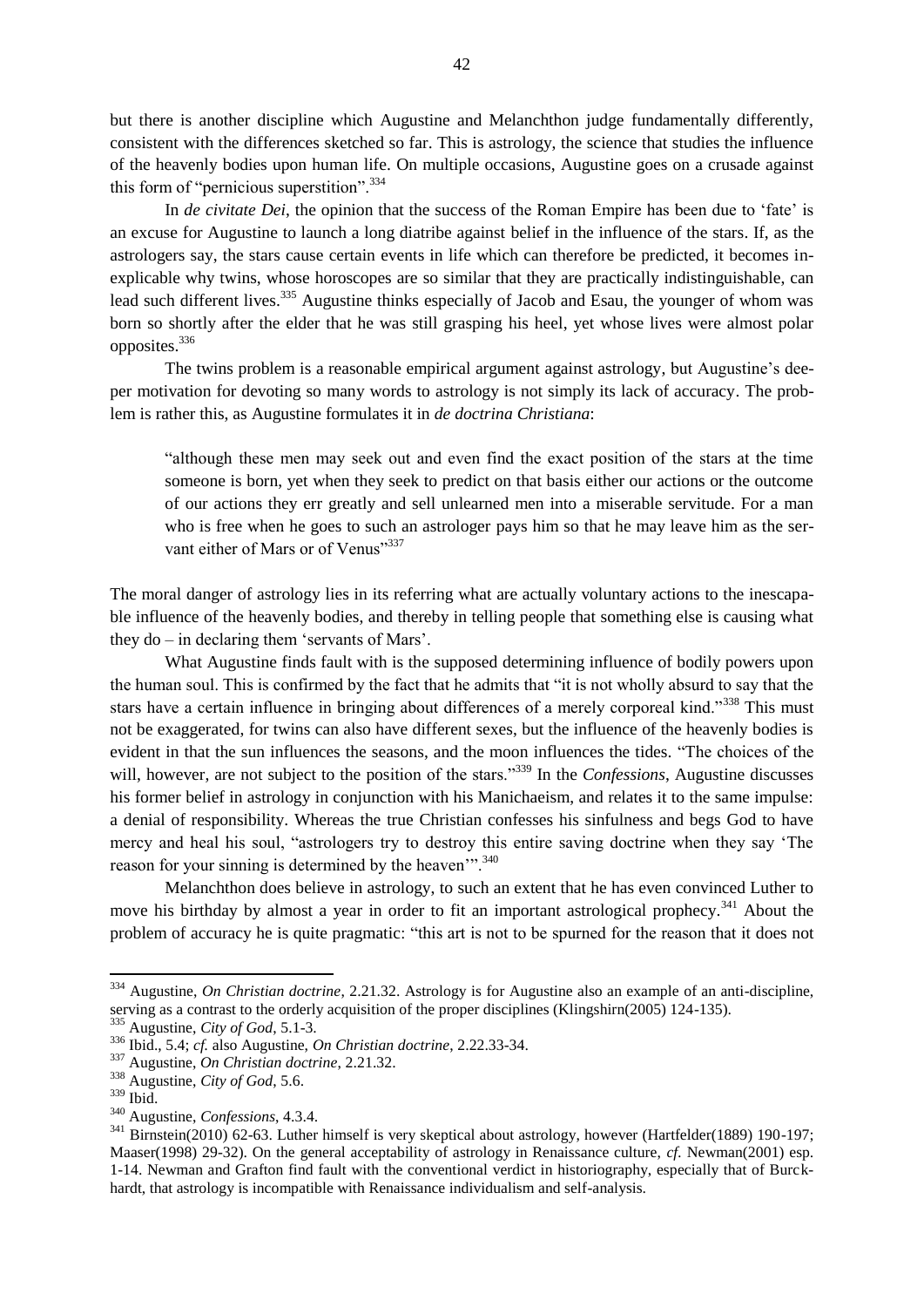foresee everything. How little is certain in the other best arts" – medicine and meteorology are not infallible either, and yet we do not see this as a reason to discard them.<sup>342</sup>

The authority for the plausibility of astrology is Aristotle,  $343$  who after all "spoke rightly when he said that this lower world is governed by the higher one, and that the higher things are the cause of motion in the lower ones [...] it follows that the motion of the heavens is also the cause of motion in everything else.<sup>344</sup> The reference to the transmission of motion here implies that the study of the influences of the heavenly bodies is a genuine part of natural philosophy, which after all studies the principles of rest and motion in nature.<sup>345</sup> Melanchthon explicitly says that he wants to distinguish astrology from "superstitious divination [...] Astrology is a part of natural philosophy, which teaches what effects the light of the stars has on the elements and on mixed bodies, and which temperaments, alterations or inclinations it contrives."<sup>346</sup>

For it is clear that the stars do have influence on sublunar bodies, in a way that incidentally also turns out to provoke piety by showing the intelligent design of the Creator: he "not only determined the periods to be measured by the movements of the sun and the moon, but he also added their powers, so that the earth would at times be warmed by fertile warmth, at other times moistened, at others dried out and at others left to rest bound in ice.<sup>347</sup> The vicissitudes of the four Aristotelian qualities on earth – hot, cold, dry and moist – are determined by the heavenly bodies.

And as they are, we are; that is, in so far as the influences to which we are subjected are natural. Melanchthon distinguishes three kinds of actions: those that spring from our nature, those that are divinely inspired, and those that are due to the influence of the devil. Because there are these supernatural and unnatural corrections and aberrations, there are no infallible laws to be found here.<sup>348</sup> That does not mean, however, that there are no regularities; on the contrary. In general, our inclinations "follow the mixtures of qualities": our "habits and passions imitate the disposition of bodies."<sup>349</sup> So in a bilious man "immoderate impulses are roused, like storms, great and violent passions, which reason can only rule or curb with the greatest difficulty." These aspects of character, these impulses and violent passions, are located in the body, then, and therefore subject to the influence of the stars. An argument for this is the difference in characteristics of different peoples: "what other cause for this difference could one show than the nature of the heavens? From this one can judge easily that in the mixing of the temperaments of bodies and minds the nature of light also concurs, among other things.<sup>350</sup>

Melanchthon does not advocate astrology as a fatalistic discipline informing us of inescapable destinies decided by the course of the stars: for him, it is worth studying because the heavens influence our bodily constitution and thereby co-determine its inclinations. That Melanchthon can consider this to be an interesting subject of investigation is because of how he differs from Augustine in his psychology and anthropology: for Augustine, any violent passions (or lust) arising from the body are a

l

<sup>342</sup> Melanchthon, ‗The dignity of astrology' (1535) in: Melanchthon, *Orations*, 120-125: 122.

<sup>&</sup>lt;sup>343</sup> Which is not to say that Melanchthon ascribes astrological divination to Aristotle: he says that it is a necessary addition to Aristotle (Hartfelder(1889) 177-181 on "jene gelehrte Scheinweisheit, deren treuen Anhänger Melanchthon stets gewesen ist.")

<sup>344</sup> Melanchthon, ‗Preface to *On the sphere*' (1531) in: Melanchthon, *Orations*, 105-112: 109. *Cf.* Falcon(2005) 7-13. Aristotle indeed saw the cosmos as a unified whole in which, in spite of the separation of the supra- and sublunar domains the movements of the heavens did affect the lower world.

<sup>&</sup>lt;sup>345</sup> Müller-Jahncke(1998) 124-127 discusses the criteria under which Melanchthon considers astrology a genuine art: that is, if it commits itself to the laws of cosmology.

 $\frac{346}{346}$  Melanchthon, 'Astrology', 122.

 $347$  Melanchthon, 'Astronomy and geography', 115.

<sup>&</sup>lt;sup>348</sup> Melanchthon, 'Preface *On the sphere*', 109-111. *Cf.* Maurer(1962) 205-211. The power of the stars is subordinate to God's sovereignty, of course, but also not so compelling that it takes away human responsibility: the stars incline humans to certain behavior.

<sup>&</sup>lt;sup>349</sup> Melanchthon, 'Preface *On the sphere'*, 109-110

<sup>350</sup> Ibid., 110.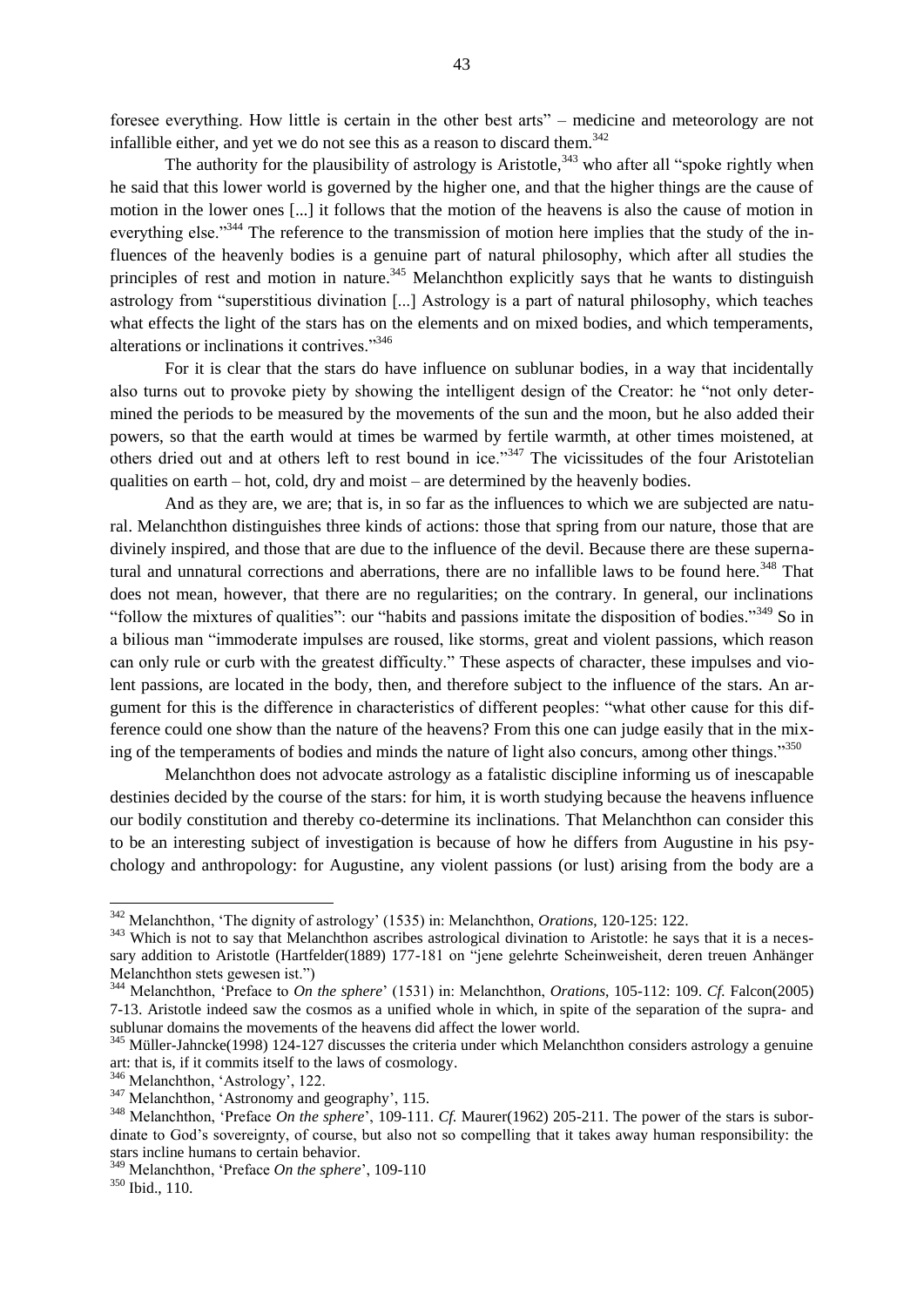distraction from what we actually are – though we are embodied souls, what happens in our bodies *is not us*, and a responsible Christian does therefore not justify the disorder of his soul by referring to the external world; in Lutheran theology, the sin that we are supposed to feel responsible for (and that the Law is there to accuse us of) is very literally in our flesh. This means that who we are is to a very large extent identified with what our bodies make us. Therefore, anything that can influence our bodies is interesting, because it can by definition influence *us*.

Therefore, a responsible morality *requires* knowledge of astrology rather than discarding it. "If someone understands the tendencies of his nature, he is able to nourish and strengthen what is good," Melanchthon says; "the wise soul assists the labor of heaven, just as the best farmer in ploughing and cleansing assists nature."<sup>351</sup> And moreover, astrological predictions of general traits of character – which Melanchthon believes to be possible: Catiline's birth constellation did not predict the precise course of his life, but it did signify "cruelty of the mind, audacity, perverted morals and restless and calamitous decisions<sup> $352$ </sup> – can be used to make the right pedagogical decisions, and to curb the more disorderly aspects of someone's natural temperament.<sup>353</sup> When Philip of Macedon noticed Alexander's harsh and impatient nature, he decided to move him to a more gentle disposition by teaching and philosophy. "Thus it is profitable to see where his nature leads a person, so that he may be moved to virtue by the appropriate discipline."<sup>354</sup>

This is a reason for studying nature, then, that has a direct relation to the notion of our fallen and sinful condition, but that is also alien to Augustine's conception of the meaning of sin: it is that we ourselves are now 'natural', in the modern sense – we are part of nature, subject to its laws. And therefore, in order to know ourselves, to get a grasp of our fall and the state of our soul, and to find out the reasons why we feel and do as we do, we have to study nature.

Philosophy, of which natural philosophy is a part, is traditionally oriented upon moral elevation. One of the important developments in the early modern era is the orientation of natureknowledge away from spiritual transformation towards the manipulation of nature:<sup>355</sup> in the end, in the form in which it becomes such a powerful force in the modern era, it is very much about the external world. Nonetheless, in understanding this process of 'outward-orientation', this turn towards nature, it is important to recognize that understanding nature is not in any case necessarily isolated from understanding oneself. For Melanchthon, understanding nature is in the end about understanding humanity – about understanding sin.

<sup>&</sup>lt;sup>351</sup> Melanchthon, 'Astrology', 124.

<sup>352</sup> Ibid., 121.

<sup>&</sup>lt;sup>353</sup> Here the naturalistic view on human emotions comes together with Melanchthon's humanist pedagogical intuition. Gross(2000) provides a synthesis of Melanchthon's strong sense of natural determination of the passions of the soul (whose mechanics consists of "hard physical events" (ibid., 9)) and his practical ethical goals: emotions can be influenced and transposed by language and speech, and understanding of the physics of the soul thereby acquires therapeutic value. Medicine and rhetoric work together to (partially) mend the fallen human nature. *Cf.* Schmidt(1989) on Melanchthon's view of the pedagogical influence of good authors, which is more than intellectual and influences the emotions (ibid., 14-15).

<sup>&</sup>lt;sup>354</sup> Melanchthon, 'Astrology', 125.

<sup>355</sup> Harrison(2007b). *Cf.* also Condren(2006) on the importance of the *persona* of the early modern philosopher; Gaukroger(2007) esp. 24-29 on the natural philosopher as sage. On the other hand, there is the Renaissance notion of the *virtuoso*, the rational artist with the intellectual power to manipulate a natural situation – *cf.* Crombie(1980).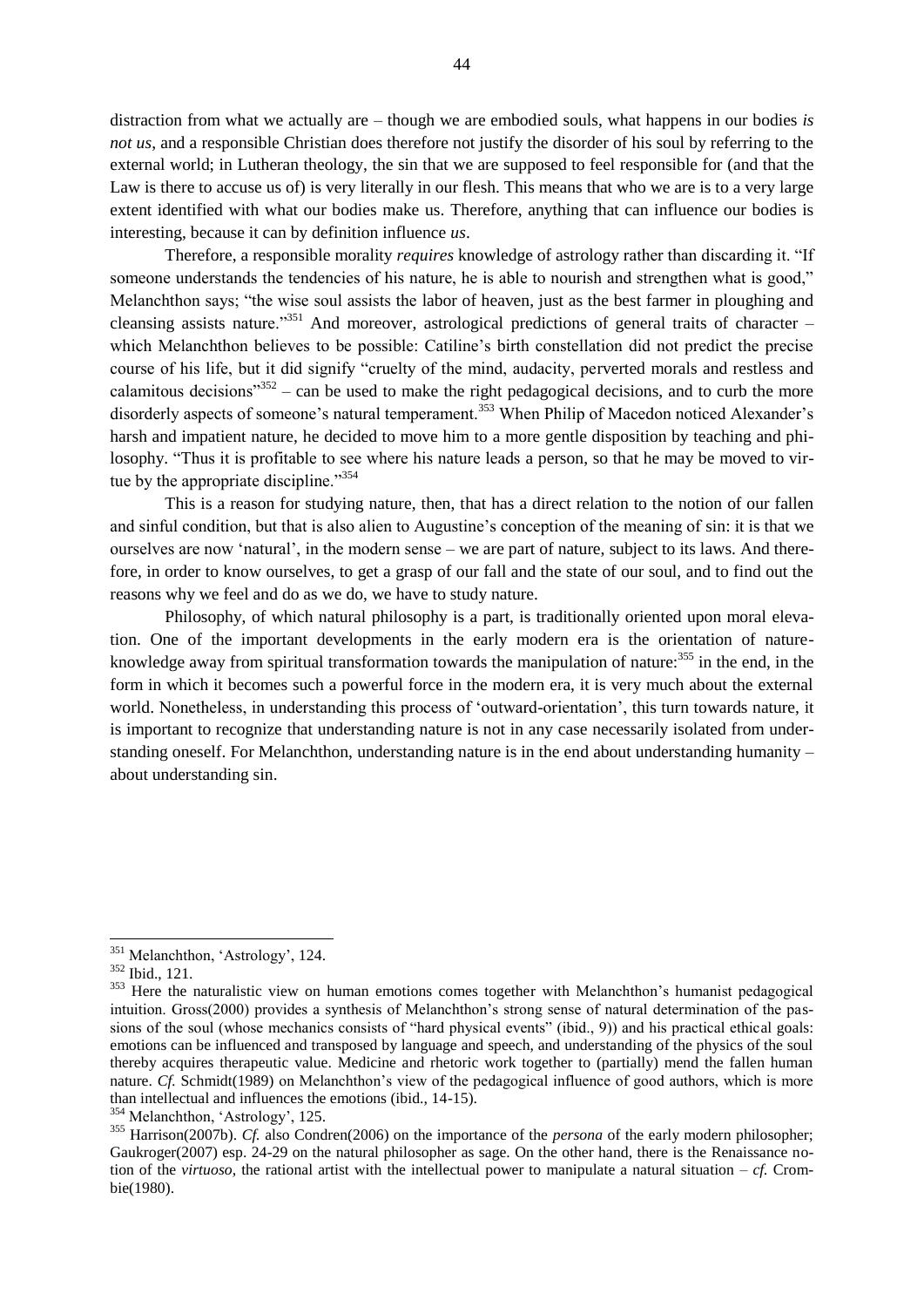#### **Conclusion**

The Protestant reaffirmation of the depth of the fall of man turns out to be of crucial relevance for the motivation for natural science, but this relevance is conditional upon the conceptualization of that fall. Neither for Augustine nor Melanchthon are there any reservations about the extremity of original sin, but their precise characterization of the nature of our sinfulness differs, with important implications for their valuation of nature-knowledge.

Both agree that sin is a kind of 'disorder', a transgression of divine harmony, and that humanity is therefore in need of discipline. Knowledge can serve as a kind of disciplining influence, and though the conditions for salvation are not intellectual, this disciplining retains a certain theological significance for both: Augustine preserves the intuition that genuine knowledge allows him to get used to the truth and thereby the eternal, so that it has a certain affinity with the divine. Melanchthon believes that conforming oneself to methods of certainty has a disciplining influence upon the mind and will therefore curb licentious habits in other than intellectual domains.

But they do not agree on what kinds of knowledge are relevant, and this is related to their disagreement on the location of sin, which is in turn related to their historical intellectual environment. Melanchthon fights a battle on the side of Luther to defend a Protestant belief in justification by faith (and therefore divine grace) alone against late medieval Catholic good works-theology. What makes the latter option so ‗Pharisaic' to him, is that it self-righteously supposes that we can somehow make choices with regard to our sinfulness. In fact, God judges the heart, and the whole point of our sorry state is that we cannot reach and improve that heart by any act of will. Sin is simply in our nature; the devils are literally in our flesh.

For Augustine, the point is exactly that sin is not natural but is a disorder of the will alone. Augustine battles a different enemy, and that is the ‗Manichean' opinion that sin can in some way be externalized, by ascribing it to a principle outside our power. Augustine feels that this is a selfrighteous denial of responsibility, and he consistently rejects any opinion which tries to characterize as evil anything that God has created. Evil nature does not exist, and sin is never in nature; it is a corruption of the will, a misuse of the freedom that God has given the soul. Therefore, sin cannot be literally in the flesh: ‗living after the flesh' too is an attitude of our mind, a disorder of the soul. That is not to say that it is now in our power *not* to sin: having left God, we have become weak and our will divided, and in that state it does not have the power to resist the world and the passions of our current, corrupted body.

Nonetheless, Augustine is clear about it that the disorder is in our divided soul. With respect to knowledge, this means that for Augustine knowledge is meant to diminish the extent to which the soul is occupied with the diversity and variability of matter: through our fall we have forgotten the eternal in ourselves, and if knowledge is of any use, it is through reminding us of truth and eternity. Since those cannot be found in the world of becoming, those disciplines take pride of place that contain eternally valid, intellectual truths, like geometry and dialectics. Sin is in the wrong, outward orientation of the soul (away from its point of rest that is God), and its cure consists in its turn inward. Augustine here subscribes to a neo-Platonic ontology, with the crucial difference that the power of bringing our soul back to its natural harmony lies only with God.

As for Melanchthon sin is in our nature, that is where it must be confronted. The first step lies in recognition of our sinfulness. This is the most prominent meaning of the Lutheran concept of the Law: that it points out to us our sinfulness, and thereby accuses and damns us, and prepares us for the promise of grace in the Gospel. For Melanchthon the role of the Law is not finished when the believer trusts in the Gospel, however; it retains a disciplinary and pedagogic role, and it does so partly with the help of philosophy. As our sinfulness is present in our body as well as our soul, natural knowledge too can help in identifying it, and curbing our wrong impulses.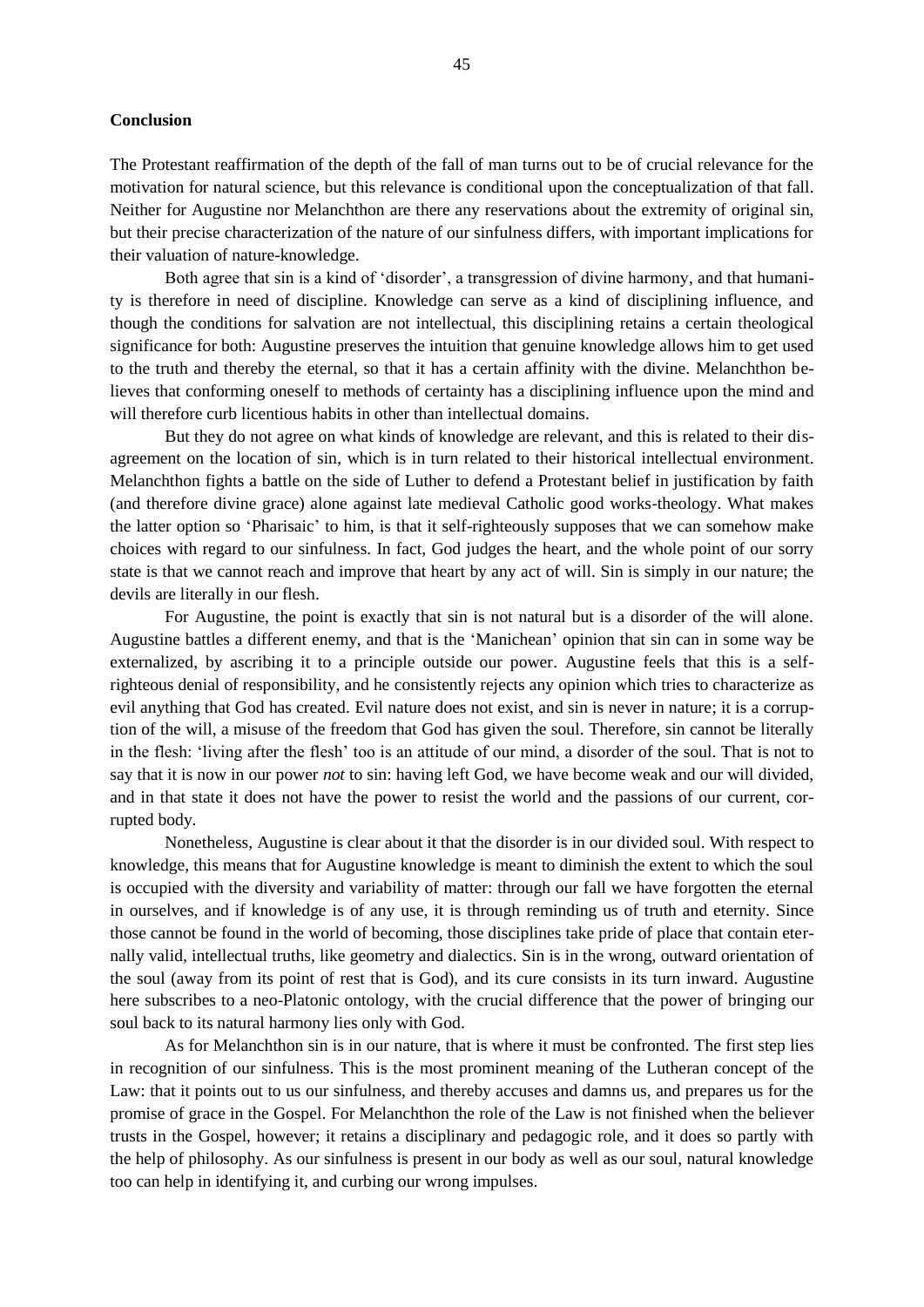Therefore, not only are the disciplines useful in serving to exercise and discipline our minds, like disputation or rhetoric do, but also in informing us about the nature of which we are part. Physics, medicine, anatomy, and even the study of the influence of the heavenly bodies, are all relevant to our understanding of our own impulses. That science has to be done methodically already is in itself related to the Fall and the human propensity for error and undisciplined behavior; but that it has to be done at all is because it is about these natural inclinations. Natural science studies the Fall; it permanently points out to us our sinfulness, and thereby it disciplines us. In this prehistory of modern science, the study of nature is not just about the external world; it is about the human soul, and that is why it can become a legitimate business for a Christian theologian. We have fallen into a world in which we have to know ourselves through science.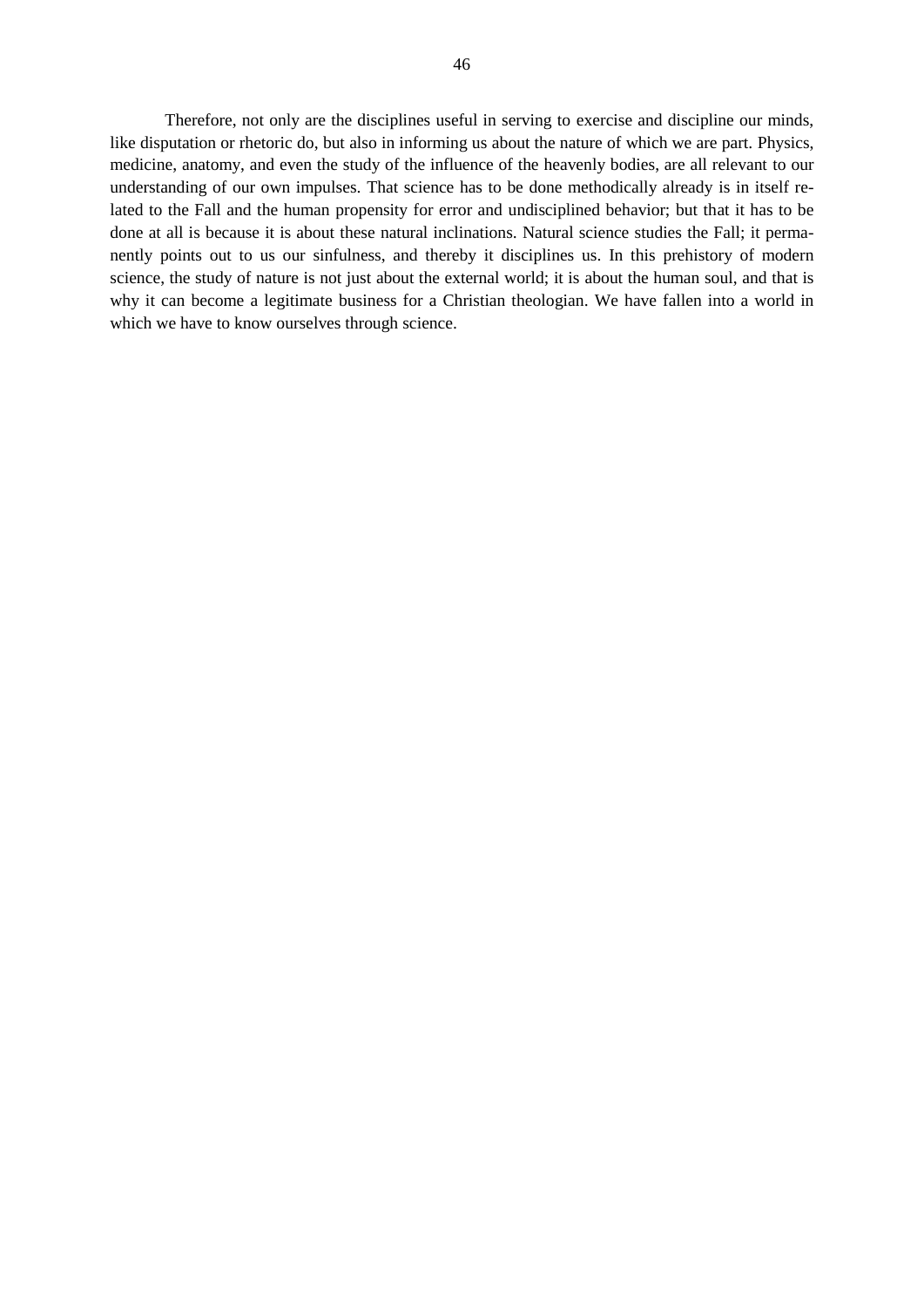### **Bibliography**

Primary sources

| Augustine, Against the Academics | Augustine, Against the Academics. J.J. O'Meara ed. (London<br>1950).                                                                                                                                                          |
|----------------------------------|-------------------------------------------------------------------------------------------------------------------------------------------------------------------------------------------------------------------------------|
| Augustine, Soliloquies           | Augustine, 'Soliloquies' in: Augustine, Soliloquies and<br>Immortality of the soul. G. Watson ed. (Warminster 1986) 22-<br>127.                                                                                               |
| Augustine, Confessions           | Augustine, Confessions. H. Chadwick ed. (Oxford 1991).                                                                                                                                                                        |
| Augustine, Free choice           | Augustine, 'On the free choice of the will' in: Augustine, On<br>the free choice of the will, on grace and free choice, and other<br>writings. P. King ed. (Cambridge 2010) 3-126.                                            |
| Augustine, Christian doctrine    | Augustine, On Christian doctrine. D.W. Robertson ed.<br>(Indianapolis, New York 1958).                                                                                                                                        |
| Augustine, City of God           | Augustine, The city of God against the pagans. R.W. Dyson<br>ed. (Cambridge 1998).                                                                                                                                            |
| Descartes, On man                | Descartes, 'The Treatise on man' in: Descartes, The world<br>and other writings. S. Gaukroger ed. (Cambridge 1998) 99-<br>169.                                                                                                |
| Erasmus, Free will               | Erasmus, 'The free will' in: Erasmus, Luther, Discourse on<br>free will. E.F. Winter ed. (London, New York 2007) 3-81.                                                                                                        |
| Luther, Unfree will              | Luther, 'Bondage of the will' in: Erasmus, Luther, Discourse<br>on free will. E.F. Winter ed. (London, New York 2007) 85-<br>120.                                                                                             |
| Melanchthon, Orations            | Philip Melanchthon, Orations on philosophy and education. S.<br>Kusukawa ed. (Cambridge 1999).                                                                                                                                |
| Melanchthon, A reader            | Philip Melanchthon, A Melanchthon reader. R. Keen ed.<br>(New York etc. 1988)                                                                                                                                                 |
| Melanchthon, Texte               | Philipp Melanchthon, Glaube und Bildung. Texte zum christli-<br>chen Humanismus Lateinisch/Deutsch. G.R. Schmidt ed.<br>(Stuttgart 1989).                                                                                     |
| Melanchthon, Loci (1521)         | Philip Melanchthon, Loci Communes 1521 Lateinisch-<br>Deutsch. H.G. Pöhlmann ed. (Gütersloh 1997 [1993]).                                                                                                                     |
| Melanchthon, Colossians (1527)   | Philip Melanchthon, Paul's letter to the Colossians. D.C.<br>Parker ed. (Sheffield 1989).                                                                                                                                     |
| Melanchthon, Loci (1553)         | Philip<br>Melanchthon,<br>Heubtartikel<br>Christlicher<br>Lere.<br>Melanchthons deutsche Fassung seiner Loci Theologici, nach<br>dem Autograph und dem Originaldruck von 1553. R. Jenett, J.<br>Schilling ed. (Leipzig 2010). |
| Plato, Meno                      | Plato, 'Meno'. G.M.A. Grube ed. in: Plato, Complete works,<br>870-897.                                                                                                                                                        |
| Plato, Phaedo                    | Plato, 'Phaedo'. G.M.A. Grube ed. in: Plato, Complete works.<br>J.M. Cooper ed. (Indianapolis, Cambridge 1997) 49-100.                                                                                                        |
| Plato, Republic                  | Plato, 'Republic'. G.M.A. Grube ed. in: Plato, Complete<br>works, 971-1223.                                                                                                                                                   |
| Plato, Phaedrus                  | Plato, 'Phaedrus'. A. Nehamas, P. Woodruff ed. in: Plato,<br>Complete works, 506-556.                                                                                                                                         |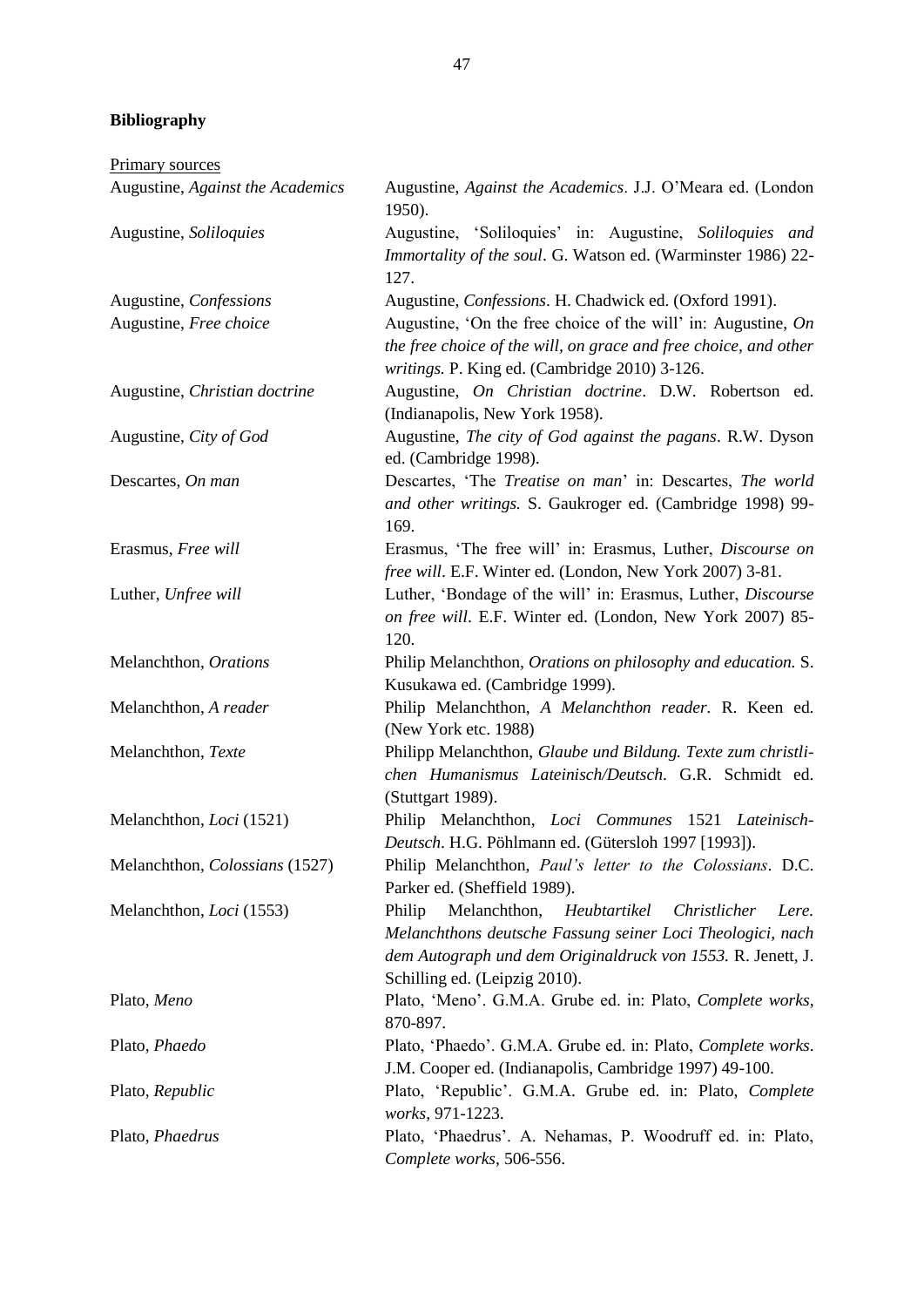Secundary literature

- Ankersmit(2000), F., M. Bevir, ‗Exchanging ideas', *Rethinking history* 4.3: 351-372.
- Augustijn(1998), C., ‗Melanchthons Suche nach Gott und Natur' in: Frank(1998) 15-24.
- Bagchi(2004), D., D.C. Steinmetz, *The Cambridge companion to Reformation theology* (Cambridge).
- Bagchi(2004a), D., D.C. Steinmetz, 'Introduction: the scope of Reformation theology' in: Bagchi(2004) 1-4.
- Barthes(1968), R., ‗La mort d'auteur' in: R. Barthes, *Oeuvres complètes* III *1968-1971*. E. Marty ed. (Paris 2002) 40-45.
- Bellucci(1998a), D., 'Gott als Mens. Die "aliqua physica definitio" Gottes bei Philipp Melanchthon' in: Frank(1998) 59-71.
- Bellucci(1998b), D., *Science de la nature et Réformation. La physique au service de la Réforme dans l'enseignement de Philippe Mélanchthon* (Rome).
- Berger(2003), S., ‗Comparative History' in: S. Berger, H. Feldner, K. Passmore ed., *Writing History: Theory and Practice* (London) 161-179.
- Bevir(2002), M., ‗How to be an intentionalist', *History and theory* 41.2: 209-217.
- Birnstein(2010), U., *Der Humanist. Was Philipp Melanchthon Europa lehrte* (Berlin 2010).
- Blair(2007), A., ‗Science and religion' in: Po-Chia Hsia(2007) 425-443.
- Brown (1967), P., *Augustine of Hippo* (Berkeley, Los Angeles).
- Brown(1971), P., *The world of late Antiquity. From Marcus Aurelius to Muhammad* (London).
- Brown(2001), V., ‗On some problems with weak intentionalism for intellectual history', *History and theory* 41.2: 198-208.
- Burger(2009), C., 'Erasmus of Rotterdam and late medieval theologians on the doctrine of grace' in: Macdonald(2009) 225-234.
- Cameron(2001), E., *Early modern Europe. An Oxford history* (Oxford).
- Cameron(2001a), E., 'The power of the Word: Renaissance and Reformation' in: Cameron(2001) 63-101
- Capps(2007), D., ‗Augustine's *Confessions*: the story of a divided self and the process of its unification', *Pastoral psychology* 55 (2007) 551-569.
- Cassirer(1927), E., ‗Die Bedeutung des Sprachproblems für die Entstehung der neueren Philosophie' in: E. Cassirer, *Aufsätze und kleine Schriften (1927-1931).* T. Berben ed. (Hamburg 2004) 3-11.
- Cassirer(1932), E., ‗Die Antike und die Entstehung der exakten Wissenschaft' in: E. Cassirer, *Aufsätze und kleine Schriften (1932-1935).* R. Becker ed. (Hamburg 2004) 83-109.
- Chadwick(2001), O., *The early Reformation on the continent* (Oxford).
- Charry(2006), E.T., ‗Augustine of Hippo: father of Christian psychology', *Anglican theological review* 88.4 (2006) 575-589.
- Châtellier(2008), L., ‗Christianity and the rise of science' in: S.J. Brown, T. Tackett ed., *The Cambridge history of Christianity* VII *Enlightenment, reawakening and revolution 1660-1815* (Cambridge)251-264.
- Cohen(1994), H.F., *The scientific revolution. A historiographical inquiry* (Chicago, Londen).
- Cohen(2007), H.F., ‗Reconceptualizing the scientific revolution', *European review* 15.4: 491-502.
- Cohen(2010), H.F., *How modern science came into the world. Four civilizations, one 17th-century breakthrough* (Amsterdam).
- Condren(2006), C., S. Gaukroger, I. Hunter ed., *The philosopher in early modern Europe. The nature of a contested identity* (Cambridge 2006).
- Condren(2006a), C., S. Gaukroger, I. Hunter, ‗Introduction' in: Condren(2006) 1-16.
- Conybeare(2005), C., ‗The duty of a teacher: liminality and *disciplina* in Augustine's *de ordine*' in: Pollman(2005) 49-65.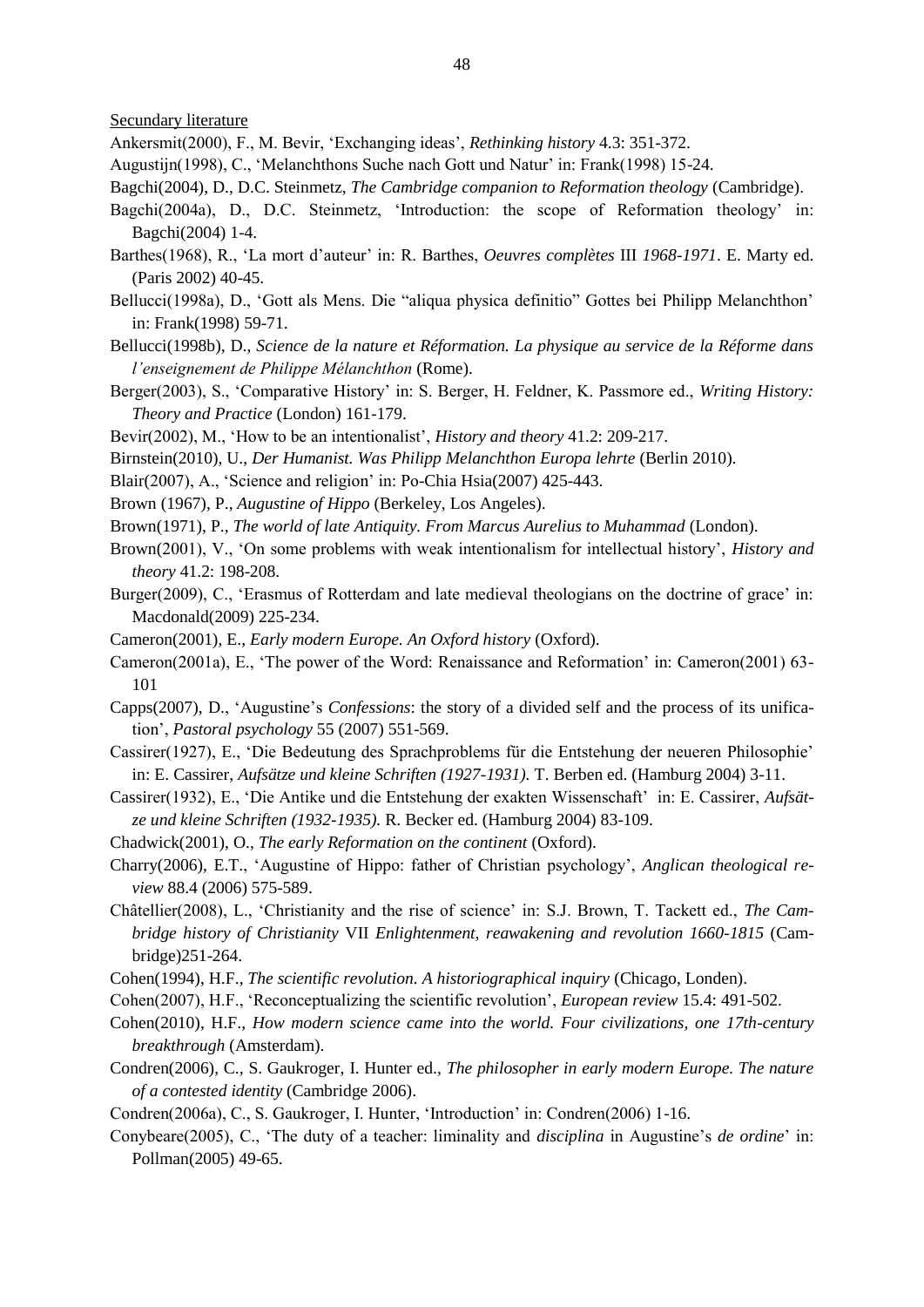Cook(2007), H.J., *Matters of exchange. Commerce, medicine and science in the Dutch golden age*  (New Haven, London).

- Crombie(1980), A.C., ‗Science and the arts in the Renaissance: the search for truth and certainty, old and new', *History of science* 18.4: 233-246.
- Cunningham(1988), A., ‗Getting the game right: some plain words on the identity and invention of science', *Studies in history and philosophy of science* 19: 365-389.
- Cunningham(1993), A., P. Williams, 'De-centring the "big picture": the origins of modern science and the modern origins of science', *British journal for the history of science* 26: 407-432
- Daston(2008), L., M. Stolleis ed., *Natural laws and laws of nature in early modern Europe. Jurisprudence, theology, moral and natural philosophy* (Farnham, Burlington).
- Daston(2008a), L., M. Stolleis, 'Introduction: nature, law and natural law in early modern Europe' in: Daston(2008) 1-12.
- Dixon(2010), T., G. Cantor, S. Pumfrey ed., *Science and religion. New historical perspectives*  (Cambridge).
- Eckart(1998), W.U., ‗Philipp Melanchthon und die Medizin' in: Frank(1998) 183-202.
- Efron(2009), N.J., ‗That Christianity gave birth to modern science' in: Numbers(2009) 79-89.
- Falcon(2005), A., *Aristotle and the science of nature* (Cambridge).
- Force(2004), J.E., ‗Providence and Newton's *Pantokrator*: natural law, miracles, and Newtonian science' in: J.E.Force, S.Hutton ed., *Newton and Newtonianism. New studies* (Dordrecht, Boston, London) 65-92.
- Foster(1934), M.B., 'The Christian doctrine of creation and the rise of modern natural science', *Mind* 43: 446-468.
- Frank(1998), G., S. Rhein ed., *Melanchthon und die Naturwissenschaften seiner Zeit* (Sigmaringen).
- Frank(1998a), G., ‗Gott und Natur. Zur Transformation der Naturphilosophie in Melanchthons humanistischer Philosophie' in: Frank(1998) 43-58.
- Frank(2003), G., U. Köpf ed., *Melanchthon und die Neuzeit* (Stuttgard-Bad Cannstat).
- Frend(1952), W.C.H., *The Donatist Church. A movement of protest in Roman North Africa* (Oxford).
- Funkenstein(1986), A., *Theology and the scientific imagination from the Middle Ages to the seventeenth century* (Princeton).
- Fudge(2004), T.A., ‗Hussite theology and the law of God' in: Bagchi(2004) 22-27.
- Gaukroger(2006), S., ‗The *persona* of the natural philosopher' in: Condren(2006) 17-34.
- Garber(2006), D., 'Physics and foundations' in: Park(2006) 21-69.
- Grant, E. (1974), 'The condemnation of 1277: a selection of the articles relevant to the history of medieval science' in: ibid. ed., *A source book in medieval science* (Cambridge(Mass)) 45-50.
- Grant(1987), E., 'Ways to interpret the term "Aristotelian" and "Aristotelianism" in medieval and renaissance natural philosophy', *History of science* 25.4: 335-358.
- Grant(2006), E, *Science and religion, 400 B.C. to A.D. 1550. From Aristotle to Copernicus* (Baltimore [2004]).
- Grendler(1988), P.F., 'Printing and censorship' in: Schmitt(1988) 25-53.
- Greschat(2010), M., *Philipp Melanchthon. Theologe, Pädagoge und Humanist* (Gütersloh).
- Grosse (2003), S., ‗Die Nützlichkeit als Kriterium der Theologie bei Philipp Melanchthon' in: Frank(2003) 69-93.
- Gunn(2001), ‗War, religion, and the state' in: Cameron(2001) 102-133.
- Harrison(1998), P., *The Bible, Protestantism, and the rise of natural science* (Cambridge).
- Harrison(2002a), P., ‗Original sin and the problem of knowledge in early modern Europe', *Journal of the history of ideas* 63.2: 239-259.
- Harrison(2002b), P., ‗Voluntarism and early modern science', *History of science* 40.1: 63-89.
- Harrison(2006), P., 'The natural philosopher and the virtues' in: Condren(2006) 202-228.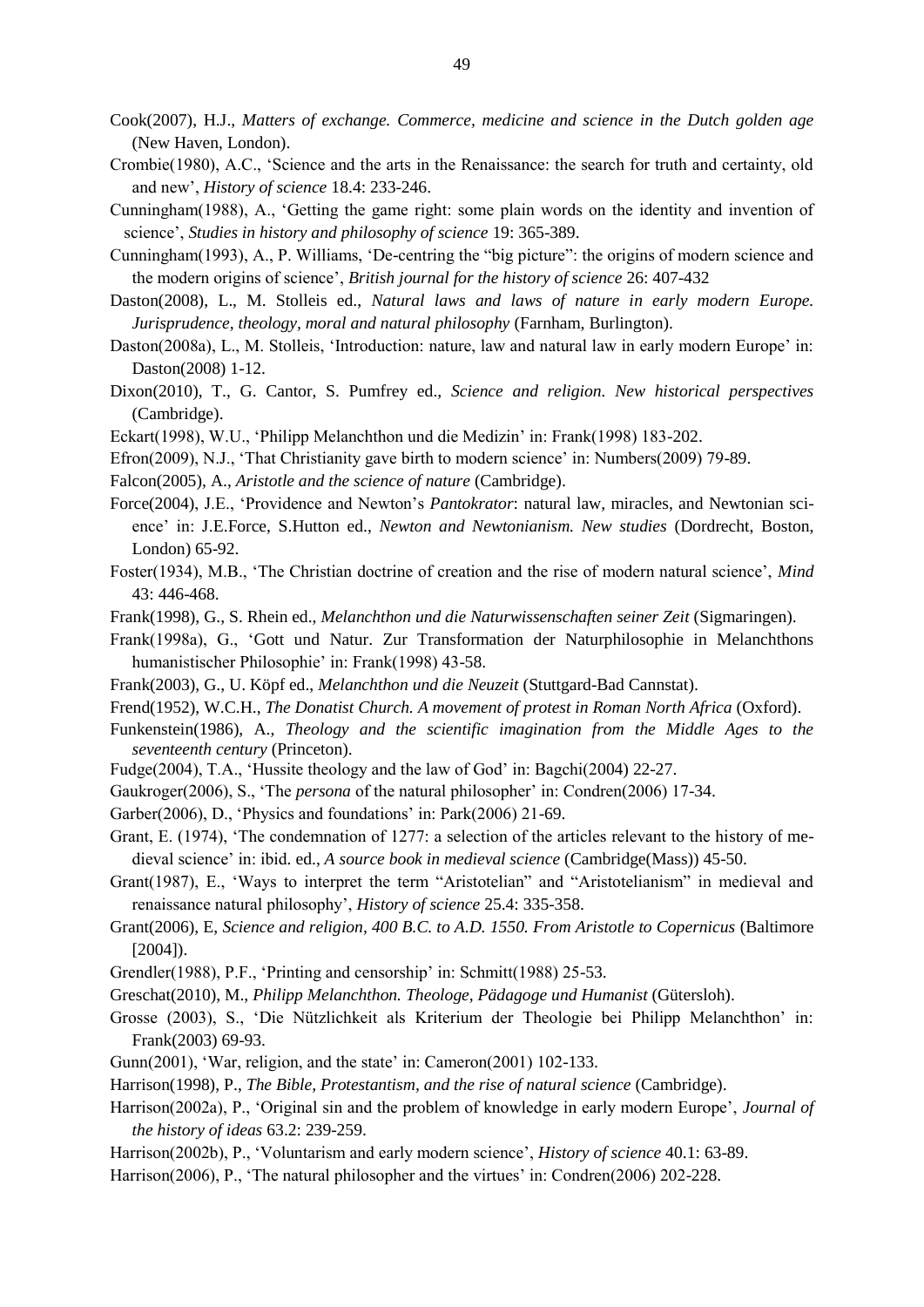Harrison(2007a), P., *The fall of man and the foundations of science* (Cambridge).

- Harrison(2007b), P., ‗Was there a scientific revolution?', *European review* 15.4: 445-457.
- Harrison(2009a), P., ‗Voluntarism and the origins of modern science: a reply to John Henry', *History of science* 47: 223-231.
- Harrison(2009b), P., ‗The Bible, Protestantism and the rise of natural science: a rejoinder', *Science and Christian belief* 21: 155-162.
- Harrison(2010), P., "science" and "religion": constructing the boundaries' in: Dixon(2010) 23-49.
- Hartfelder(1889), K., *Philipp Melanchthon als* Praeceptor Germaniae (Berlin).
- Heilbron(2007), J.L., ‗Coming to terms with the scientific revolution', *European review* 15.4: 473- 489.
- Helm(1998), J., 'Die "Spiritus" in der medizinischen Tradition und in Melanchthons "Liber de anima"' in: Frank(1998) 219-237.
- Hempel(1942), C.G., ‗The function of general laws in history', *Journal of philosophy* 39.2: 35-48.
- Hendrix(2004), S., ‗Luther' in: Bagchi(2004) 39-56.
- Hendrix(2007), S., 'Martin Luther, reformer' in: 3-19.
- Henry(1997), J., *The scientific revolution and the origins of modern science* (Basingstoke, London, New York).
- Henry(2009), J., 'Voluntarist theology at the origins of modern science: a response to Peter Harrison', *History of science* 47: 79-113.
- Heβbrüggen-Walter(2005), S., ‗Augustine's critique of dialectic: between Ambrose and the Arians' in: Pollman(2005) 184-205.
- Hillerbrand(1988), H.J., ‗Radicalism in the early Reformation' in: H.J. Hillerbrand ed., *Radical tendencies in the Reformation: divergent perspectives* (Kirksville) 25-41.
- Hooykaas(1972), R., *Religion and the rise of modern science* (Edinburgh, London).
- Hooykaas(1997), R., *Robert Boyle. A study in science and Christian belief* (Lanham, New York, Oxford).
- Hooykaas(1999), R., *Fact, faith and fiction in the development of science* (Dordrecht, Boston, London).
- Janz(2004), D.R., ‗Late medieval theology' in: Bagchi(2004) 5-14.
- Jorink(2008), E., *'Geef zicht aan de blinden.' Constantijn Huygens, René Descartes en het Boek der Natuur (Constantijn lezing 2007)* (Leiden).
- Joy(2006), L.S., ‗Scientific explanation from formal causes to laws of nature' in: Park(2006) 70-105.
- Keen(1998), R., ‗Naturwissenschaft und Frömmigkeit bei Melanchthon' in: Frank(1998) 73-83.
- King(2010), P., 'Introduction' in: Augustine, *On the free choice of the will, on grace and free choice*, *and other writings.* P. King ed. (Cambridge) ix-xxxii.
- Klingshirn(2005), W.E., 'Divination and the disciplines of knowledge according to Augustine' in: Pollman(2005) 113-140.
- Kolb(2004), R., ‗Confessional Lutheran theology' in: Bagchi(2004) 68-79.
- Kristeller (1988), P.O., 'The meaning of humanism' in: Schmitt(1988) 113-137.
- Kusukawa(1995), S., *The transformation of natural philosophy. The case of Philip Melanchthon*  (Cambridge).
- Kusukawa(2004) S., ‗Melanchthon' in: Bagchi(2004) 57-67.
- Kusukawa(2008), S., ‗Nature's regularity in some protestant natural philosophy textbooks 1530-1630' in: Daston(2008) 105-121.
- Lindberg (1983), D.C., ‗Science and the Early Christian Church', *Isis* 74: 509-530.
- Lindberg(2009), D.C., 'That the rise of Christianity was responsible for the demise of ancient science' in: Numbers(2009) 8-18.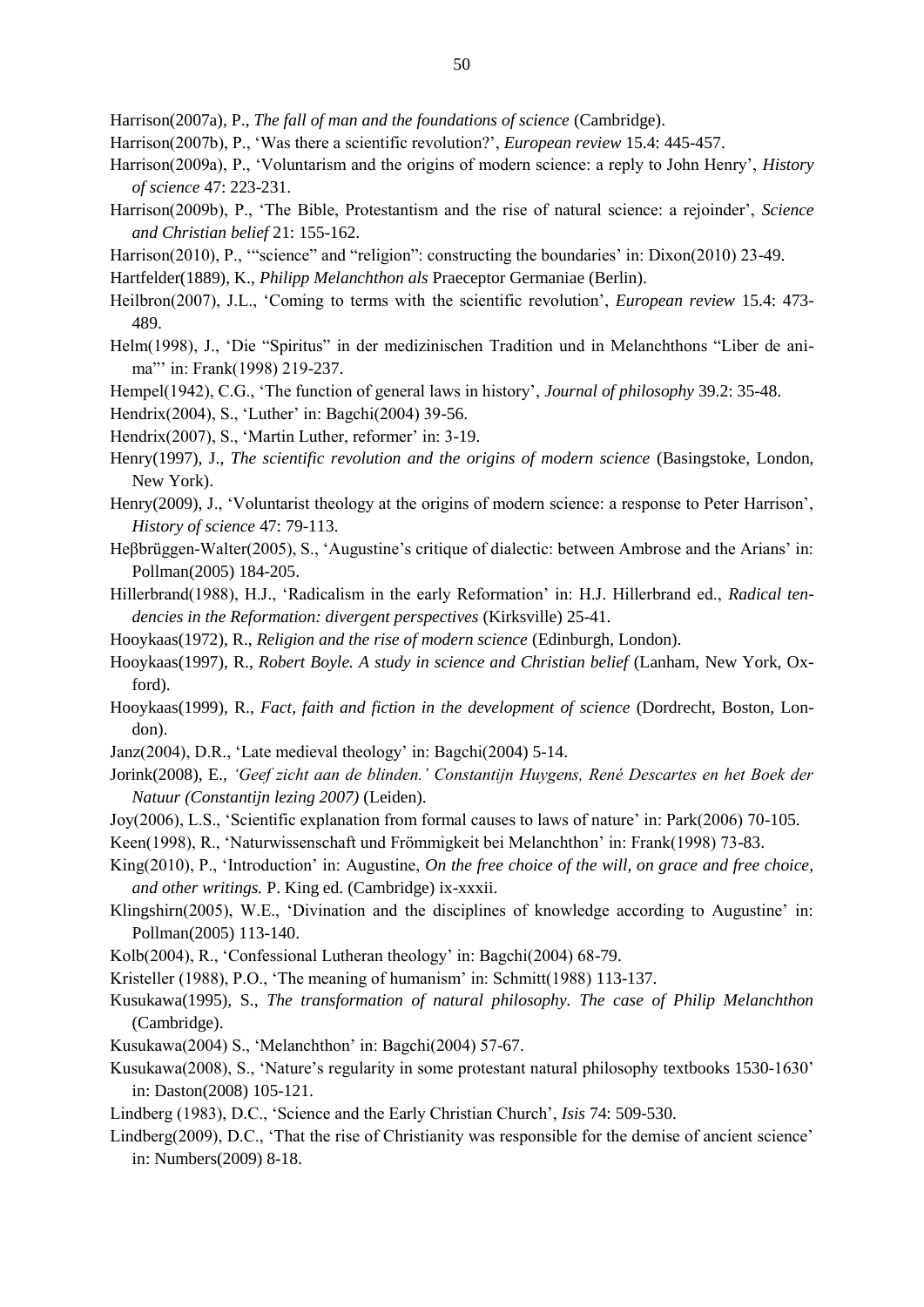- Lorenz(1998), C., 'Can histories be true? Narrativism, positivism and the "metaphorical turn"', *History and theory* 37.3: 309-329.
- Lorenz(2006), C., *De constructie van het verleden. Een inleiding in de theorie van de geschiedenis*  (Amsterdam).
- Maaser(1998), W., ‗Luther und die Naturwissenschaften systematische Aspekte an ausgewählten Beispielen' in: Frank(1998) 25-41.
- Macdonald(2009), A.A., Z.R.W.M. von Martels, J.R. Veenstra ed., *Christian humanism. Essays in honour of Arjo Vanderjagt* (Leiden, Boston).
- Mann(2001), W.E., 'Augustine on evil and original sin' in: Stump(2001) 40-48.
- Maurer(1962), W., ‗Melanchthon und die Naturwissenschaft seiner Zeit', *Archiv für Kulturgeschichte*  44: 199-226.
- McGrath(1988), A.E., *Reformation thought: an introduction* (Oxford).
- Meijering(1983), E.P., *Melanchthon and patristic thought. The doctrines of Christ and grace, the Trinity and the creation* (Leiden).
- Martin(1989), R., *The past within us: an empirical approach to philosophy of history (Princeton)*.
- Martin(1998), R., ‗Progress in historical studies', *History and theory* 37 (1998) 14-39.
- Meer(2009), J.M. van der, R. Oosterhoff, 'The Bible, Protestantism and the rise of natural science: a response to Harrison's thesis', *Science and Christian belief* 21: 133-153.
- Merton(1963), R.K., 'Sorokin's formulations in the sociology of science' in: R.K. Merton, *The sociology of science. Theoretical and empirical investigations.* N.W. Store ed. (Chicago, London 1973) 142-172.
- Methuen(1996), C., ‗The role of the heavens in the thought of Philip Melanchthon', *Journal of the history of ideas* 57.3 (1996) 385-403.
- Methuen(1998), C., ‗Zur Bedeutung der Mathematik für die Theologie Philipp Melanchthons' in: Frank(1998) 85-103.
- Mueller(1992), I., 'Mathematical method and philosophical truth' in: R. Kraut, *The Cambridge companion to Plato* (Cambridge) 170-199.
- Müller-Jahncke(1998), W.-D., ‗Philipp Melanchthon und die Astrologie Theoretisches und Mantisches' in: Frank(1998) 123-135.
- Mullett(1980), M.A., *Radical religious movements in early modern Europe* (London, Boston, Sydney).
- Murdoch(1975), J.E., E.D. Sylla ed., *The cultural context of medieval learning. Proceedings of the first international colloquium on philosophy, science, and theology in the Middle Ages – September 1973* (Dordrecht, Boston).
- Newman(2001), W.R., A. Grafton, 'Introduction: the problematic status of astrology and alchemy in premodern Europe' in: W.R. Newman, A. Grafton ed., *Secrets of nature. Astrology and alchemy in early modern Europe* (Cambridge (Mass), London) 1-37.
- Numbers(2009), R.L. ed., *Galileo goes to jail and other myths about science and religion* (Cambridge (Mass), London).
- O'Donnell(2005), J.J., *Augustine. A new biography* (New York).
- Osler( $2010$ ), M.J., 'Religion and the changing historiography of the scientific revolution' in: Dixon(2010) 71-86.
- Otten(2009), W., ‗Religion as *exercitatio mentis*: a case for theology as a humanist discipline' in: Macdonald(2009) 59-73.
- Park(2006), K., L. Daston ed., *The Cambridge history of science* III *Early modern science* (Cambridge).
- Pauls(2009), R., ‗The world as sin and grace: the theology of Melanchthon's *Loci communes* of 1521' in: Macdonald(2009) 469-478.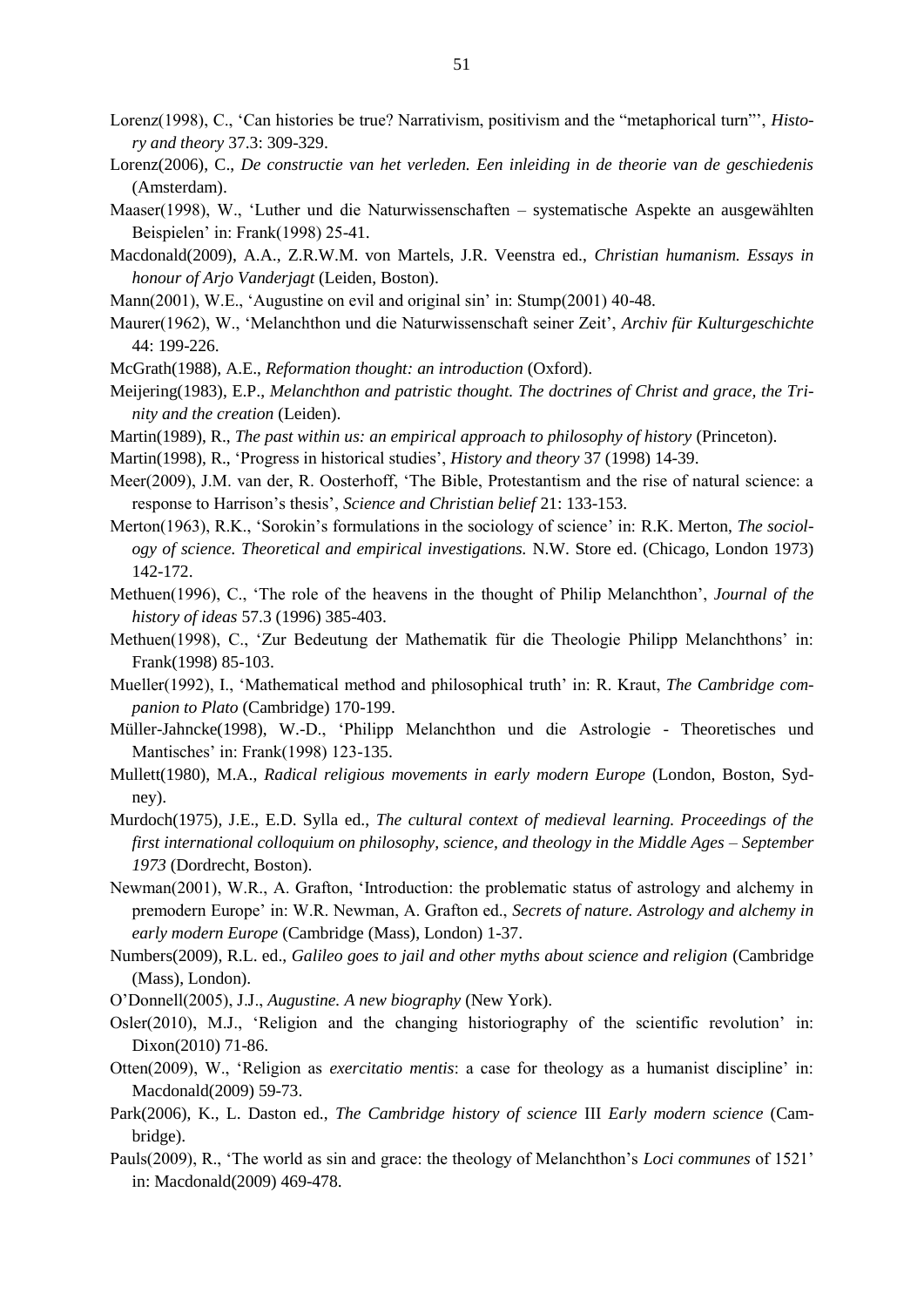- Petersen(1921), P., *Geschichte der aristotelischen Philosophie im protestantischen Deutschland*  (Leipzig).
- Po-Chia Hsia(2007), R. ed., *The Cambridge history of Christianity* VI (Cambridge).
- Pollman(2005), K., M. Vessey ed., *Augustine and the disciplines. From Cassiciacum to* Confessions (Oxford).
- Praet(1992), D., 'Explaning the Christianization of the Roman Empire. Older theories and recent developments', *Sacris erudiri* 33: 5-119.
- Rabb(2007), T.K., ‗The scientific revolution and the problem of periodization', *European review* 15.4: 503-512.
- Reingold(1981), N., ‗Science, scientists, and historians of science', *History of science* 19: 274-283.
- Rice(1994), E.F., A. Grafton, *The foundations of early modern Europe* (New York, London).
- Rist(2001), J., ‗Faith and reason' in: Stump(2001) 26-39.
- Roberts(1982), L.D. ed., *Approaches to nature in the Middle Ages. Papers of the tenth annual conference of the Center for Medieval and Early Renaissance Studies (Binghamton, New York).* (Amsterdam, Philadelphia).
- Scase(2004), W.,, ‗Lollardy' in: Bagchi(2004) 15-21.
- Schmidt(1989), G.R., ‗Einleitung. Philipp Melanchthon als christlicher und humanistischer Pädagoge' in: Philipp Melanchthon, *Glaube und Bildung. Texte zum christlichen Humanismus* (Stuttgart 1989) 3-27.
- Schmitt(1975), C.B., 'Philosophy and science in sixteenth-century universities: some preliminary comments' in: Murdoch(1975) 485-537.
- Schmitt(1983), C.B., *Aristotle and the Renaissance* (Cambridge (Mass), London).
- Schmitt(1988), C.B., Q. Skinner, D. Kessler ed., *The Cambridge history of renaissance philosophy*  (Cambridge etc.).
- Shank(2009), M.H., 'That the medieval Christian Church suppressed the growth of science' in: Numbers(2009) 19-27.
- Shanzer(2005), D.R., ‗Augustine's disciplines: *Silent diutius musae Varronis*?' in: Pollman(2005) 69- 112.
- Shea(2007), W.R., ‗The scientific revolution really occurred', *European review* 15.4: 459-471.
- Siorvanes, L. (1988), 'Science, philosophy and religon: Philoponus and the search for unity in late Antiquity', *History of science* 26.1 (1988) 93-102.
- Sorokin(1962a), P.A., *Social and cultural dynamics* I *fluctuation of forms of art (painting, sculpture, architecture, music, literature, and criticism)* (New York).
- Sorokin(1962b), P.A., *Social and cultural dynamics* II *fluctuation of systems of truth, ethics, and law*  (New York).
- Stephens(2004), W.P., 'The theology of Zwingli' in: Bagchi(2004) 80-99.
- Stump(2001), E., N. Kretzmann ed., *The Cambridge companion to Augustine* (Cambridge).
- Stump(2001a), E., ‗Augustine on free will' in: Stump(2001) 124-147.
- Stupperich(1957), R., ‗Melanchthon und die Täufer', *Kerygma und dogma* 3: 150-170.
- Trepp(2008), A-C., 'Natural order and divine salvation: protestant conceptions in early modern Germany (1550-1750) in: Daston(2008) 123-142.
- Vasioli (1988), C., ‗The renaissance concept of philosophy' in: Schmitt(1988) 57-74.
- Vessey(2005), 'Introduction' in: Pollman(2005) 1-21.
- Wallace(1982), W.A., ‗Comment [on Weisheipl(1982)]' in: Roberts(1982) 161-169
- Weisheipl(1982), J.A., ‗Aristotle's concept of nature: Avicenna and Aquinas' in: Roberts(1982) 137- 160.
- Wengert (2003), T., 'Philipp Melanchthon, biblischer Theologe der Neuzeit' in: Frank(2003) 23-42.